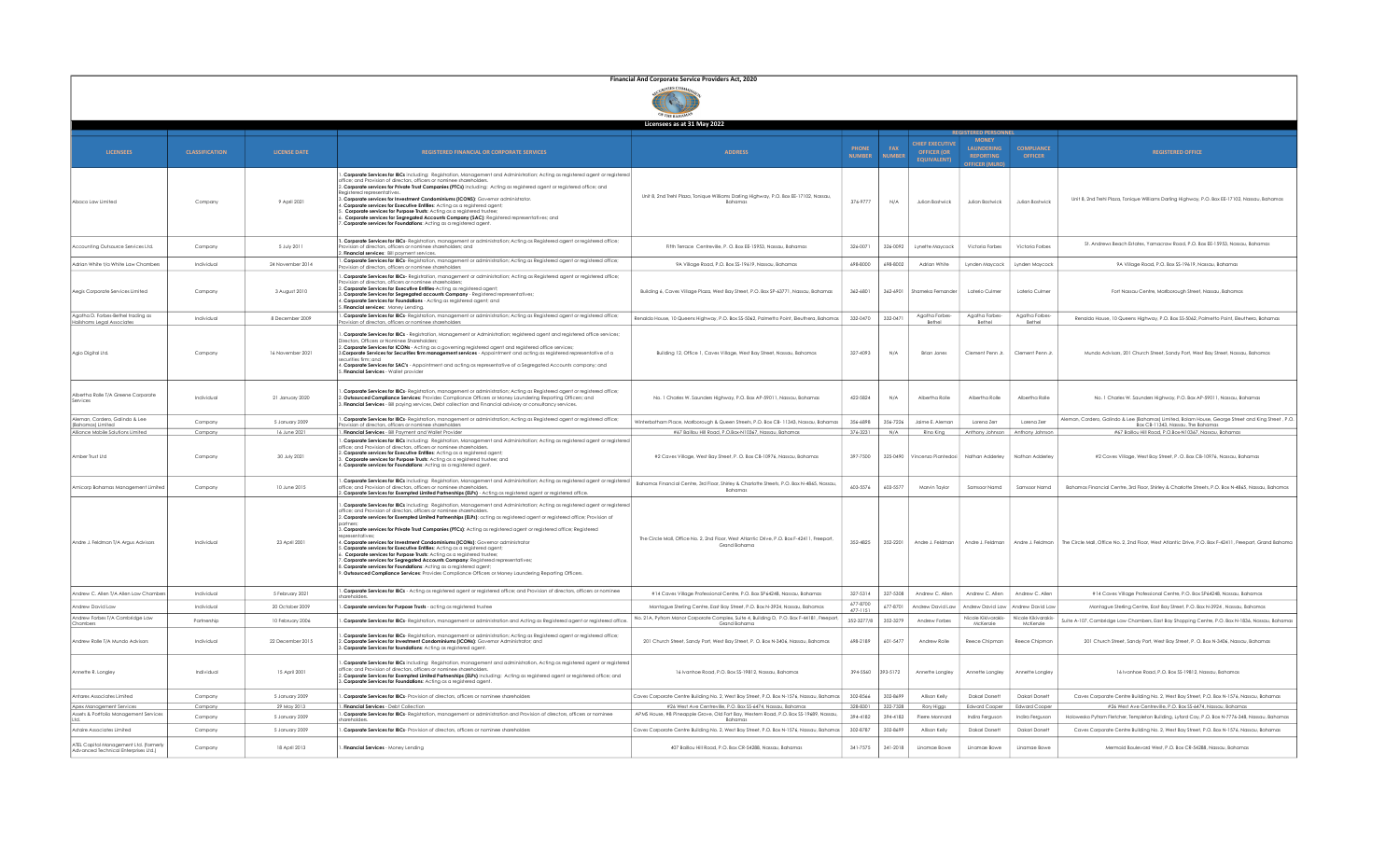|                                             |                       |                     |                                                                                                                                                                                                                                                                                                                                                                                                                                                                                                                                                                                                                                                                                                                                                                                                                                                                                                   | Financial And Corporate Service Providers Act, 2020                                               |                               |                      |                                                                    |                                                    |                                     |                                                                                                                |
|---------------------------------------------|-----------------------|---------------------|---------------------------------------------------------------------------------------------------------------------------------------------------------------------------------------------------------------------------------------------------------------------------------------------------------------------------------------------------------------------------------------------------------------------------------------------------------------------------------------------------------------------------------------------------------------------------------------------------------------------------------------------------------------------------------------------------------------------------------------------------------------------------------------------------------------------------------------------------------------------------------------------------|---------------------------------------------------------------------------------------------------|-------------------------------|----------------------|--------------------------------------------------------------------|----------------------------------------------------|-------------------------------------|----------------------------------------------------------------------------------------------------------------|
|                                             |                       |                     |                                                                                                                                                                                                                                                                                                                                                                                                                                                                                                                                                                                                                                                                                                                                                                                                                                                                                                   |                                                                                                   |                               |                      |                                                                    |                                                    |                                     |                                                                                                                |
|                                             |                       |                     |                                                                                                                                                                                                                                                                                                                                                                                                                                                                                                                                                                                                                                                                                                                                                                                                                                                                                                   | Licensees as at 31 May 2022                                                                       |                               |                      |                                                                    |                                                    |                                     |                                                                                                                |
| <b>LICENSEES</b>                            | <b>CLASSIFICATION</b> | <b>LICENSE DATE</b> | <b>REGISTERED FINANCIAL OR CORPORATE SERVICES</b>                                                                                                                                                                                                                                                                                                                                                                                                                                                                                                                                                                                                                                                                                                                                                                                                                                                 | <b>ADDRESS</b>                                                                                    | <b>PHONE</b><br><b>NUMBER</b> | FAX<br><b>NUMBER</b> | <b>CHIEF EXECUTIVE</b><br><b>OFFICER (OR</b><br><b>EQUIVALENT)</b> | <b>LAUNDERING</b><br><b>REPORTING</b>              | <b>COMPLIANCE</b><br><b>OFFICER</b> | <b>REGISTERED OFFICE</b>                                                                                       |
| Audaci Capital Ltd.                         | Company               | 1 November 2017     | . Corporate Services for IBCs- Registration, management or administration; Acting as Registered agent or registered office;<br>rision of directors, officers or nominee shareholders; and<br>. Corporate Services for Foundations- Acting as registered agent.                                                                                                                                                                                                                                                                                                                                                                                                                                                                                                                                                                                                                                    | Albany Financial Center, South Ocean Boulevard, P.O. Box N-7776, Nassau, Bahamas                  | 698-8130                      | N/A                  | Damian Forbes                                                      | Indira Ferguson                                    | Indira Ferguson                     | Klonaris & Co., Lyford Manor, P.O. Box N 7776, Nassau, Bahamas                                                 |
| Auto H & L Limited                          | Company               | 22 June 2017        | Financial Services - Money Lending and Financial Leasing                                                                                                                                                                                                                                                                                                                                                                                                                                                                                                                                                                                                                                                                                                                                                                                                                                          | #13 Tonique Williams-Darling Highway, P.O. Box CB-12235, Nassau, Bahamas                          | 341-0449                      | 361-1136             | <b>Hal Shears</b>                                                  | Rayvonne Bethe                                     | Vacant                              | #13 Tonique Williams-Darling Highway, P.O. Box CB-12235, Nassau, Bahamas                                       |
| <b>B &amp; T Corporate Managers Limited</b> | Company               | 1 January 2010      | . Corporate services for IBCs - Registration, management or administration; Acting as Registered office and Registered Agent<br>. Corporate Services for IBCs- Registration, management or administration; Acting as Registered agent or registered office;                                                                                                                                                                                                                                                                                                                                                                                                                                                                                                                                                                                                                                       | #15 Retirement Road, P.O. Box N-7777, Nassau, Bahamas                                             | 393-0224                      | 393-7570             | Daynt Butler                                                       | David Butler                                       | Daynt Butler                        | #15 Retirement Road, P.O. Box N-7777, Nassau, Bahamas                                                          |
| <b>Bahamas Personal Management Service</b>  | Company               | 5 January 2009      | sion of directors, officers or nominee shareholders; ar<br>. Partnership corporate services - provision of partners to an ELP.                                                                                                                                                                                                                                                                                                                                                                                                                                                                                                                                                                                                                                                                                                                                                                    | 2nd Floor Montague Sterling Centre, P.O. Box SS-19743, Nassau, Bahamas                            | 394-2170<br>393-0292          | 393-7636             | revor Sunderland                                                   | Trevor Sunderland<br>eonardo Ruffo de              | revor Sunderland                    | H & J Corporate Services Ltd., Ocean Centre, Montagu Foreshore, P.O. Box N-3247, Nassau, Bahamas               |
| Banco BOCOM BBM SA                          | Company               | 6 August 2021       | Financial Services - Money Lending, Credit Extension, Financial intermediation services, and Trading in commodities and other<br>nancial instruments.                                                                                                                                                                                                                                                                                                                                                                                                                                                                                                                                                                                                                                                                                                                                             | Shirley House, 50 Shirley Street, 2nd Floor, P.O. Box N-7507, Nassau, Bahamas                     | 356-6584                      | 356-6015             | Pedro Bittencourt                                                  | Souto Monteiro<br>Nunes                            | Octavio Negrac<br>Conte             | Shirley House, 50 Shirley Street, 2nd Floor, P.O. Box N-7507, Nassau, Bahamas                                  |
| Bank J Safra Sarasin (Bahamas) Ltd.         | Company               | 6 August 2021       | . Corporate Services for IBCs - Acting as Registered agent or registered office;<br><b>Outsourced Compliance Services</b><br>. Financial Services - Credit Extension; Financial Advisory or consultancy services; Trading in commodities and other financial<br>struments                                                                                                                                                                                                                                                                                                                                                                                                                                                                                                                                                                                                                         | Lyford Financial Center, Building 2, Western Road, P.O. Box CB-10988, Nassau, Bahamas             | 603-7900                      | 603-7901             | Adrian Zadeh                                                       | Bernard Young                                      | Bernard Young                       | Lyford Financial Center, Building 2, Western Road, P.O. Box CB-10988, Nassau, Bahamas                          |
| <b>BBM Bank Ltd</b>                         | Company               | 9 September 2021    | 1. Corporate Services for IBCs - Registration, management or administration; Acting as Registered office or Registered agent;<br>rision of directors, officers or nominee shareholder.<br>Financial Services - Money Lending, Credit Extension, Financial intermediation services, and Trading in commodities and other<br>nancial instruments.                                                                                                                                                                                                                                                                                                                                                                                                                                                                                                                                                   | Shirley House, 50 Shirley Street, 2nd Floor, P.O. Box N-7507, Nassau, Bahamas                     | 356-6584                      | N/A                  | Pedro Bittencour                                                   | Leonardo Ruffo de<br>Souto Monteiro<br>Nunes       | Otavio Negrad<br>Conte              | Shirley House, 50 Shirley Street, 2nd Floor, P.O. Box N-7507, Nassau, Bahamas                                  |
| <b>Seacon Fiduciary Services Limited</b>    | Company               | 31 March 2016       | . Corporate Services for IBCs- Registration, management or administration; Acting as Registered agent or registered office;<br>vision of directors officers or nominee shareholders<br>2. Corporate Services for Executive Entities: Actina as a reaistered agent: and<br>Corporate Services for Foundations: Acting as a registered agent.                                                                                                                                                                                                                                                                                                                                                                                                                                                                                                                                                       | West Bay Street, P.O. Box CB-11354, Nassau, Bahamas                                               | 327-0556<br>376-3013          | N/A                  | Mary Rodland                                                       | Ava Rodland                                        | Ava Rodland                         | West Bay Street, P.O. Box CB-11354, Nassau, Bahamas                                                            |
| Bluewood Management Ltd                     | Company               | 7 April 2003        | . Corporate Services for IBCs including: Registration, Management and Administration; Acting as registered agent or registered<br>fice; and Provision of directors, officers or nominee shareholders                                                                                                                                                                                                                                                                                                                                                                                                                                                                                                                                                                                                                                                                                              | Bayview House, Bay Street, P.O. Box N-8166, Nassau, Bahamas                                       | 677-2867                      | N/A                  | Kofi Bain                                                          | Kofi Bain                                          | Kofi Bain                           | Bayview House, Bay Street, P.O. Box N-8166, Nassau, Bahamas                                                    |
| <b>Bostwick &amp; Bostwick</b>              | Partnership           | 5 January 2009      | . Corporate Services for IBCs- Registration, management or administration; Acting as Registered agent or registered office;<br>vision of directors, officers or nominee shareholders.                                                                                                                                                                                                                                                                                                                                                                                                                                                                                                                                                                                                                                                                                                             | 20A George Street, P.O. Box N-1605, Nassau, Bahamas                                               | 322-2038 /9                   | 328-2521             | Dean                                                               | Janet L.R. Bostwick-   Janet L.R. Bostwick<br>Dean | Roslyn Francis                      | 20A George Street, P.O. Box N-1605, Nassau, Bahamas                                                            |
| BP Tax Global Advisory Ltd.                 | Company               | 29 May 2018         | . Corporate Services for IBCs- Registration, management or administration; Acting as Registered agent or registered office;<br>vision of directors, officers or nominee shareholders.<br>. Corporate Services for Exempted Limited Partnerships (ELP's) - Acting as registered agent or registered office;<br>te Services for Investment Condominiums (ICONs): Governor Administrator; and<br>. Corporate Services for Executive Entities: Acting as registered agent.                                                                                                                                                                                                                                                                                                                                                                                                                            | 303 Albany Financial Centre, P.O. Box N-8339, Nassau, Bahamas                                     | 396-3325                      | 603-6784             | Gustavo Havranel                                                   | Italia Cartwright                                  | Italia Cartwright                   | Pineapple Place, Bernard Road, P.O. Box N-8339, Nassau, Bahamas                                                |
| Brian C. Simms                              | Individual            | 30 April 2001       | . Corporate Services for IBCs- Provision of directors, officers or nominee shareholders.                                                                                                                                                                                                                                                                                                                                                                                                                                                                                                                                                                                                                                                                                                                                                                                                          | #3 Bayside Executive Park, West Bay Street & Blake Road, P.O. Box N-4875, Nassau,<br>Bahamas      | 326-5050                      | 322-1808             | <b>Brian Simms</b>                                                 | <b>Brian Simms</b>                                 | <b>Brian Simms</b>                  | ennox Paton Corporate Services Ltd. Fort Nassau Centre, Marlborough Street, P.O. Box N-4875, Nassau<br>Bahama: |
| Brittany Investment Company Limited         | Company               | 5 January 2009      | . Corporate Services for IBCs- Registration, management or administration; Acting as Registered agent or registered office;                                                                                                                                                                                                                                                                                                                                                                                                                                                                                                                                                                                                                                                                                                                                                                       | 3rd Floor Maritime House, Frederick Street, P.O. Box N-9346, Nassau, Bahamas                      | 322-1620<br>323-3798          | 322-6312             | Carolyn Caley                                                      | Jill McKenzie                                      | Jill McKenzie                       | 3rd Floor Bahamas Financial Centre, P.O. Box N-4584, Nassau, Bahamas                                           |
| <b>Broughton Cartwright</b>                 | Company               | 1 April 2008        | sion of directors, officers or nominee shareholders.<br>. Corporate Services for IBCs- Registration, management or administration; Acting as Registered agent or registered office;                                                                                                                                                                                                                                                                                                                                                                                                                                                                                                                                                                                                                                                                                                               | #8 Bosham Close, Camperdown Heights, P. O. Box-SP-63801, Nassau Bahamas                           | 327-6070                      | 327-6073             | Lucia Broughton                                                    | <b>Richard Broughton</b>                           | Richard Broughto                    | #8 Bosham Close, Camperdown Heights, P. O. Box-SP-63801, Nassau Bahamas                                        |
| <b>BVC</b> Services Ltd.                    | Company               | 23 September 2013   | of directors, officers or nominee shareholders.<br>. Corporate Services for IBCs - Registration, management or administration; Acting as registered agent or registered office; and   2nd Floor Bahamas Financial Centre, Shirley & Charlotte Streets, P.O. Box N-1175, Nassau<br>cial Services - Bill Paying Services                                                                                                                                                                                                                                                                                                                                                                                                                                                                                                                                                                            |                                                                                                   | 601-2047                      | 601-0141             | Ruth Beneby                                                        | Indira Fergusor                                    | Indira Ferguson                     | Caystone Solutions, Goodman's Bay Corporate Centre, P.O. Box SP-61567, Nassau, Bahamas                         |
| C. Lindbergh Corporate Services Limited     | Company               | 15 September 2017   | . Corporate Services for IBCs- Registration, management or administration; Acting as Registered agent or registered office;                                                                                                                                                                                                                                                                                                                                                                                                                                                                                                                                                                                                                                                                                                                                                                       | #6 Bosham Close, Camperdown Heights, P. O. Box-SP-63801, Nassau Bahamas                           | 327-6070                      | 327-6073             | Richard Broughtor                                                  | Richard Broughton                                  | Richard Broughto                    | #6 Bosham Close, Camperdown Heights, P. O. Box-SP-63801, Nassau Bahamas                                        |
| C. V. Hope Strachan                         | Individual            | 5 January 2009      | ovision of directors, officers or nominee shareholders.<br>. Corporate Services for IBCs- Registration, management or administration; Acting as Registered agent or registered office;                                                                                                                                                                                                                                                                                                                                                                                                                                                                                                                                                                                                                                                                                                            | Mount Royal Avenue, P.O. Box SS-19014, Nassau, Bahamas                                            | 356-3829                      | N/A                  | C.V. Hope Stracha                                                  | C.V. Hope Strachan C.V. Hope Strach                |                                     | Mount Royal Avenue, P.O. Box SS-19014, Nassau, Bahamas                                                         |
| Cafferata & Co.                             | Partnership           | 18 April 2001       | vision of directors, officers or nominee shareholders.<br>. Corporate Services for IBCs-Registration, management or administration; Acting as Registered agent or registered office;<br>ovision of directors, officers or nominee shareholders.                                                                                                                                                                                                                                                                                                                                                                                                                                                                                                                                                                                                                                                   | Poinciana House, West Mall & Poinciana, P.O. Box F-42614, Freeport, Grand Bahama                  | 351-4086<br>351-4095          | 351-3506             | Kirk Antoni                                                        | Kirk Antoni                                        | Kirk Antoni                         | Poinciana House, West Mall & Poinciana, P.O. Box F-42614, Nassau, Bahamas                                      |
| Campbell Chase Law                          | Company               | 11 Jonuary 2008     | . Corporate Services for IBCs- Registration, management or administration: Acting as Registered gaent or registered office.                                                                                                                                                                                                                                                                                                                                                                                                                                                                                                                                                                                                                                                                                                                                                                       | #71 Mount Royal Avenue, Rosetta Street, P.O. Box N-4447, Nassau, Bahamas                          | 351-4373<br>326-8916          | 328-2010             | Fima Campbell                                                      | Norg Leonie                                        | Norg Leonie                         | #71 Mount Royal Avenue, Rosetta Street, P.O. Box N-4447, Nassau, Bahamas                                       |
| Capital Comprate Services Ltd.              | Company               | 14 December 2015    | . Corporate Services for IBCs- Reaistration, management or administration: Acting as Reaistered gaent or reaistered office:                                                                                                                                                                                                                                                                                                                                                                                                                                                                                                                                                                                                                                                                                                                                                                       | West Bay Street P. O. Box CB-12509. Nassau, Bahamas                                               | 327-7116 395                  | N/A                  | Garcia Whyms                                                       | Brendo McAlpine                                    | <b>Brendo McAlpine</b>              | West Bay Street, P. O. Box CB-12509, Nassau, Bahamas                                                           |
| Cash N' Go Ltd.                             | Company               | 26 February 2014    | ovision of directors, officers or nominee shareholders.<br>. Financial Services - Money Lending, Bill Payment, Custody of digital Assets and Wallet Provider                                                                                                                                                                                                                                                                                                                                                                                                                                                                                                                                                                                                                                                                                                                                      | BAF Financial Centre, Marlborough Street & Navy Lion Road, P.O. Box N-4815, Nassau,               | 3577<br>461-1000              | 361-2525             | Julian Rolle                                                       | Hendrick Naim                                      | Rov-Ann Ford                        | Lincoln Bethel & Co. Malcolm Building, Bay St & Victoria Ave. . P.O. Box N-7108. Nassau, Bahamas               |
| Cash Now Holdinas Ltd                       | Company               | 21 March 2018       | Financial Services - Money Lending.                                                                                                                                                                                                                                                                                                                                                                                                                                                                                                                                                                                                                                                                                                                                                                                                                                                               | Bahama:<br>#6 Bueno Retiro Road, P.O. Box N-8522, Nassau, Bahamas                                 | 807-7715                      | N/A                  | Johnathan Mitchel                                                  | Endric Delevegux                                   | <b>Endric Delevegux</b>             | #6 Bueno Retiro Road, P.O. Box N-8522, Nassau, Bahamas                                                         |
|                                             |                       |                     | . Corporate Services for IBCs-Registration, management or administration; Acting as Registered agent or registered office;                                                                                                                                                                                                                                                                                                                                                                                                                                                                                                                                                                                                                                                                                                                                                                        |                                                                                                   |                               |                      |                                                                    |                                                    |                                     |                                                                                                                |
| Cates & Co. Chartered Accountants           | Partnership           | 5 January 2009      | sion of directors, officers or nominee shareholders; and<br>. Financial Services - Bill Paying Services.<br>Corporate Services for IBCs including: Acting as registered agent or registered office; and                                                                                                                                                                                                                                                                                                                                                                                                                                                                                                                                                                                                                                                                                           | Chancery Court, The Mall, P.O. Box F-42643, Freeport, Bahamas                                     | 351-4025<br>356-3460          | 351-4050             | Ellison Delvo                                                      | Ellison Delva<br>Khadra Hassan                     | Ellison Delva<br>Khadra Hassan      | Cates & Co., Chancery Court, The Mall, P.O. Box F-42643, Freeport, Bahamas                                     |
| Cathleen N. Johnson-Hassa                   | Individual            | 5 January 2009      | . Corporate Services for Foundations: Acting as a registered agent.                                                                                                                                                                                                                                                                                                                                                                                                                                                                                                                                                                                                                                                                                                                                                                                                                               | 11 Shirley Park Avenue, P.O. Box CB-11287, Nassau, Bahamas                                        | 356-3461                      | N/A                  | Cathleen Hassa                                                     | Sawyer                                             | Sawver                              | 11 Shirley Park Avenue, P.O. Box CB-11287, Nassau, Bahamas                                                     |
| Cavstone (PTC) Services Ltd.                | Company               | 1 October 2015      | . Corporate Services for IBCs- Registration, management or administration; Acting as Registered agent or registered office; and   2nd Floor, Goodman's Bay Corporate Centre, West Bay Street, P.O. Box SP-61567, Nassau<br>. Corporate Services for Exempted Limited Partnerships (ELPs) - Acting as registered agent or registered office.                                                                                                                                                                                                                                                                                                                                                                                                                                                                                                                                                       |                                                                                                   | 328-7000                      | 397-6501             | Wendy Warren                                                       | Indira Ferguson                                    | Indira Ferauson                     | Lex Management Services, St. Andrew's Court, Frederick Street Steps, P.O. Box N-4805, Nassau, Bahamas          |
| Caystone Solutions Ltd.                     | Company               | 1 October 2012      | Corporate Services for IBCs- Registration, management or administration: Acting as Registered gaent or registered office: and<br>ovision of directors, officers or nominee shareholders.<br>. Corporate Services for Exempted Limited Partnerships (ELPs) including: Acting as registered agent or registered office;<br>8. Corporate Services for Private Trust Companies (PTCs) including: Acting as registered Agent or registered office; and<br>eaistered representatives.<br>4. Corporate Services for Investment Condominiums (ICONs): Governor administrator.<br>. Corporate Services for Executive Entities: Acting as registered agent;<br>Corporate Services for Purpose Trusts: Acting as registered trustee;<br>Corporate Services for Foundations: Acting as registered agent; and<br>. Outsourced Compliance Services: Provides Compliance or Money Laundering Reporting Officers. | 2nd Floor, Goodman's Bay Corporate Centre, West Bay Street, P.O. Box SP-61567, Nassau,<br>Bahamas | 397-6500                      | 397-6501             | Wendy Warren                                                       | Indira Ferguson                                    | Indira Ferguson                     | St. Andrew's Court, Frederick Street Steps, P.O. Box N-4805, Nassau, Bahamas                                   |
| CBH Bahamas Ltd.                            | Company               | 30 luly 2021        | . Corporate Services for IBCs- Registration, management or administration; Acting as Registered agent or registered office; and<br>sion of directors, officers or nominee shareholder                                                                                                                                                                                                                                                                                                                                                                                                                                                                                                                                                                                                                                                                                                             | CBH House, East Bay Street, P. O. Box N-1724, Nassau, Bahamas                                     | 396-1002                      | N/A                  | Dorothy Hilton                                                     | Natasha Symonette                                  | Stephen Miller                      | CBH House, East Bay Street, P. O. Box N-1724, Nassau, Bahamas                                                  |
| CF Corporate Services Ltd                   | Company               | 11 May 2001         | 1. Corporate Services for IBCs including: Registration, management and administration, Acting as registered agent or registered                                                                                                                                                                                                                                                                                                                                                                                                                                                                                                                                                                                                                                                                                                                                                                   | 11 Armstrong Street, P.O. Box N-476, Nassau, Bahamas                                              | 322-2956 322-5453             |                      | Janet Fountain                                                     | William F.P. Fountain                              | Janet Fountain                      | 11 Armstrong Street, P.O. Box N-476, Nassau, Bahamas                                                           |
| Chancellors Corporate Services Limited      | Company               | 19 March 2002       | . Corporate Services for IBCs- Registration, management or administration; Acting as Registered agent or registered office; and<br>ovision of directors, officers or nominee shareholders,<br>. Corporate Services for Exempted Limited Partnerships (ELPs) including: Acting as registered agent or registered office;<br>c. Corporate Services for Private Trust Companies (PTCs) including: Acting as registered Agent or registered office;<br>C. Corporate Services for Private Trust Companies (PTCs) including: Acting as registered Agent or registe<br>. Corporate Services for Foundations: Acting as registered agent.                                                                                                                                                                                                                                                                 | 9 Winton Terrace, P.O. Box N-4589, Nassau, Bahamas                                                | 825-2426                      | 394-1824             | Kenred Dorsett                                                     | Endric Deleveaux                                   | Endric Deleveaux                    | 9 Winton Terrace, P.O. Box N-4589, Nassau, Bahamas                                                             |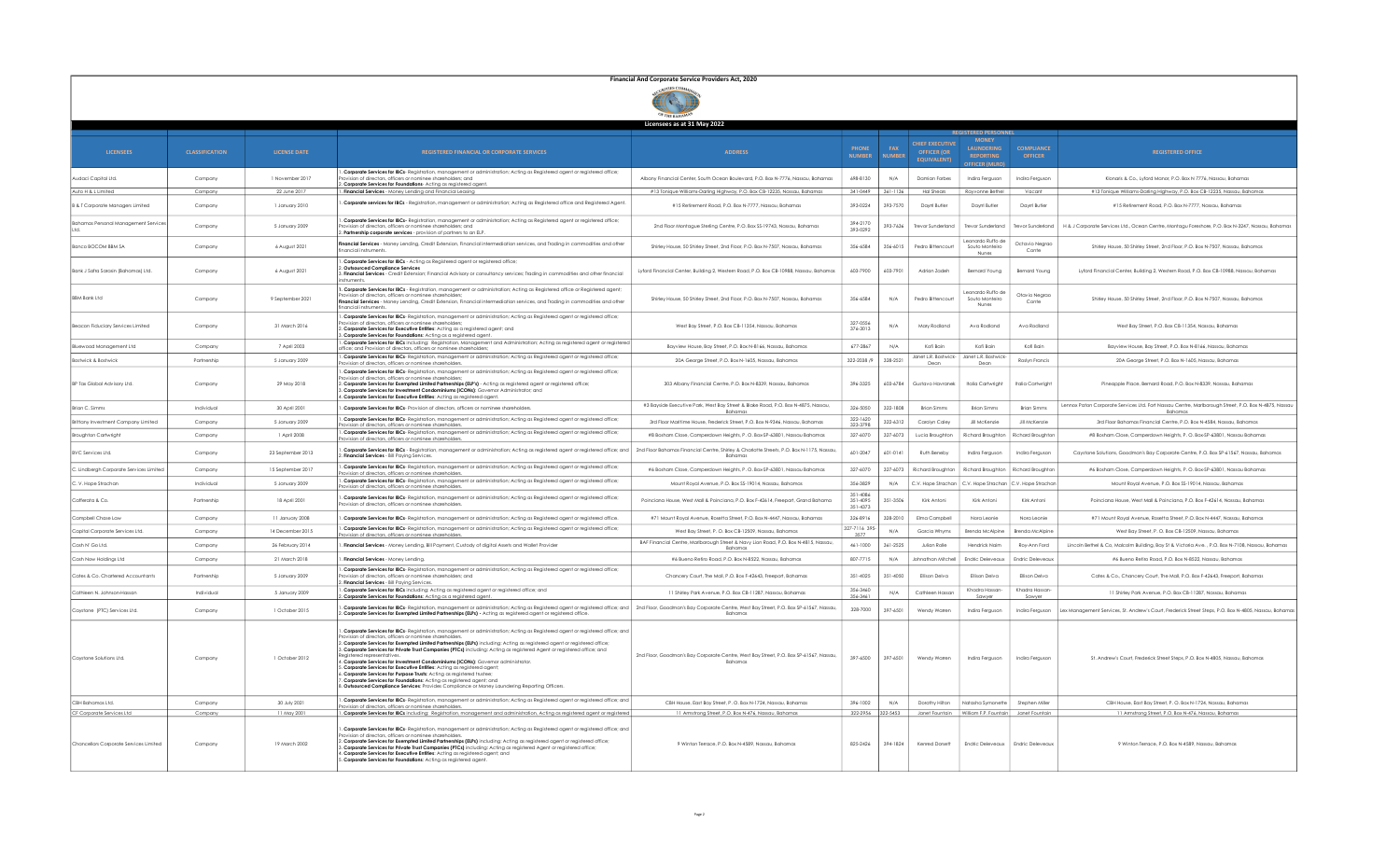|                                                                       | Financial And Corporate Service Providers Act, 2020 |                                   |                                                                                                                                                                                                                                                                                                                                                                                                                                                                                                                                                                                                                                                                                                                                                                                                                                                                                                                                                           |                                                                                                                                                              |                               |                      |                                                                    |                                                                                |                                     |                                                                                                                                                              |
|-----------------------------------------------------------------------|-----------------------------------------------------|-----------------------------------|-----------------------------------------------------------------------------------------------------------------------------------------------------------------------------------------------------------------------------------------------------------------------------------------------------------------------------------------------------------------------------------------------------------------------------------------------------------------------------------------------------------------------------------------------------------------------------------------------------------------------------------------------------------------------------------------------------------------------------------------------------------------------------------------------------------------------------------------------------------------------------------------------------------------------------------------------------------|--------------------------------------------------------------------------------------------------------------------------------------------------------------|-------------------------------|----------------------|--------------------------------------------------------------------|--------------------------------------------------------------------------------|-------------------------------------|--------------------------------------------------------------------------------------------------------------------------------------------------------------|
|                                                                       |                                                     |                                   |                                                                                                                                                                                                                                                                                                                                                                                                                                                                                                                                                                                                                                                                                                                                                                                                                                                                                                                                                           |                                                                                                                                                              |                               |                      |                                                                    |                                                                                |                                     |                                                                                                                                                              |
|                                                                       |                                                     |                                   |                                                                                                                                                                                                                                                                                                                                                                                                                                                                                                                                                                                                                                                                                                                                                                                                                                                                                                                                                           | Licensees as at 31 May 2022                                                                                                                                  |                               |                      |                                                                    |                                                                                |                                     |                                                                                                                                                              |
| <b>LICENSEES</b>                                                      | <b>CLASSIFICATION</b>                               | <b>LICENSE DATE</b>               | <b>REGISTERED FINANCIAL OR CORPORATE SERVICES</b>                                                                                                                                                                                                                                                                                                                                                                                                                                                                                                                                                                                                                                                                                                                                                                                                                                                                                                         | <b>ADDRESS</b>                                                                                                                                               | <b>PHONE</b><br><b>NUMBER</b> | FAX<br><b>NUMBER</b> | <b>CHIEF EXECUTIVE</b><br><b>OFFICER (OR</b><br><b>EQUIVALENT)</b> | <b>MONEY</b><br><b>I ALINDERING</b><br><b>REPORTING</b><br><b>EFICER (MIRC</b> | <b>COMPLIANCE</b><br><b>OFFICER</b> | <b>REGISTERED OFFICE</b>                                                                                                                                     |
| Chervl E. Bazard (T/A Bazard & Co.)                                   | Individual                                          | 5 January 2009                    | . Corporate Services: Provides Compliance Officers or Money Laundering Reporting Officers as outsourced compliance                                                                                                                                                                                                                                                                                                                                                                                                                                                                                                                                                                                                                                                                                                                                                                                                                                        | Harley Street, P.O. Box N-440, Nassau, Bahamas                                                                                                               | 326-0126/7                    | 326-0128             | Chervl Bazard                                                      | Chervl Bazard                                                                  | Chervl Bazard                       | Harley Street, P.O. Box N-440, Nassau, Bahamas                                                                                                               |
| Citco (Bahamas) Ltd.                                                  | Company                                             | 5 January 2009                    | . Corporate Services for IBCs- Registration, management or administration; Acting as Registered agent or registered office and<br>vision of directors, officers or nominee shareholders; and<br>2. Corporate Services for Exempted Limited Partnerships (ELPS) including: Acting as registered agent or registered office.                                                                                                                                                                                                                                                                                                                                                                                                                                                                                                                                                                                                                                | One Montague Place, 1st Floor, East Bay Street, P.O. Box N-4906, Nassau, Bahamas                                                                             | 502-5300                      | 394-0701             | Cindy Smith                                                        | Priscilla Habib                                                                | Priscilla Habib                     | One Montague Place, 1st Floor, East Bay Street, P.O. Box N-4906, Nassau, Bahamas                                                                             |
| Citrine Corporate Services Ltd.                                       | Company                                             | 8 December 2016                   | . Corporate Services for IBCs- Registration, management or administration; Acting as Registered agent or registered office;<br>ovision of directors, officers or nominee shareholders                                                                                                                                                                                                                                                                                                                                                                                                                                                                                                                                                                                                                                                                                                                                                                     | 2nd Floor, Goodman's Bay Corporate Centre, West Bay Street, P.O. Box SP-61567, Nassau,<br>Bahamas                                                            | 397-6523                      | N/A                  | Wendy Warren                                                       | Indira Ferguson                                                                | Indira Fergusor                     | Goodman's Bay Corporate Centre, West Bay Street, P. O. Box SS-5498, Nassau, Bahamas                                                                          |
| Clairmont Trust Company Limited                                       | Company                                             | 22 June 2021                      | Corporate Services for IBCs- Registration, management or administration; Acting as Registered agent or registered office; and<br>rovision of directors, officers or nominee shareholders<br>2. Corporate Services for Exempted Limited Partnerships (ELPs) including: Acting as registered gaent or registered office:<br>3. Corporate Services for Private Trust Companies (PTCs) including: Acting as registered Agent or registered office; and<br>4. Corporate Services for Executive Entities: Acting as registered agent;<br>5. Corporate Services for Foundations: Acting as registered ager<br>6. Corporate Services for Segregated Accounts Companies (SAC): Acting as representative of a SAC;<br>. Outsourced Compliance Services: Provides Compliance Officers or Money Laundering Officers; and<br>B. Corporate Services for Purpose Trusts - acting as registered trustee;                                                                  | #5 Pineapple Grove, Lyford Cay, P. O. Box-SP64284, Nassau, Bahamas                                                                                           | 362-6071/4                    | 362-6069             | Miles Evans                                                        | Wanda Maycock                                                                  | Wanda Maycock                       | #5 Pineapple Grove, Lyford Cay, P. O. Box-SP64284, Nassau, Bahamas                                                                                           |
| Claudine P. Farauharson (T/A Noreinvest<br><b>Financial Services)</b> | Individual                                          | 24 September 2018                 | . Corporate Services for IBCs- Registration, management or administration; Acting as Registered agent or registered office; and<br>ovision of directors, officers or nominee shareholder<br>2. Corporate Services for Exempted Limited Partnerships (ELPs) including: Acting as registered agent or registered office;<br>3. Corporate Services for Private Trust Companies (PTCs) including: Acting as registered Agent or registered office; and<br>4. Corporate Services for Executive Entities: Acting as registered agent;<br>5. Corporate Services for Segregated Account Companies: Registered representatives;<br>6. Corporate Services for Foundations: Actina as reaistered agent:<br>. Outsourced Compliance Services: Provides Compliance or Money Laundering Reporting Officers; and<br>8. Financial advisory/consultancy services: Provision of financial advisory support with respect to private and commercial<br>transactions:          | 33 Devonshire Street, Westward Villas, West Bay Street, P.O. Box N-3659, Nassau, Bahamas                                                                     | 327-6333 / 535-<br>5379       | 327-6333             | Claudine<br>Farauharson                                            | Carlene Farquharson                                                            | Carlene<br>Farauharson              | 33 Devonshire Street, Westward Villas, Cable Beach, P.O. Box N-3659, Nassau, Bahamas                                                                         |
| Claymore Corporate Services Limited                                   | Company                                             | 5 January 2009                    | . Corporate Services for IBCs- Registration, management or administration; Acting as Registered agent or registered office and<br>sion of directors, officers or nominee shareholders; and<br>. Corporate Services for Foundations including: Acting as registered agent.                                                                                                                                                                                                                                                                                                                                                                                                                                                                                                                                                                                                                                                                                 | 2nd Floor, Equity Trust House, Caves Village, West Bay Street, P.O. Box AP-59213, Nassau,<br>Bahamas                                                         | 502-8822                      | 502-8840             | Diane Bowe-Pindling                                                | Shanika Pearson                                                                | Shanika Pearsor                     | 2nd Floor, Equity Trust House, Caves Village, West Bay Street, P.O. Box AP-59213, Nassau, Bahamas                                                            |
| Clement T. Maynard                                                    | Individual                                          | 19 June 2012                      | . Corporate Services for IBCs- Registration, management or administration; Acting as Registered agent or registered office and<br>rovision of directors, officers or nominee shareholders; and<br>. Corporate Services for Foundations including: Acting as registered agent.                                                                                                                                                                                                                                                                                                                                                                                                                                                                                                                                                                                                                                                                             | G.K. Symonette Building, Shirley Street, P.O. Box N-7525, Nassau, Bahamas                                                                                    | 323-1234                      | 326-3779             | Clement T. Maynard                                                 | Dellarese Taylor<br>Russell                                                    | Dellarese Taylor<br>Russell         | G.K. Symonette Building, Shirley Street, P.O. Box N-7525, Nassau, Bahamas                                                                                    |
| Corporate Services International Ltd.                                 | Company                                             | 5 January 2009                    | . Corporate Services for IBCs- Registration, management or administration; Acting as Registered agent or registered office and<br>vision of directors, officers or nominee shareholders; and<br>. Corporate Services for Purpose Trusts: Acting as registered trustee                                                                                                                                                                                                                                                                                                                                                                                                                                                                                                                                                                                                                                                                                     | 308 East Bay Street, P.O. Box N-7527. Nassau, Bahamas                                                                                                        | 502-3600                      | 326-5020             | Anthony Ferausor                                                   | <b>Tatiana Turner</b>                                                          | <b>Tatiana Turner</b>               | 308 East Bay Street, P.O. Box N-7527. Nassau, Bahamas                                                                                                        |
| Cotswold Corporate Services Limited                                   | Company                                             | 5 January 2009                    | . Corporate Services for IBCs- Registration, management or administration; Acting as Registered agent or registered office and<br>vision of directors, officers or nominee shareholders:                                                                                                                                                                                                                                                                                                                                                                                                                                                                                                                                                                                                                                                                                                                                                                  | Cotswold House, Sandyport Drive, P.O. Box CB12762, Nassau, Bahamas                                                                                           | 326-5205                      | 326-5349             | <b>Todd Callender</b>                                              | Alicia Roberts-<br>Thompson                                                    | Alicia Roberts-<br>Thompson         | Cotswold House, Sandyport Drive, P.O. Box CB12762, Nassau, Bahamas                                                                                           |
| Credit Suisse Trust Limited                                           | Company                                             | 26 August 2021                    | . Corporate Services for IBCs- Registration, management or administration; Acting as Registered agent or registered office; and<br>ovision of directors, officers or nominee shareholde<br>2. Corporate Services for Exempted Limited Partnerships (ELPs) including: Acting as registered agent or registered office.                                                                                                                                                                                                                                                                                                                                                                                                                                                                                                                                                                                                                                     | Bahamas Financial Centre, 4th Floor, Shirley & Charlotte Streets, P.O. Box N-3023, Nassau,<br>Bahamas                                                        | 502-8050                      | 502-8082             | Angela Butler                                                      | Andrea Saunder                                                                 | Andrea Saunder:                     | Bahamas Financial Centre, 4th Floor, Shirley & Charlotte Streets, P.O. Box N-3023, Nassau, Bahamas                                                           |
| Darell M. Taylor T/A Bona Fide Legal                                  | Individual                                          | 28 October 2020                   | . Corporate Services for IBCs- Acting as Registered agent or registered office.                                                                                                                                                                                                                                                                                                                                                                                                                                                                                                                                                                                                                                                                                                                                                                                                                                                                           | #4 The Alpha Plaza, Cowpen Road, P. O. Box N-1191, Nassau, Bahamas                                                                                           | 601-5404                      | N/A                  | Darell Taylor                                                      | Darell Taylor                                                                  | Darell Taylor                       | #4 The Alpha Plaza, Cowpen Road, P. O. Box N-1191, Nassau, Bahamas                                                                                           |
| Darren O. Bain T/A Lignum Advisors                                    | Individual                                          | 29 December 2017                  | . Corporate Services for IBCs- Registration, management or administration; Acting as Registered agent or registered office and<br>ovision of directors, officers or nominee shareholders:                                                                                                                                                                                                                                                                                                                                                                                                                                                                                                                                                                                                                                                                                                                                                                 | Suite E1 Union Court, Shirley Street & Bizabeth Avenue                                                                                                       | 328-8119                      | N/A                  | Darren O. Bain                                                     | Nadia Bain                                                                     | Nadia Bain                          | Suite E1 Union Court, Shirley Street & Elizabeth Avenue                                                                                                      |
| Dartley Securities Limited                                            | Company                                             | 3 May 2017                        | . Corporate Services for IBCs- Registration, management or administration; Acting as Registered agent or registered office.                                                                                                                                                                                                                                                                                                                                                                                                                                                                                                                                                                                                                                                                                                                                                                                                                               | Equity Building, Caves Village Plaza, P.O. Box CB-11838, Nassau, Bahamas                                                                                     | 327.8427<br>327-8628          | N/A                  | Dillon Dean                                                        | Sally Patton                                                                   | Sally Patton                        | Equity Building, Caves Village Plaza, P.O. Box CB-11838, Nassau, Bahamas                                                                                     |
| Dave Shannon Smith                                                    | Individual                                          | 14 January 2022                   | . Corporate Services for IBCs- Registration, management or administration; Acting as Registered agent or registered office and<br>on of directors, officers or nominee shareholders                                                                                                                                                                                                                                                                                                                                                                                                                                                                                                                                                                                                                                                                                                                                                                       | Atlantic Drive, Cable Beach, P.O. Box CB-12631, Nassau, Bahamas                                                                                              | 427-8292                      | N/A                  | Dave Smith                                                         | Dave Smith                                                                     | Dave Smith                          | Atlantic Drive, Cable Beach, P.O. Box CB-12631, Nassau, Bahamas                                                                                              |
| David John Rounce                                                     | Individual                                          | 6 February 2002                   | . Corporate Services for IBCs- Registration, management or administration; Acting as registered agent or registered office; and<br>pvision of directors, officers or nominee shareholders<br>. Corporate Services for Exempted Limited Partnerships (ELPs) including: Acting as registered agent or registered office; and<br>3. Outsourced Compliance Services - Provides Compliance Officers or Money Launderina Reporting Officers                                                                                                                                                                                                                                                                                                                                                                                                                                                                                                                     | 13 Yorkshire Street, Westward Villas, P.O. Box N-4791 Nassau, Bahamas                                                                                        | 327-8553<br>557-2625          | 327-0401             |                                                                    | David John Rounce   David John Rounce   David John Rounce                      |                                     | 13 Yorkshire Street, Westward Villas, P.O. Box N-4791.Nassau, Bahamas                                                                                        |
| David R. Johnstone                                                    | Individual                                          | 30 April 2001                     | . Corporate Services for IBCs- Provision of directors, officers or nominee shareholders                                                                                                                                                                                                                                                                                                                                                                                                                                                                                                                                                                                                                                                                                                                                                                                                                                                                   | Bayside Executive Park , Building # 3, West Bay Street & Blake Road, Nassau, Bahamas                                                                         | 326-5050                      | 322-1808             | David R. Johnstone                                                 | David R. Johnstone                                                             | David R. Johnstone                  | Lennox Paton Corporate Services Ltd., Fort Nassau Centre, Marlborough Street, P.O. Box N-4875, Nassau<br>Bahamas                                             |
| Davis & Co.                                                           | Partnership                                         | 5 January 2009                    | . Corporate Services for IBCs- Registration, management or administration; Acting as Registered agent or registered office; and<br>ision of directors, officers or nominee shareholders<br>). Corporate Services for Exempted Limited Partnerships (ELPs) including: Acting as registered agent or registered office;<br>ovision of Partners: and<br>3. Corporate Services for Private Trust Companies (PTCs) including: Acting as registered Agent or registered office; and<br>Reaistered representatives                                                                                                                                                                                                                                                                                                                                                                                                                                               | The Parthenon, 17 West Street North, P.O. Box N-7940, Nassau, Bahamas                                                                                        | 502-2950<br>322-2715          | 326-7360<br>322-2044 | Philip McKenzie                                                    | Deneria Butler                                                                 | Shikita Deveaux                     | 17 West Street, P.O. Box N-7940, Nassau, Bahamas                                                                                                             |
| Delaney Corp (Bahamas) Ltd.                                           | Company                                             | 12 April 2012                     | . Corporate Services for IBCs- Registration, management or administration; Acting as Registered agent or registered office; and<br>rovision of directors, officers or nominee shareholders<br>2. Corporate Services for Exempted Limited Partnerships (ELPs) including: Acting as registered agent or registered office;<br>3. Corporate Services for Private Trust Companies (PTCs) including: Acting as registered Agent or registered office; and<br>Reaistered representative<br>I. Corporate Services for Executive Entities: Acting as registered agent;<br>5. <b>Corporate Services for Foundations:</b> Acting as registered agent;<br>6. <b>Corporate Services for Segregated Accounts Companies (SAC):</b> Acting as representative of a SAC;<br>. Outsourced Compliance Services: Provides Compliance Officers or Money Laundering Officers; and<br>. Financial Services: Bill paying services and Financial Advisory or consultancy services. | Lyford Manor, Western Road, Lyford Cay, P. O. Box N-13007, Nassau, Bahamas                                                                                   | 702-4500/<br>603-4500         | 702-4524             | John K.F. Delaney<br>QC                                            | McQuessa Dawkins   McQuessa Dawkins                                            |                                     | Lyford Manor, Western Road, Lyford Cay, P. O. Box N-13007, Nassau, Bahamas                                                                                   |
| Delchain Limited<br>Deltec Fund Governors Ltd.                        | Company<br>Company                                  | 22 August 2019<br>3 December 2015 | . Financial Services - Custody of digital assets and Wallet Provider<br>. Corporate Services for IBCs - provision of directors, officers or nominee shareholders; and                                                                                                                                                                                                                                                                                                                                                                                                                                                                                                                                                                                                                                                                                                                                                                                     | Deltec House, Lyford Cay, West Bay Street, P. O. Box N-3229, Nassau, Bahamas<br>Deltec House, Lyford Cay, West Bay Street, P. O. Box N-3229, Nassau, Bahamas | 302-4126<br>302-4100          | 362-4623<br>362-4623 | Jean Chalopin<br>Vacant                                            | Shelly Cooke<br>Shelly Cooke                                                   | Shelly Cooke<br>Shelly Cooke        | Deltec House, Lyford Cay, West Bay Street, P. O. Box N-3229, Nassau, Bahamas<br>Deltec House, Lyford Cay, West Bay Street, P. O. Box N-3229, Nassau, Bahamas |
|                                                                       |                                                     |                                   | orate Services for Investment Condominiums (ICONs) - Governor ad                                                                                                                                                                                                                                                                                                                                                                                                                                                                                                                                                                                                                                                                                                                                                                                                                                                                                          |                                                                                                                                                              |                               |                      |                                                                    |                                                                                |                                     |                                                                                                                                                              |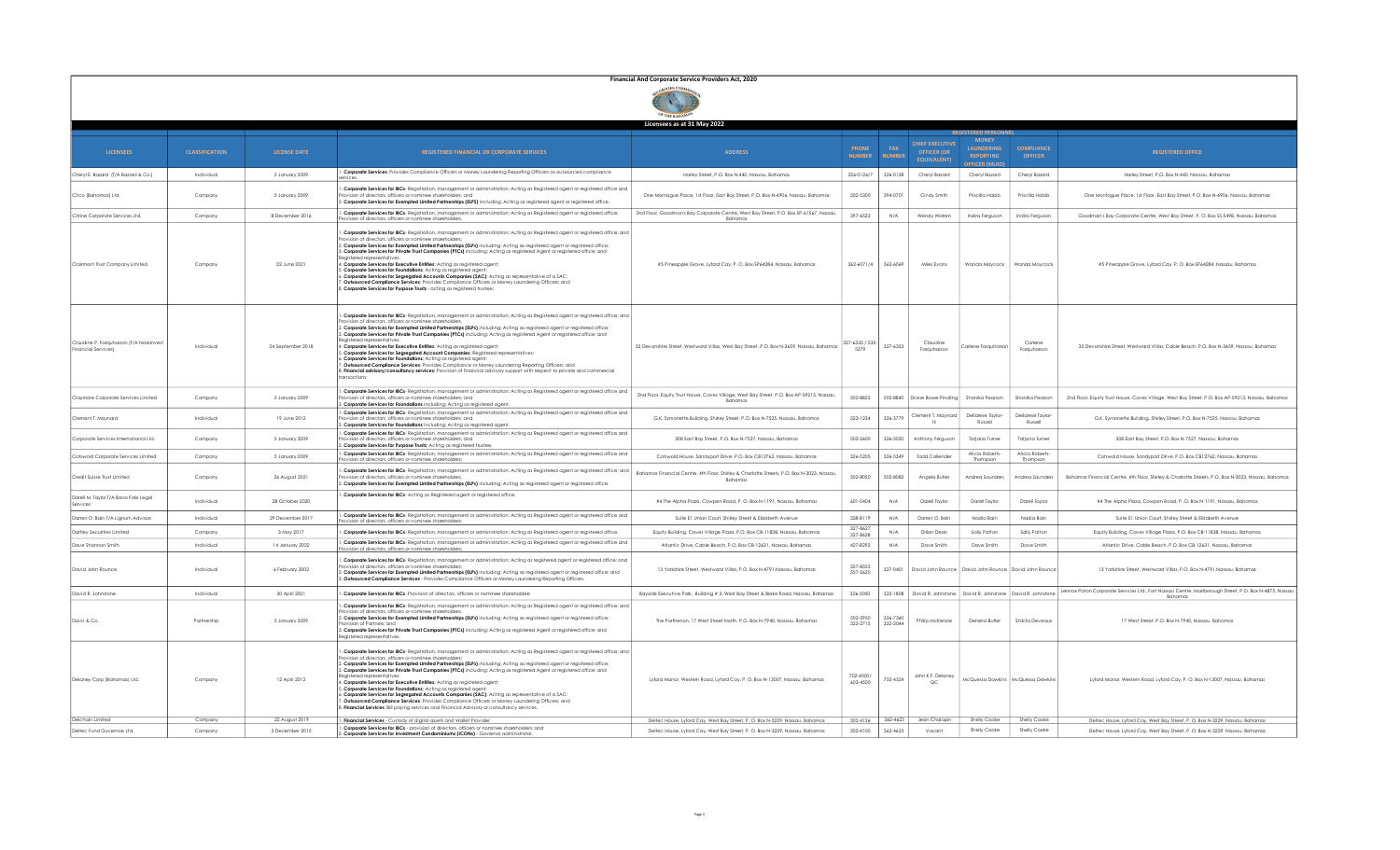|                                                          | Financial And Corporate Service Providers Act, 2020 |                     |                                                                                                                                                                                                                                                                                                                                                                                                                                                                                                                                                                                                                                                                                                                                                                                                                               |                                                                                                 |                               |                      |                                                                    |                                                                                                   |                                       |                                                                                                     |
|----------------------------------------------------------|-----------------------------------------------------|---------------------|-------------------------------------------------------------------------------------------------------------------------------------------------------------------------------------------------------------------------------------------------------------------------------------------------------------------------------------------------------------------------------------------------------------------------------------------------------------------------------------------------------------------------------------------------------------------------------------------------------------------------------------------------------------------------------------------------------------------------------------------------------------------------------------------------------------------------------|-------------------------------------------------------------------------------------------------|-------------------------------|----------------------|--------------------------------------------------------------------|---------------------------------------------------------------------------------------------------|---------------------------------------|-----------------------------------------------------------------------------------------------------|
|                                                          |                                                     |                     |                                                                                                                                                                                                                                                                                                                                                                                                                                                                                                                                                                                                                                                                                                                                                                                                                               |                                                                                                 |                               |                      |                                                                    |                                                                                                   |                                       |                                                                                                     |
|                                                          |                                                     |                     |                                                                                                                                                                                                                                                                                                                                                                                                                                                                                                                                                                                                                                                                                                                                                                                                                               | Licensees as at 31 May 2022                                                                     |                               |                      |                                                                    |                                                                                                   |                                       |                                                                                                     |
| <b>LICENSEES</b>                                         | <b>CLASSIFICATION</b>                               | <b>LICENSE DATE</b> | REGISTERED FINANCIAL OR CORPORATE SERVICES                                                                                                                                                                                                                                                                                                                                                                                                                                                                                                                                                                                                                                                                                                                                                                                    | <b>ADDRESS</b>                                                                                  | <b>PHONE</b><br><b>NUMBER</b> | FAX<br><b>NUMBER</b> | <b>CHIEF EXECUTIVE</b><br><b>OFFICER (OR</b><br><b>FOUIVALENTI</b> | <b>REGISTERED PERSON</b><br><b>MONEY</b><br>LAUNDERING<br><b>REPORTING</b><br><b>FFICER (MLRO</b> | <b>COMPLIANCE</b><br><b>OFFICER</b>   | <b>REGISTERED OFFICE</b>                                                                            |
| Deltec Fund Services Limited                             | Company                                             | 14 September 2015   | Corporate Services for IBCs- Registration, management or administration; Acting as registered agent or registered office; and<br>vision of directors, officers or nominee shareholders,<br>2. Corporate Services for Exempted Limited Partnerships (ELPs) including: Acting as registered agent or registered office;<br>3. Corporate Services for Investment Condominiums (ICONs) including: Governor administrator<br>. Corporate Services for Segregated Accounts Companies (SACs)- registered representatives; and<br>5. Corporate Services for Foundations - registered agent services.                                                                                                                                                                                                                                  | Deltec House, Lyford Cay, West Bay Street, P. O. Box N-3229, Nassau, Bahamas                    | 302-4100                      | 302-6920             | Vacant                                                             | Shelly Cooke                                                                                      | Shelly Cooke                          | Deltec House, Lyford Cay, West Bay Street, P. O. Box N-3229, Nassau, Bahamas                        |
| Dominion Management Services Limited                     | Company                                             | 5 January 2009      | . Corporate Services for IBCs- Registration, management or administration; Acting as Registered agent or registered office; and<br>vision of directors, officers or nominee shareholders<br>2. Corporate Services for Executive Entities - Acting as registered agent or registered office;<br>Corporate Services for Segregated Accounts Companies (SACs) - registered representatives; and<br>4. Corporate Services for Foundations - registered agent services.                                                                                                                                                                                                                                                                                                                                                            | Dominion House, #60 Montrose Avenue, P.O. Box N-9932, Nassau, Bahamas                           | 326-5084                      | 328-0541             | Paul Moss                                                          | Marva Mackey                                                                                      | Marva Mackey                          | Dominion House #60 Montrose Avenue, P.O. Box N-9932, Nassau, Bahamas                                |
| Dupuch & Turnquest (Formerly Dupuch &<br>Turnauest & Col | Partnership                                         | 5 January 2009      | Corporate services for IBCs: Registration, Management or Administration; Acting as Registered agent or registered office;<br>viding Directors, Officers or Nominee Shareholders; and<br>Financial Services: Bill paying services                                                                                                                                                                                                                                                                                                                                                                                                                                                                                                                                                                                              | 82 Dowdeswell Street, P.O. Box N-8181, Nassau, Bahamas                                          | 393-3226 /9                   | 393-6807             | Caryl Lashley                                                      | Caryl Lashley                                                                                     | Carvi Lashlev                         | 82 Dowdeswell Street, P.O. Box N-8181, Nassau, Bahamas                                              |
| E. P. Toothe & Associates                                | Partnership                                         | 12 June 2001        | Corporate Services for IBCs - Registration, Management or Administration; registered agent and registered office services;<br>Directors, Officers or Nominee Shareholders;<br>. Corporate Services for ELPs - registered agent and registered office services; Provision of Partners (ELPs);<br>: Corporate Services for PTCs - registered agent and registered office services; Registered representatives (PTCs);<br>. Corporate Services for Executive Entities - actina as agent:<br>Corporate Services for Segregated Accounts Company - acting as representative;<br>. Corporate Services for Foundations - acting as agent; and<br>Outsourced Compliance and MLRO Services.                                                                                                                                            | Suite 104A Saffrey Square, P.O. Box N-9306, Nassau, Bahamas                                     | 356-6940                      | 356-6939             | P. Wilhelm Toothe                                                  | P. Wilhelm Toothe                                                                                 | P. Wilhelm Toothe                     | Suite 104A Saffrey Square, P.O. Box N-9306, Nassau, Bahamas                                         |
| Eagle Management And Corporate<br>Services Limited       | Company                                             | 28 Sentember 2011   | . Corporate Services for IBCs- Acting as registered agent or registered office; Provision of directors, officers or nominee                                                                                                                                                                                                                                                                                                                                                                                                                                                                                                                                                                                                                                                                                                   | Suite 205A Saffrey Square Building, Bank Lane & Bay Street, P.O. Box N-9934, Nassau,<br>Bahamas | 322-5448                      | 325-8445             | Alon Cole                                                          | Michelle Boin                                                                                     | Michelle Boin                         | Suite 205A Saffrey Saugre Building, Bank Lane & Bay Street, P.O. Box N-9934, Nassau, Bahamas        |
| Easy Terms Ltd.                                          | Company                                             | 5 January 2009      | Financial Services: Payday and cash advances                                                                                                                                                                                                                                                                                                                                                                                                                                                                                                                                                                                                                                                                                                                                                                                  | University Drive, P. O. Box CB-13931, Nassau, Bahamas                                           | 603-0200                      | N/A                  | Peggy Knowles                                                      | Altermize Missick-                                                                                | Altermize Missick-<br><b>II</b> A22LD | Alexiou Knowles & Co., St Andrew's Court, Frederick Street Steps, P. O. Box-N-4805, Nassau, Bahamas |
| Edward Rolle                                             | Individual                                          | 25 July 2008        | . Corporate Services for IBCs- Registration, management or administration and Acting as Registered agent or registered office.                                                                                                                                                                                                                                                                                                                                                                                                                                                                                                                                                                                                                                                                                                | Misty Gardens, P.O. Box EE-17402, Nassau, Bahamas                                               | 812-1396                      | N/A                  | dward Rolle                                                        | dward Rolle                                                                                       | Edward Rolle                          | Misty Gardens, P.O. Box EE-17402, Nassau, Bahamas                                                   |
| EFG Bank & Trust (Bahamas) Ltd.                          | Company                                             | 6 August 2021       | . Corporate Services for IBCs- Registration, management or administration; Acting as Registered agent or registered office; and<br>vision of directors, officers or nominee shareholders; and<br>2. Financial Services: Financial Advisory and/or Consultancy services, Money Lending and Trading in Commodities and other<br>inancial instruments                                                                                                                                                                                                                                                                                                                                                                                                                                                                            | 3rd Floor, Goodman's Bay Corporate Center, P.O. Box CB-10956, Nassau, Bahamas                   | 502-5400                      | 502-5428             | Alexandre Sampedro                                                 | Maria Dorsett                                                                                     | Maria Dorsett                         | 3rd Floor, Goodman's Bay Corporate Center, P.O. Box CB-10956, Nassau, Bahamas                       |
| Elco Corporate Services Ltd.                             | Company                                             | 5 January 2009      | . Corporate Services for IBCs - Registration, Management or Administration; registered agent and registered office services;<br>.<br>Directors, Officers or Nominee Shareholders; and<br>2. <b>Corporate Services for Foundations</b> - Acting as a registered agent.                                                                                                                                                                                                                                                                                                                                                                                                                                                                                                                                                         | Loyalist Plaza, Don Mackay Boulevard, P.O. Box AB-2037, Marsh Harbour, Abaco, Bahamas           | 359-1839                      | 367-2568             | E. Isaac Collie                                                    | E. Isaac Collie                                                                                   | E. Isaac Collie                       | Loyalist Plaza, Don Mackay Boulevard, P.O. Box AB-20377, Marsh Harbour, Abaco, Bahamas              |
| Elliot B. Lockhart T/A Lockhart & Co.                    | Partnership                                         | 6 February 2002     | . Corporate Services for IBCs- Registration, management or administration; Acting as Registered agent or registered office; and<br>ovision of directors, officers or nominee shareholders;                                                                                                                                                                                                                                                                                                                                                                                                                                                                                                                                                                                                                                    | 35 Buen Retiro Road, P.O. Box N-8615, Nassau, Bahamas                                           | 322-1282/3/4                  | N/A                  | Elliot B. Lockhart                                                 | Elliot B. Lockhart                                                                                | Elliot B. Lockhart                    | 35 Buen Retiro Road, P.O. Box N-8615, Nassau, Bahamas                                               |
| Equity Bank Bahamas Limited                              | Company                                             | 10 February 2021    | Corporate Services for IBCs - Registration, Management or Administration; registered agent and registered office services;<br>Directors, Officers or Nominee Shareholders<br>2. Corporate Services for ELPs - reaistered agent and reaistered office services: Provision of Partners (ELPs):<br>3. Corporate Services for PTCs - registered agent and registered office services; Registered representatives (PTCs);<br>. Corporate Services for ICONs - Governor Administrator;<br>Corporate Services for Executive Entities - acting as agent;<br>. Corporate Services for Purpose Trusts - acting as registered trustee;<br>Corporate Services for Segregated Accounts Company - acting as representative;<br>3. Corporate Services for Foundations - acting as agent; and<br>Outsourced Compliance and MLRO Services.     | Equity Trust House, Caves Village, West Bay Street, P.O. Box N-10697                            | 676-8188                      | 676-8196             | Dillon Dean                                                        | Robyn Newton                                                                                      | Robyn Newton                          | Equity Trust House, Caves Village, West Bay Street, P.O. Box N-10697                                |
| Equity Investment Fund Services Limited                  | Company                                             | 17 February 2020    | . Corporate Services for IBCs - Registration, Management or Administration; registered agent and registered office services;<br>Directors, Officers or Nominee Shareholders:<br>2. Corporate Services for ELPs - reaistered agent and reaistered office services: Provision of Partners (ELPs):<br>Corporate Services for PTCs - registered agent and registered office services;<br>1. Corporate Services for Executive Entities - acting as agent; and<br>. Corporate Services for Investment Condominiums (ICONS): Governor administrator.                                                                                                                                                                                                                                                                                 | Equity Trust House, Caves Village, West Bay Street, P.O. Box N-10697                            | 676-8185                      | 676-8199             | L. Michael Dean                                                    | Malissa Taylor                                                                                    | Malissa Taylor                        | Equity Trust House, Caves Village, West Bay Street, P.O. Box N-10697                                |
| Equity Trust Bahamas Limited                             | Company                                             | 20-Oct-21           | . Corporate Services for IBCs - Registration, Management or Administration; registered agent and registered office services;<br>Directors, Officers or Nominee Shareholders;<br>2. Corporate Services for ELPs - registered agent and registered office services; Provision of Partners (ELPs);<br>3. Corporate Services for PTCs - registered agent and registered office services; Registered representatives (PTCs);<br>4. Corporate Services for ICONs - Governor Administrator:<br>5. Corporate Services for Executive Entities - actina as agent:<br>. Corporate Services for Purpose Trusts - acting as registered trustee;<br>Corporate Services for Segregated Accounts Company - acting as representative;<br>Corporate Services for Foundations - acting as agent; and<br>Outsourced Compliance and MLRO Services. | Equity Trust House, Caves Village, West Bay Street, P.O. Box N-10697                            | 676-8185                      | 676-8199             | Dillon Dean                                                        | Robyn Newton                                                                                      | Robyn Newton                          | Equity Trust House, Caves Village, West Bay Street, P.O. Box N-10697                                |
| Euro Dutch Corporate Services Limited                    | Company                                             | 13 February 2018    | . Corporate Services for IBCs - Registration, Management or Administration; registered agent and registered office services;<br>Directors, Officers or Nominee Shareholders;<br>2. Corporate Services for ELPs - registered agent and registered office services; Provision of Partners (ELPs);<br>3. Corporate Services for PTCs - registered agent and registered office services; Registered representatives (PTCs);<br>Corporate Services for Executive Entities - acting as agent;<br>. Corporate Services for Purpose Trusts - acting as registered trustee;<br>5. Corporate Services for Segregated Accounts Company - acting as representative;<br>Corporate Services for Foundations - acting as gaent: and<br>3. Outsourced Compliance and MLRO Services.                                                           | Aristo House, Sandford Drive, P.O. Box N-9204, Nassau, Bahamas                                  | 362-6015                      | 362-5257             | Eric Strachan                                                      | Lavan Rolle                                                                                       | Maran Global<br>Solutions Ltd         | Aristo House, Sandford Drive, P.O. Box N-9204, Nassau, Bahamas                                      |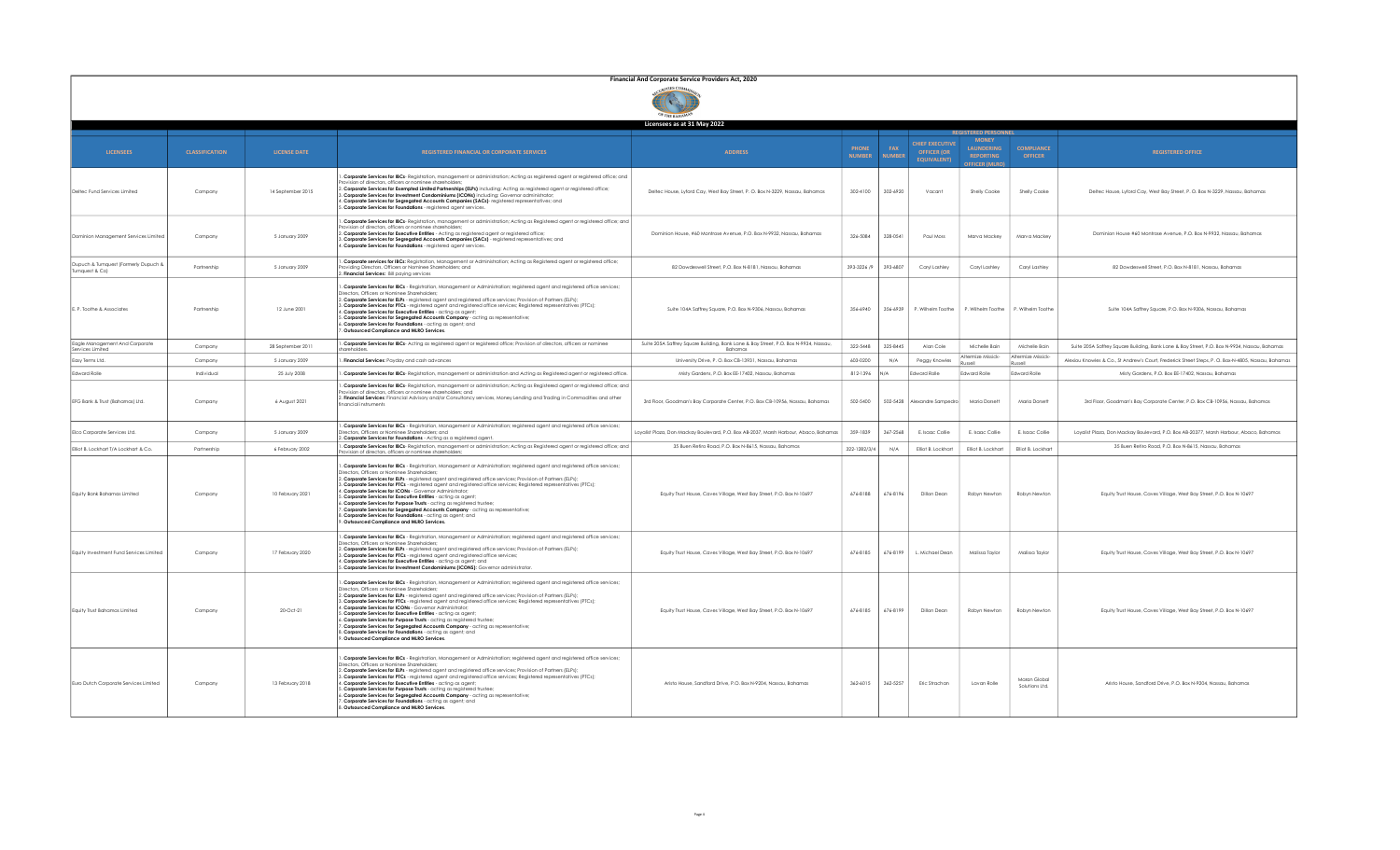|                                                                                            | Financial And Corporate Service Providers Act, 2020 |                                |                                                                                                                                                                                                                                                                                                                                                                                                                                                                                                                                                                                                                                                                                                                                                                                                                                                                                                                                                                                     |                                                                                                                                                   |                               |                      |                                                                    |                                                                                     |                                     |                                                                                                                                |
|--------------------------------------------------------------------------------------------|-----------------------------------------------------|--------------------------------|-------------------------------------------------------------------------------------------------------------------------------------------------------------------------------------------------------------------------------------------------------------------------------------------------------------------------------------------------------------------------------------------------------------------------------------------------------------------------------------------------------------------------------------------------------------------------------------------------------------------------------------------------------------------------------------------------------------------------------------------------------------------------------------------------------------------------------------------------------------------------------------------------------------------------------------------------------------------------------------|---------------------------------------------------------------------------------------------------------------------------------------------------|-------------------------------|----------------------|--------------------------------------------------------------------|-------------------------------------------------------------------------------------|-------------------------------------|--------------------------------------------------------------------------------------------------------------------------------|
|                                                                                            |                                                     |                                |                                                                                                                                                                                                                                                                                                                                                                                                                                                                                                                                                                                                                                                                                                                                                                                                                                                                                                                                                                                     | Licensees as at 31 May 2022                                                                                                                       |                               |                      |                                                                    |                                                                                     |                                     |                                                                                                                                |
| <b>LICENSEES</b>                                                                           | <b>CLASSIFICATION</b>                               | <b>LICENSE DATE</b>            | <b>REGISTERED FINANCIAL OR CORPORATE SERVICES</b>                                                                                                                                                                                                                                                                                                                                                                                                                                                                                                                                                                                                                                                                                                                                                                                                                                                                                                                                   | <b>ADDRESS</b>                                                                                                                                    | <b>PHONE</b><br><b>NUMBER</b> | FAX<br><b>NUMBER</b> | <b>CHIEF EXECUTIVE</b><br><b>OFFICER (OR</b><br><b>EQUIVALENT)</b> | <b>MONEY</b><br><b>LAUNDERING</b><br><b>REPORTING</b><br><b>JEFICER (MLR</b>        | <b>COMPLIANCE</b><br><b>OFFICER</b> | <b>REGISTERED OFFICE</b>                                                                                                       |
| EY Bahamas Corporate Services Ltd                                                          | Company                                             | 9 April 2021                   | . Corporate Services for IBCs including: Registration, management and administration; Acting as registered agent or registered<br>office; and Provision of directors, officers or nominee shareholders<br>2. Corporate services for Exempted Limited Partnerships (ELPs) including: Acting as registered agent or registered office; and<br>rovision of Partners to an ELP<br>3. Corporate services for Private Trust Companies (PTCs) including: Acting as registered agent or registered office; and<br>4. Corporate services for Executive Entitles: Actina as a reaistered agent:<br>5. Corporate services for Segregated Accounts Company (SAC): Registered representatives;<br>S. Corporate services for Foundations: Acting as a registered agent;<br>. Corporate services for Investment Condominiums (ICONS): General Administrator; and<br>8. Corporate Services for Purpose Trust: Acting as registered Trustee.                                                         | One Montague Place, 3rd Floor, East Bay Street, Nassau, Bahamas                                                                                   | 502-6000                      | N/A                  | Daniel Scott                                                       | LaNishka<br>McSweeney                                                               | LaNishka<br>McSweeney               | Delaney Corp. (Bahamas) Limited, Lyford Manor, West Building, Western Road, Lyford Cay, P.O. Box CB-<br>13007, Nassau, Bahamas |
| FidGen Corporate & Fiduciary Services                                                      | Company                                             | 29 November 2021               | . Corporate Services for IBCs - Registration, Management or Administration; registered agent and registered office services;<br>Directors, Officers or Nominee Shareholders:<br>2. Corporate Services for ELPs - registered agent and registered office services; Provision of Partners (ELPs);<br>8. Corporate Services for Purpose Trusts - Acting as registered trustee;<br>4. Corporate Services for Private Trust Companies (PTCs) - Acting as registered agent or registered office and registered                                                                                                                                                                                                                                                                                                                                                                                                                                                                            | Building 12, Office 1, Caves Village, P.O. Box SP-64395, Nassau, Bahamas                                                                          | 327-0689                      | N/A                  | Desiree Terrell                                                    | Samuel Wilkinson                                                                    | Samuel Wilkinson                    | Building 12, Office 1, Caves Village, P.O. Box SP-64395, Nassau, Bahamas                                                       |
| First Caribbean International Bank<br>(Bahamas) Limited                                    | Company                                             | 28 June 2021                   | . Financial Services: Financial Advisory and/or Consultancy services: and Tradina in Commodities and other financial<br>nstruments.                                                                                                                                                                                                                                                                                                                                                                                                                                                                                                                                                                                                                                                                                                                                                                                                                                                 | First Caribbean Financial Centre, Shirley Street, P. O. Box-N-3221, Nassau, Bahamas                                                               | 502-5834                      | 323-1087             | Lakasha Miller                                                     | Lakasha Miller                                                                      | Lakasha Miller                      | First Caribbean Financial Centre, Shirley Street, P. O. Box-N-3221, Nassau, Bahamas                                            |
| First Caribbean International Trust<br>Company (Bahamas) Limited                           | Company                                             | 28 June 2021                   | . Corporate Services for IBCs - Registration, Management or Administration; registered agent and registered office services;<br>Directors, Officers or Nominee Shareholde<br>2. Corporate Services for ELPs - registered agent and registered office services; Provision of Partners (ELPs);<br>3. Corporate Services for PTCs - registered agent and registered office services; Registered representatives (PTCs);<br>4. Corporate Services for ICONs - Governor Administrator:<br>Corporate Services for Executive Entities - acting as agent;<br>. Corporate Services for Purpose Trusts - acting as registered trustee;<br>'. Corporate Services for Segregated Accounts Company - acting as representative;<br>3. Corporate Services for Foundations - acting as agent; and<br>Financial Services: Trading in Commodities and other financial instruments.                                                                                                                    | Goodman's Bay Corporate Centre, West Bay Street, P. O. Box-N-3933, Nassau, Bahamas                                                                | 356-1800                      | 322-3692             | Norma T. Miller                                                    | Joan Rahming                                                                        | Joan Rahming                        | First Caribbean Financial Centre, Shirley Street, P.O. Box-N-3221, Nassau, Bahamas                                             |
| Freeport Corporate Consultants Ltd                                                         | Company                                             | 5 April 2001                   | . Corporate Services for IBCs- Registration, management or administration; Acting as Registered agent or registered office; and<br>rovision of directors, officers or nominee shareholders.                                                                                                                                                                                                                                                                                                                                                                                                                                                                                                                                                                                                                                                                                                                                                                                         | oinciana House, Poinciana & West Mall Drives, P.O. Box F42614, Freeport, Grand Bahama'                                                            | 351-4086                      | 351-3506             |                                                                    | Rebecca Cafferata   Rebecca Cafferata   Rebecca Cafferata                           |                                     | Poinciana House, Poinciana & West Mall Drives, P.O. Box F42614, Freeport, Grand Bahama                                         |
| G. W. & Partners L. P.                                                                     | Partnership                                         | 12 September 2011              | . Corporate Services for IBCs - Registration, Management or Administration; registered agent and registered office services;<br>Directors, Officers or Nominee Shareholders.                                                                                                                                                                                                                                                                                                                                                                                                                                                                                                                                                                                                                                                                                                                                                                                                        | Oasis, West Bay Street, SP-63901, Nassau, Bahamas                                                                                                 | 327-4004                      | 327-0605             |                                                                    | Montgano Hepbum Dominique Warluzel Dominique Warluze                                |                                     | Oasis, West Bay Street, SP-63901, Nassau, Bahamas                                                                              |
| Gateway Ascendancy Ltd                                                                     | Company                                             | 26 May 2017                    | . Financial Services - Money Lendina, Credit Extension                                                                                                                                                                                                                                                                                                                                                                                                                                                                                                                                                                                                                                                                                                                                                                                                                                                                                                                              | Sunshine House, John F. Kennedy Drive, P. O. Box-N-3180, Nassau, Bahamas                                                                          | 422-0754                      | N/A                  |                                                                    | Trevor Lightbourn   Tamika Thompson   Tamika Thompson                               |                                     | Shirley Street, P.O. Box N-272, Nassau, Bahamas                                                                                |
| Gateway Ascendancy Services Ltd.<br>Gateway Financial Ltd                                  | Company<br>Company                                  | 26 May 2017<br>16 January 2013 | . Financial Services - Money Lending, Credit Extension.<br>. Financial Services - Money Lending, Money Broking, Credit Extension, Debt Collection and Financial Advisory or consultancy                                                                                                                                                                                                                                                                                                                                                                                                                                                                                                                                                                                                                                                                                                                                                                                             | Sunshine House, John F. Kennedy Drive, P. O. Box-N-3180, Nassau, Bahamas<br>Sunshine House, East Shirley Street, P.O. Box N-3180, Nassau, Bahamas | 422-0754<br>502-6500          | N/A<br>N/A           | S. Rosel Moxey                                                     | Trevor Lightbourn   Tamika Thompson   Tamika Thompson<br>Vocant                     | Vocant                              | Shirley Street, P.O. Box N-272, Nassau, Bahamas<br>Sunshine House, East Shirley Street, P.O. Box N-3180, Nassau, Bahamas       |
| GEM Management and Advisory Services                                                       | Company                                             | 17 February 2022               | . Corporate Services for IBCs including: Registration, management and administration; Acting as registered agent or registere                                                                                                                                                                                                                                                                                                                                                                                                                                                                                                                                                                                                                                                                                                                                                                                                                                                       | Capital Union Building, Western Road, Lyford Cay, P.O. Box N-1879, Nassau, Bahamas                                                                | 557-2329                      | N/A                  | Tanya McCartney                                                    | Fareda Sands                                                                        | Fareda Sands                        | The Bayshore Group LLC, Capital Union Buildina, Western Road, Lyford Cay, P.O. Box N-1879, Nassau,                             |
| Limited<br>Genesis Fund Services Limited                                                   | Company                                             | 05 January 2009                | ffice; and Provision of directors, officers or nominee shareholders.<br>. Corporate Services for IBCs- Registration, management or administration; Acting as Registered agent or registered office;<br>rovision of directors officers or nominee shareholders<br>2. Corporate Services for Exempted Limited Partnerships (ELPs) -Acting as registered agent or registered office;<br>. Corporate Services for Executive Entities-Acting as registered agent;<br>4. Corporate Services for Segregated accounts Company - Registered representatives;<br>5. Corporate Services for Foundations - Actina as reaistered agent:<br>S. Corporate Services for Purpose Trusts - Acting as a trustee;<br>. Outsourced Compliance Officers and MLROs; and<br>8. Financial services: Financial Advisory or Consultancy Services and Financial Intermediation Services.                                                                                                                        | 5th Floor Bay View House, 308 East Bay Street, P.O. Box N-9058, Nassau, Bahamas                                                                   |                               |                      |                                                                    | 502-7020 / 91   393-5002   Antoine W. Bastian   Candice Ferguson   Candice Ferguson |                                     | Bahamas<br>5th Floor Bay View House, 308 East Bay Street, P.O. Box N-9058, Nassau, Bahamas                                     |
| George Clifford Culmer                                                                     | Individual                                          | 31 March 2001                  | . Corporate Services for IBCs- Provision of directors, officers or nominee shareholders.                                                                                                                                                                                                                                                                                                                                                                                                                                                                                                                                                                                                                                                                                                                                                                                                                                                                                            | Gresham House, Charlotte Street South, P.O. Box N-10144, Nassau, Bahamas                                                                          | 325-6591                      | 325-6592             | George Clifford<br>Culmer                                          | George Clifford<br>Culmer                                                           | George Clifford<br>Culmer           | Gresham House, Charlotte Street South, P.O. Box N-10144, Nassau, Bahamas                                                       |
| George T. Carey trading as Oasis<br>Fiduciary, Corporate & Compliance<br>Service Providers | Individual                                          | 14 March 2022                  | . Corporate Services for IBCs - Registration, management or administration; Acting as Registered agent or registered office;<br>ovision of directors, officers or nominee shareholde<br>2. Corporate Services for Exempted Limited Partnerships (ELPs) -Acting as registered agent or registered office;<br>3. Corporate Services for Executive Entities - Acting as registered agent;<br>4. Corporate Services for Segregated accounts Company - Registered representatives;<br>. Corporate Services for Foundations - Acting as registered agent;<br>. Corporate Services for Purpose Trusts - Acting as a trustee;<br>'. Corporate Services for Securities Firms - appointment and actina as reaistered representative of a securities firm:<br>3. Corporate Services for ICONs - Appointment and acting as governing administrator;<br>. Corporate Services for PTCs - Appointment and acting as registered representative; and<br>0. Outsourced Compliance Officers and MLROs. | Oasis Drive, P.O. Box SB-52786, Nassau, Bahamas                                                                                                   | 804-0405<br>468-0984          | N/A                  | George T. Carey                                                    | George T. Carey                                                                     | George T. Carey                     | Oasis Drive, P.O. Box SB-52786, Nassau, Bahamas                                                                                |
| GLC Corporate Services Ltd.                                                                | Company                                             | 02 April 2015                  | . Corporate Services for IBCs- Registration, management or administration; Acting as Registered agent or registered office;<br>rovision of directors officers or nominee shareholders<br>2. Corporate Services for Exempted Limited Partnerships (ELPs) -Acting as registered agent or registered office; and<br>. Corporate Services for Foundations - Acting as registered agent.                                                                                                                                                                                                                                                                                                                                                                                                                                                                                                                                                                                                 | Units 10-12, Second Floor, Building Four, Old Fort Bay Town Center, Western Road, P.O. Box<br>SP-60063, Nassau, Bahamas                           | 362-4791                      | 362-4792             | Gail Lockhart<br>Charles                                           | Tracy A. Wells                                                                      | Letitia S. Riley                    | Units 10-12, Second Floor, Building Four, Old Fort Bay Town Center, Western Road, P.O. Box SP-60063,<br>Nassau, Bahamas        |
| Global Corporate Management Ltd.                                                           | Company                                             | 19 October 2010                | . Corporate Services for IBCs - Registration, management or administration; Acting as Registered agent or registered office;<br>ters or nominee shareholders                                                                                                                                                                                                                                                                                                                                                                                                                                                                                                                                                                                                                                                                                                                                                                                                                        | 21 Rosetta Street, P.O. Box SS-5212, Nassau, Bahamas                                                                                              | 356-4114                      | 356-4125             | Jerome Gomez                                                       | Sonia Capron                                                                        | Sonia Capron                        | 21 Rosetta Street, P.O. Box SS-5212, Nassau, Bahamas                                                                           |
| Grafton O. Ifill Jr.                                                                       | Individual                                          | 24 April 2006                  | Corporate Services for IBCs including: Acting as registered agent or registered office.                                                                                                                                                                                                                                                                                                                                                                                                                                                                                                                                                                                                                                                                                                                                                                                                                                                                                             | Jovcelyn House, 35 Trinity Way, Stapledon Gardens, P.O. Box SP-62951, Nassau, Bahamas                                                             | 394-6924                      | N/A                  | Grafton O. Ifill Jr.                                               | Grafton O. Ifill Jr.                                                                | Grafton O. Ifill Jr.                | Joycelyn House, 35 Trinity Way, Stapledon Gardens, P.O. Box SP-62951, Nassau, Bahamas                                          |
| Green Leaf Financial Services Limited<br>(formerly Kezia Dorsett)                          | Company                                             | 15 August 2017                 | . Financial Services - Money Lending, Credit Extension.                                                                                                                                                                                                                                                                                                                                                                                                                                                                                                                                                                                                                                                                                                                                                                                                                                                                                                                             | East Bay & Armstrona Streets, P.O. Box CB-12024, Nassau Bahamas                                                                                   | 328-2030<br>601-7442          | 324-6481             | Jeffrey Kerr                                                       | Nathan Adderley                                                                     | Nathan Adderley                     | McKinney Turner & Co. West Hill Street, P.O. Box N-8195, Nossou, Bohamas                                                       |
| GSO Corporate Services Ltd.                                                                | Company                                             | 05 January 2009                | . Corporate Services for IBCs- Registration, management or administration; Acting as Registered agent or registered office;<br>ovision of directors, officers or nominee shareholders<br>2. Corporate Services for Exempted Limited Partnerships (ELPs) -Acting as registered agent or registered office;<br>3. Corporate Services for Executive Entitles-Actina as reaistered agent:<br>1. Corporate Services for Segregated accounts Company - Registered representatives; and<br>5. Corporate Services for Foundations - Acting as registered agent.                                                                                                                                                                                                                                                                                                                                                                                                                             | 303 Shirley Street, P.O. Box N-492, Nassau, Bahamas                                                                                               | 328-3500                      | 328-8008             | <b>Bryan Glinton</b>                                               | Yolande Julien                                                                      | Yolande Julien                      | 303 Shirley Street, P.O. Box N-492, Nassau, Bahamas                                                                            |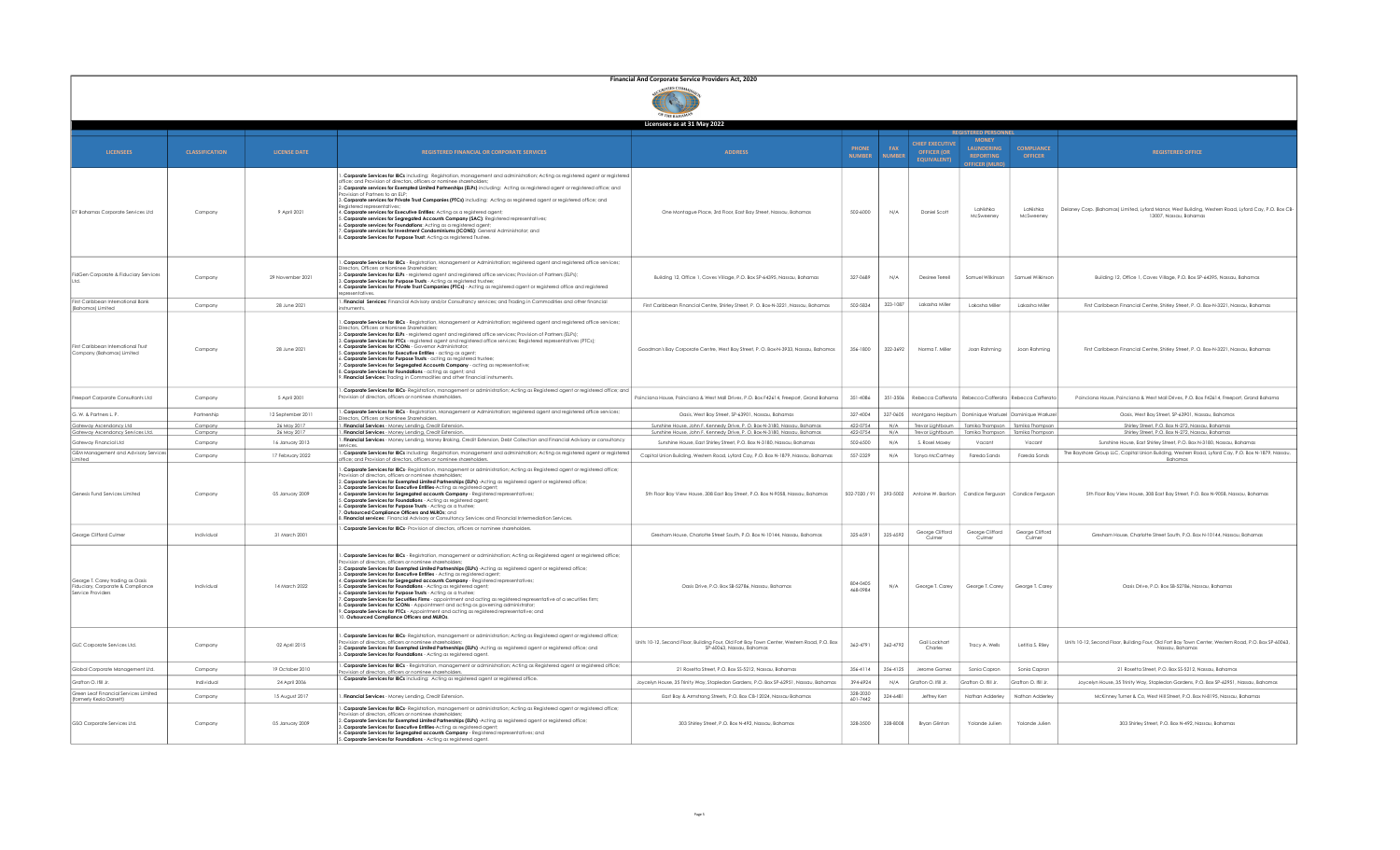

|                                                                              |                       |                     |                                                                                                                                                                                                                                                                                                                                                                                                                                                                                                                                                                                                                                                                                                                                                                                                                                  | Licensees as at 31 May 2022                                                                                      |                               |                               |                                                                    |                                                                     |                                     |                                                                                                      |
|------------------------------------------------------------------------------|-----------------------|---------------------|----------------------------------------------------------------------------------------------------------------------------------------------------------------------------------------------------------------------------------------------------------------------------------------------------------------------------------------------------------------------------------------------------------------------------------------------------------------------------------------------------------------------------------------------------------------------------------------------------------------------------------------------------------------------------------------------------------------------------------------------------------------------------------------------------------------------------------|------------------------------------------------------------------------------------------------------------------|-------------------------------|-------------------------------|--------------------------------------------------------------------|---------------------------------------------------------------------|-------------------------------------|------------------------------------------------------------------------------------------------------|
|                                                                              |                       |                     |                                                                                                                                                                                                                                                                                                                                                                                                                                                                                                                                                                                                                                                                                                                                                                                                                                  |                                                                                                                  |                               |                               |                                                                    |                                                                     |                                     |                                                                                                      |
| <b>LICENSEES</b>                                                             | <b>CLASSIFICATION</b> | <b>LICENSE DATE</b> | <b>REGISTERED FINANCIAL OR CORPORATE SERVICES</b>                                                                                                                                                                                                                                                                                                                                                                                                                                                                                                                                                                                                                                                                                                                                                                                | <b>ADDRESS</b>                                                                                                   | <b>PHONE</b><br><b>NUMBER</b> | FAX<br><b>NUMBER</b>          | <b>CHIEF EXECUTIVE</b><br><b>OFFICER (OR</b><br><b>EQUIVALENT)</b> | <b>MONEY</b><br>LAUNDERING<br><b>REPORTING</b><br><b>FICER (MLI</b> | <b>COMPLIANCE</b><br><b>OFFICER</b> | <b>REGISTERED OFFICE</b>                                                                             |
| GTC Corporate Services Limited                                               | Company               | 15 April 2001       | . Corporate Services for IBCs- Registration, management or administration; Acting as Registered agent or registered office;<br>ision of directors, officers or nominee shareholders<br>. Corporate Services for Exempted Limited Partnerships (ELPs) -Acting as registered agent or registered office;<br>Corporate Services for Executive Entities-Acting as registered agent;<br>. Corporate Services for Foundations - Acting as registered agent; and<br>5. Corporate Services for PTCs - acting as registered agent or registered office.                                                                                                                                                                                                                                                                                   | Sassoon House, Shirley St. & Victoria Ave., P.O. Box SS-5383, Nassau, Bahamas                                    | 322-4130<br>323-8405          | 328-1069<br>356-9368          | Anastasia M<br>Campbel                                             | <b>Brign Turnguest</b>                                              | Terrell King                        | Sassoon House, Shirley St. & Victoria Ave., P.O. Box N-272, Nassau, Bahamas                          |
| H & J Corporate Services Ltd.                                                | Company               | 05 January 2009     | . Corporate Services for IBCs- Acting as Registered agent or registered office; Provision of directors, officers or nominee<br>). Corporate Services for Exempted Limited Partnerships (ELPs) -Acting as registered agent or registered office;<br>8. Corporate Services for Foundations - Acting as registered agent;<br>I. Corporate Services for Executive Entitles - Acting as a registered agent; and<br>. Corporate Services for PTCs - Acting as registered agent or registered office.                                                                                                                                                                                                                                                                                                                                   | Ocean Centre, Montagu Foreshore, East Bay Street, P.O. Box SS 19084, Nassau, Bahamas                             | 502-5200<br>394-8410 /4       | 502-5255<br>394-8408          | Zarina Fitzaerald                                                  | Christine Archer                                                    | Christine Archer                    | Ocean Centre, Montagu Foreshore, East Bay Street, P.O. Box SS 19084, Nassau, Bahamas                 |
| H & J Fiduciary Services Ltd.                                                | Company               | 05 January 2009     | . Corporate Services for PTCs - acting as registered agent or registered office.                                                                                                                                                                                                                                                                                                                                                                                                                                                                                                                                                                                                                                                                                                                                                 | Ocean Centre, Montagu Foreshore, East Bay Street, P.O. Box SS 19084, Nassau, Bahamas                             | 502-5200<br>394-8410/4        | 502-5255<br>394-8408          | Earl A. Cash                                                       | Christine Archer                                                    | Christine Archer                    | Ocean Centre, Montagu Foreshore, East Bay Street, P.O. Box SS 19084, Nassau, Bahamas                 |
| H & K Corporate Service Providers Ltd                                        | Company               | 5b January 2009     | . Corporate Services for IBCs - Registration, management or administration; Acting as Registered agent or registered office;<br>ision of directors, officers or nominee shareholders                                                                                                                                                                                                                                                                                                                                                                                                                                                                                                                                                                                                                                             | 388 Bay Street, Migoulis Building, P.O. Box N-7776, Nassau, Bahamas                                              | 322-7511 /4                   | 325-0724                      | R. James Cole                                                      | Lavonna Burrows                                                     | Lavonna Burrow:                     | 388 Bay Street, Miaoulis Building, P.O. Box N-7776, Nassau, Bahamas                                  |
| Harry B. Sands Lobosky Management Co                                         | Company               | 05 January 2009     | . Corporate Services for IBCs - Registration, management or administration; Acting as registered agent or registered office; and<br>. Corporate Services for Purpose Trusts - Actina as a reaistered trustee.                                                                                                                                                                                                                                                                                                                                                                                                                                                                                                                                                                                                                    | Office Number 2, Pineapple Business Park, Airport Industrial Park, P.O. Box N-624, Nassau,<br>Bahamas            | 322-2670                      | 323-8914                      | Camille A. Cleare                                                  | aTonia Symonette-<br>Tinker                                         | Tonia Symonette<br>Tinker           | Office Number 2, Pineapple Business Park, Airport Industrial Park, P.O. Box N-624, Nassau, Bahamas   |
| <b>HC Corporate Services Limited</b>                                         | Company               | 21 October 2010     | . Corporate Services for IBCs - Registration, management or administration: Acting as registered gaent or registered office:<br>. Corporate Services for Exempted Limited Partnerships (ELPs) - Acting as registered agent or registered office; and<br>8. Corporate Services for Foundations - Acting as a registered agent.                                                                                                                                                                                                                                                                                                                                                                                                                                                                                                    | Halsbury Commercial Centre, Village Road North, P.O. Box SS-19050, Nassau, Bahamas                               | 393-4551-5                    | 393-4558                      | Branville McCartney                                                | Carolyn Adderley                                                    | Carolyn Adderley                    | Halsbury Commercial Centre, Village Road North, P.O. Box SS-19050, Nassau, Bahamas                   |
| Helvetic Management Services Ltd.                                            | Company               | 05 January 2009     | . Corporate Services for IBCs - Registration, management or administration; Acting as Registered agent or registered office;<br>rovision of directors, officers or nominee shareholders<br>. Corporate Services for Segregated Accounts Companies (SACs) - Registered representatives; and<br>. Corporate Services for Foundations - Acting as a registered agent.                                                                                                                                                                                                                                                                                                                                                                                                                                                               | 2nd Terrace West, Centreville, P.O. Box N-10567, Nassau, Bahamas                                                 | 326-2150                      | 326-2151                      | Marco Montanari                                                    | Indira Ferguson                                                     | Indira Ferguson                     | McKinney, Turner & Co., Oakbridge House, 13 West Hill Street, P.O. Box N-8195, Nassau, Bahamas       |
| Heritage Corporate Services Limited                                          | Company               | 26 September 2019   | . Corporate Services for IBCs - Registration, management or administration; Acting as Registered agent or registered office;<br>rovision of directors, officers or nominee shareholders; and<br>2. Corporate Services for Foundations - Acting as a registered agent                                                                                                                                                                                                                                                                                                                                                                                                                                                                                                                                                             | Second Floor, Equity Trust House, Caves Village, West Bay Street, P.O. Box AP-59214, Nassau<br>Bahamas           | 502-8822                      | N/A                           | Diane Bowe-Pindling                                                | Shanika Pearson                                                     | Shanika Pearson                     | Second Floor, Equity Trust House, Caves Village, West Bay Street, P.O. Box AP-59214, Nassau, Bahamas |
| Hill Street Management Co. Ltd.                                              | Company               | 12 August 2009      | Corporate Services for IBCs - Registration, management or administration; Acting as registered agent or registered office;<br>ision of directors, officers or nominee shareholders                                                                                                                                                                                                                                                                                                                                                                                                                                                                                                                                                                                                                                               | 3rd Floor, Maritime House, Frederick Street, P.O. Box N-4584, Nassau, Bahamas                                    | 322-1620<br>323-3798          | 322-6312                      | Carolyn Caley                                                      | Jill McKenzie                                                       | Renee Pinder                        | 3rd Floor, Maritime House, Frederick Street, P.O. Box N-4584, Nassau, Bahamas                        |
| HLB Corporate Services Ltd.                                                  | Company               | 31 December 2020    | . Corporate Services for IBCs- Registration, management or administration; Acting as Registered agent or registered office; and<br>vision of directors, officers or nominee shareholde<br>. Corporate Services for Exempted Limited Partnerships (ELPs) including: Acting as registered agent or registered office;<br>8. Corporate Services for Executive Entities: Acting as registered agent<br>I. Corporate Services for Foundations: Acting as registered agent; and<br>. Outsourced Compliance Services: Provides Compliance or Money Launderina Reporting Officers                                                                                                                                                                                                                                                        | Building 12, Office 1, Caves Village, West Bay Street, P. O. Box N-3205, Nassau, Bahamas                         | 327-0689                      | 327-0696                      | Philip C. Galanis<br><b>Ruth Fawkes</b>                            | Rayvonne Bethel                                                     | Rayvonne Bethel                     | Building 12, Office 1, Caves Village, West Bay Street, P. O. Box N-3205, Nassau, Bahamas             |
| Holly N. Pinder-Peel                                                         | Individual            | 22 June 2011        | . Corporate Services for IBCs - Registration, Management or Administration; registered agent and registered office services;<br>Directors, Officers or Nominee Shareholders; and<br>. Corporate Services for Foundations - acting as agent                                                                                                                                                                                                                                                                                                                                                                                                                                                                                                                                                                                       | MP Law Chambers, 100 Mount Royal Avenue, P.O. Box N-345, Nassau, Bahamas                                         | 326-2730                      | 328-4707                      | Holly N. Peel                                                      | Holly N. Peel                                                       | Holly N. Peel                       | MP Law Chambers, 100 Mount Royal Avenue, P.O. Box N-345, Nassau, Bahamas                             |
| Holowesko Pyfrom Fletcher                                                    | Partnership           | 27 April 2022       | . Corporate Services for IBCs - Registration, management or administration; Acting as registered agent or registered office;<br>ovision of directors, officers or nominee shareholders; and<br>. Corporate Services for Foundations - Actina as a reaistered agent                                                                                                                                                                                                                                                                                                                                                                                                                                                                                                                                                               | Templeton Building, Lyford Cay, West Bay Street, P.O. Box N-7776-348, Nassau, Bahamas                            | 362-6251                      | 362-5871                      | <b>Lynn Holowesko</b><br>Jerome Pyfrom<br>Peter Fletcher           | Jerome Pyfrom                                                       | Jerome Pyfrom                       | Templeton Building, Lyford Cay, West Bay Street, P.O. Box N-7776-348, Nassau, Bahamas                |
| Hubert A. Ingraham (T/A Rt. Hon. Hubert /<br>Ingraham Chambers               | Individual            | 04 September 2018   | . Corporate services for IBCs - Acting as Registered office and Registered Agent.                                                                                                                                                                                                                                                                                                                                                                                                                                                                                                                                                                                                                                                                                                                                                | Caves Village, West Bay Street, P. O. Box CB-11233, Nassau, Bahamas                                              | 327-0862/3/4                  | 327-0865                      | Hubert A. Ingraham                                                 | Hubert A. Ingraham                                                  | Hubert Ingraham                     | Caves Village, West Bay Street, P. O. Box CB-11233, Nassau, Bahamas                                  |
| Icaza Gonzalez-Ruiz & Aleman<br>(Bahamas) Trust Limited                      | Company               | 05 January 2009     | . Corporate Services for IBCs - Registration, management or administration; Acting as registered agent or registered office.                                                                                                                                                                                                                                                                                                                                                                                                                                                                                                                                                                                                                                                                                                     | Winterbotham Place, Marlborough & Queen Streets, P.O. Box N-10429, Nassau, Bahamas                               | 356-5454<br>(507) 205-6000    | 356-9432<br>(507) 269<br>4891 | oel Rolando Medin<br>De Leon                                       | Liliana Munoz                                                       | Liliana Munoz                       | The Winterbotham Trust Company Ltd., Bolam House, George Street and King St., Nassau, Bahamas        |
| Instrumental Finance Ltd T/A Maxx Assist                                     | Company               | 20 February 2019    | . Financial Services - Money Lending                                                                                                                                                                                                                                                                                                                                                                                                                                                                                                                                                                                                                                                                                                                                                                                             | 482 West Bay Street (Money Maxx Store)                                                                           | 677-2865                      | N/A                           | <b>Julian Bostwick</b>                                             | <b>Edward Rolle</b>                                                 | <b>Edward Rolle</b>                 | Davis & Co., 17 West Street North, P.O. Box N-7940, Nassau, Bahamas                                  |
| Integritas Trust Company Limited                                             | Company               | 1 luly 2021         | . Corporate Services for IBCs- Registration, management or administration and Acting as Registered agent or registered office;<br>Corporate Services for PTCs - Acting as registered agent or registered office;<br>8. Corporate Services for Executive Entities-Acting as registered agent;<br>I. Corporate Services for Segregated accounts Company - Registered representatives;<br>. Corporate Services for Foundations - Acting as registered agent; and<br>. Corporate Services for Purpose Trusts - Acting as a trustee;                                                                                                                                                                                                                                                                                                  | Suite 200A, 2nd Floor, Centre of Commerce, One Bay Street, P. O. Box N-3703, Nassau,<br>Bahamas                  | 322-2200                      | 322-2030                      | Peter Leppard                                                      | Shelby Brice                                                        | Shelby Brice                        | Suite 200A, 2nd Floor, Centre of Commerce, One Bay Street, P. O. Box N-3703, Nassau, Bahamas         |
| ntelisys Ltd.                                                                | Company               | 2 May 2019          | . Financial Services - Debt Collection, Financial advisory or consultancy services.                                                                                                                                                                                                                                                                                                                                                                                                                                                                                                                                                                                                                                                                                                                                              | #2 Caves Professional Centre, Caves Village, Blake Road & West Bay Street, P.O. Box SP-<br>54064, Nassau, Bahama | 327-4003                      | N/A                           | Edmund Rahming                                                     | Edison Tyrone Neely Edison Tyrone Neely                             |                                     | Higgs & Johnson, Ocean Centre, East Bay Street, P.O. Box N-3247, Nassau, Bahamas                     |
| Intershore Consult (Bahamas) Ltd.                                            | Company               | 07 December 2018    | . Corporate Services for IBCs - Registration, management or administration; Acting as registered agent or registered office;<br>ision of directors, officers or nominee shareholders                                                                                                                                                                                                                                                                                                                                                                                                                                                                                                                                                                                                                                             | Capital Union Building, Western Road, Lyford Cay, P.O. Box N-1879, Nassau, Bahamas                               | 327-8700                      | N/A                           | Philippe Boulle                                                    | aTonia Symonette-<br>Tinker                                         | LaTonia Symonett<br>Tinker          | 4 Buckner Sauare, Sandyport, West Bay Street, P.O. Box N-1879, Nassau, Bahamas                       |
| Investar Securities Ltd.                                                     | Company               | 23 June 2016        | . Corporate Services for IBCs - Registration, Management or administration ; Acting as registered agent or registered office;<br>nd Provision of directors, officers or nominee shareholde<br>2. Corporate Services for Exempted Limited Partnerships - Acting as registered agent or registered office; Provision of partners;<br>3. Corporate services for Private Trust Companies (PTCs) - Acting as registered agent or registered office; and Registered<br>presentative.<br>I. Corporate Services for Investment Condominiums (ICONs) - Governor administrator;<br>. Corporate services for Executive Entities - Acting as a registered agent;<br>. Corporate Services for Segregated Accounts Companies (SACs) - Registered representatives; and<br>'. Corporate services for Foundations - Acting as a registered agent. | 443 East Bay Street, P. O. Box SS-19086, Nassau, Bahamas                                                         | 326-1390                      | 326-1389                      | Ansel Watson                                                       | Omar Sands                                                          | Omar Sands                          | Sears & Co., #10 Market Street, P.O. Box N4839, Nassau, Bahamas                                      |
| stment Facilitating And Financial<br>Limited T/A Dilly.CO                    | Company               | 26 May 2017         | . Corporate Services for IBCs - Registration, management or administration; Acting as registered agent or registered office;<br>sion of directors, officers or nominee shareholders; and<br>. Financial Services- Money Lending, Payday and cash advances, Bill paying services, Financial advisory or consultancy<br>ervices. Wallet provider                                                                                                                                                                                                                                                                                                                                                                                                                                                                                   | 8 Airport Industrial Park, P.O. Box CB-11960, Nassau, Bahamas                                                    | 377-0501                      | N/A                           | Roderick A. Simms II                                               | Shelby Brice                                                        | Shelby Brice                        | MB&H Corporate Services Ltd., 4 Mareva House, George Street, P.O. Box N-3937, Nassau, Bahamas        |
| IPG Administration Limited                                                   | Company               | 05 January 2009     | 1. Corporate Services for IBCs including: Registration, management or administration; Acting as registered agent or registered<br>office; and<br>2. Corporate services for Private Trust Companies (PTCs) including: Acting as registered agent or registered office and<br>egistered representatives                                                                                                                                                                                                                                                                                                                                                                                                                                                                                                                            | Montague Sterling Centre, East Bay Street, P.O. Box N-3924, Nassau, Bahamas                                      | 677-8700                      | 677-8701                      | Andrew D. Law                                                      | Application pendin                                                  | Application<br>pending              | Montague Sterling Centre, East Bay Street, P.O. Box N-3924, Nassau, Bahamas                          |
| IPG Family Office Limited (formerly<br>International Protector Group Limited | Company               | 16 January 2014     | . Corporate Services for IBCs including: Registration, Management or administration ; Acting as registered agent or registered<br>office; and Provision of directors, officers or nominee sharehold<br>2. Corporate services for Private Trust Companies (PTCs) including: Acting as registered agent or registered office; and<br>eaistered representative<br>3. Corporate services for Executive Entities: Acting as a registered agent; and<br>4. Corporate services for Foundations: Actina as a reaistered agent.                                                                                                                                                                                                                                                                                                           | Montague Sterling Centre, East Bay Street, P.O. Box N-3924, Nassau, Bahamas                                      | 677-8700                      | 677-8701                      | Andrew D. Law                                                      | Application pendina                                                 | Application<br>pending              | Lyford Corporate Services, Lyford Manor, Lyford Cay, Nassau, Bahamas                                 |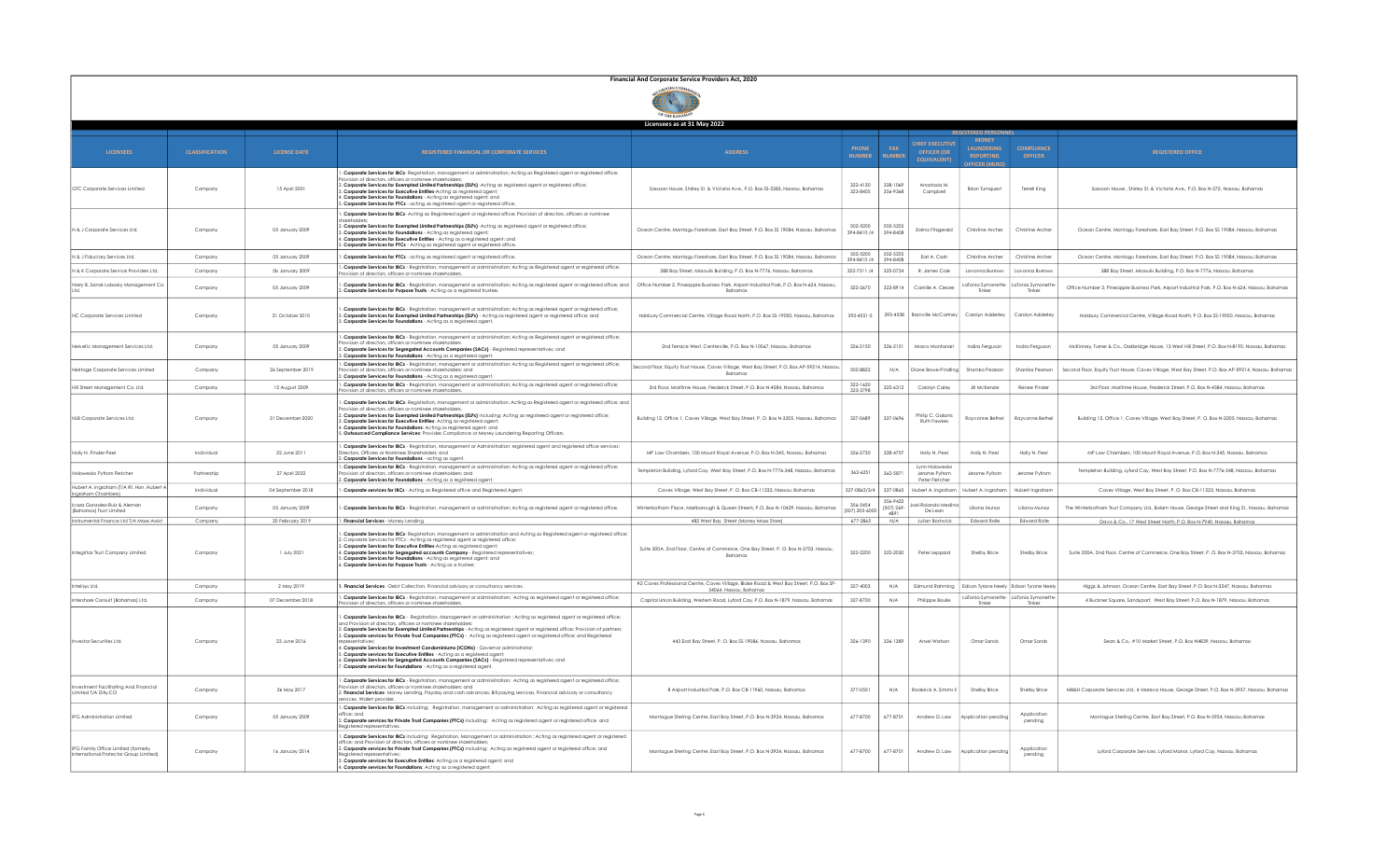|                                                               | Financial And Corporate Service Providers Act, 2020 |                     |                                                                                                                                                                                                                                                                                                                                                                                                                                                                                                                                                                                                          |                                                                                                          |                               |                             |                                                                    |                                                                              |                                     |                                                                                                       |
|---------------------------------------------------------------|-----------------------------------------------------|---------------------|----------------------------------------------------------------------------------------------------------------------------------------------------------------------------------------------------------------------------------------------------------------------------------------------------------------------------------------------------------------------------------------------------------------------------------------------------------------------------------------------------------------------------------------------------------------------------------------------------------|----------------------------------------------------------------------------------------------------------|-------------------------------|-----------------------------|--------------------------------------------------------------------|------------------------------------------------------------------------------|-------------------------------------|-------------------------------------------------------------------------------------------------------|
|                                                               |                                                     |                     |                                                                                                                                                                                                                                                                                                                                                                                                                                                                                                                                                                                                          |                                                                                                          |                               |                             |                                                                    |                                                                              |                                     |                                                                                                       |
|                                                               |                                                     |                     |                                                                                                                                                                                                                                                                                                                                                                                                                                                                                                                                                                                                          | Licensees as at 31 May 2022                                                                              |                               |                             |                                                                    |                                                                              |                                     |                                                                                                       |
| <b>LICENSEES</b>                                              | <b>CLASSIFICATION</b>                               | <b>LICENSE DATE</b> | <b>REGISTERED FINANCIAL OR CORPORATE SERVICES</b>                                                                                                                                                                                                                                                                                                                                                                                                                                                                                                                                                        | <b>ADDRESS</b>                                                                                           | <b>PHONE</b><br><b>NUMBER</b> | <b>FAX</b><br><b>NUMBER</b> | <b>CHIEF EXECUTIVE</b><br><b>OFFICER (OR</b><br><b>EQUIVALENT)</b> | <b>MONEY</b><br><b>LAUNDERING</b><br><b>REPORTING</b><br><b>FEICER (MIRC</b> | <b>COMPLIANCE</b><br><b>OFFICER</b> | <b>REGISTERED OFFICE</b>                                                                              |
| Isle of Knight Ltd                                            | Company                                             | 11 July 2017        | Corporate Services for IBCs including: Registration, Management and Administration; Acting as registered agent or registered<br>ffice; and Provision of directors, officers or nominee shareholder<br>. Corporate services for Private Trust Companies (PTCs): Acting as registered agent or registered office;<br>. Corporate services for Executive Entities: Acting as a registered agent; and<br>4. Corporate services for Foundations: Acting as a reaistered gaent.                                                                                                                                | CUB Financial Centre, Lyford Cay, P. O. Box AP-59223, Nassau, Bahamas                                    | 702-8700                      | N/A                         | Theresa Haven<br>Adderley                                          | Angelo Barr                                                                  | heresa Haven<br>Adderley            | CUB Financial Centre, Lyford Cay, P. O. Box AP-59223, Nassau, Bahamas                                 |
| Isle of Knight Trust Company Ltd.                             | Company                                             | $02 - Jul - 21$     | . Corporate services for Private Trust Companies (PTCs) including: Acting as registered agent or registered office; and<br>Reaistered representatives<br>2. Corporate services for Purpose Trusts: Actina as a reaistered trustee: and<br>Corporate services for Foundations: Acting as a registered agent.                                                                                                                                                                                                                                                                                              | CUB Financial Centre, Lyford Cay, P. O. Box AP-59223, Nassau, Bahamas                                    | 702-8700                      | N/A                         | Theresa Haver<br>Adderley                                          | Angelo Barr                                                                  | heresa Haver<br>Adderley            | CUB Financial Centre, Lyford Cav, P. O. Box AP-59223, Nassau, Bahamas                                 |
| Italia Cartwright T/A Unify Managemen<br>Service:             | Individual                                          | 9 September 2021    | . Outsourced Compliance and MLRO Services                                                                                                                                                                                                                                                                                                                                                                                                                                                                                                                                                                | No. 36 Nassau Street, P.O. Box SS-6835, Nassau, Bahamas                                                  | 477-7708                      | N/A                         | Italia Cartwright                                                  | Italia Cartwright                                                            | Italia Cartwright                   | No. 36 Nassau Street, P.O. Box SS-6835, Nassau, Bahamas                                               |
| Itau Bank & Trust Bahamas Ltd.                                | Company                                             | 3 June 2021         | . Corporate Services for IBCs including: Registration, Management and Administration; Acting as registered agent or registered<br>office: and Provision of directors, officers or nominee shareholders; and<br>2. Corporate services for Investment Condominiums (ICONS): Governor administrator.                                                                                                                                                                                                                                                                                                        | Poinciana House, 2nd Floor, East Bay Street, P.O. Box-N3930, Nassau, Bahamas                             | 502-3100                      | 328-2750                    | Jose Toniolo                                                       | Sheryl Fox                                                                   | Sheryl Fox                          | Poinciana House, 2nd Floor, East Bay Street, P. O. Box-N3930, Nassau, Bahamas                         |
| Jane Marilyn Prosa                                            | Individual                                          | 5 January 2009      | . Corporate Services for IBCs- Acting as Registered agent or registered office and Provision of directors, officers or nominee<br>hareholders                                                                                                                                                                                                                                                                                                                                                                                                                                                            | Villa Calpe, Buttonwood, General Delivery, Elbow Cay, Abaco                                              | 475-3206                      | N/A                         | Jane Marilyn Proso                                                 | Jane Marilyn Prosa                                                           | Jane Marilyn Prose                  | Villa Calpe, Buttonwood, General Delivery, Elbow Cay, Abaco                                           |
| Joya Knowles                                                  | Individual                                          | 10 November 2020    | . Corporate Services for IBCs: Registration, Management or Administration; Acting as Registered agent or registered office                                                                                                                                                                                                                                                                                                                                                                                                                                                                               | #5 Periwinkle Road, P. O. Box-N7114, Nassau, Bahamas                                                     | 424-7914                      | N/A                         | Jova Knowles                                                       | Jova Knowles                                                                 | Jova Knowles                        | #5 Periwinkle Road, P. O. Box-N7114, Nassau, Bahamas                                                  |
| Judith Smith T/A The Common Law<br>Center                     | Individual                                          | 19 August 2020      | . Corporate Services for IBCs: Acting as registered agent or registered office; Provision of directors, officers or nominee<br>areholders; and<br><b>Financial Services: Debt Collection</b>                                                                                                                                                                                                                                                                                                                                                                                                             | Clara Mae House, #16 Ivanhoe Road, P. O. Box N-1402, Nassau, The Bahamas                                 | 828-0488<br>394-5561          | N/A                         | <b>Judith Smith</b>                                                | <b>Judith Smith</b>                                                          | <b>Judith Smith</b>                 | Clara Mae House, #16 Ivanhoe Road, P. O. Box N-1402, Nassau, The Bahamas                              |
| Kahu Capital Partners Ltd                                     | Company                                             | 26 April 2021       | . Financial Services - Financial Intermediation Services                                                                                                                                                                                                                                                                                                                                                                                                                                                                                                                                                 | 127 South Ocean Road, Albany Club Financial Centre, Suite 708a, Nassau, Bahamas                          | 603-4001                      | N/A                         | Alexandar Zivic                                                    | Indira Ferguson                                                              | Indira Ferguson                     | 127 South Ocean Road, Albany Club Financial Centre, Suite 708a, Nassau, Bahamas                       |
| Kara G. Turnquest                                             | Individual                                          | 05 January 2009     | . Partnership Registered Office: Provision of registered agent services or registered office services to an Exempted Limited<br><sup>9</sup> artnership (ELP)                                                                                                                                                                                                                                                                                                                                                                                                                                            | 94 Nassau Street, P.O. Box N-9311, Nassau, Bahamas                                                       | 323-5762                      | 323-5763                    | Kara G. Turnquest                                                  | Kara G. Turnquest                                                            | Kara G. Turnquest                   | 94 Nassau Street, P.O. Box N-9311, Nassau, Bahamas                                                    |
| Karam Missick (Bahamas) Corporate<br>Services Ltd.            | Company                                             | 05 May 2015         | . Corporate services for IBCs - Registration, management or administration; Acting as registered agent or registered office;<br>Provision of directors, officers or nominee shareholders.                                                                                                                                                                                                                                                                                                                                                                                                                | Caves Village Centre Building # 8, West Bay Street, P.O. Box SP-64293, Nassau, Bahamas                   | 327-8669/70                   | 327-8716                    | Alecia Bowe                                                        | Denise O'Brien                                                               | Denise O'Rrien                      | Chancellors Corporate Services, Village Rd., P.O. Box N-4589, Nassau, Bahamas                         |
| Karin L. Sanchez                                              | Individual                                          | 05 January 2009     | . Corporate Services for IBCs including: Provision of directors, officers or nominee shareholders.                                                                                                                                                                                                                                                                                                                                                                                                                                                                                                       | Chancery Court, 2nd Floor, East Mall Drive, P.O. Box F-42544, Freeport, Grand Bahama,<br>Bahama          | 352-7063                      | 352-3932                    | Karin L. Sanchez                                                   | Karin L. Sanchez                                                             | Karin L. Sanchez                    | Chancery Court, 2nd Floor, East Mall Drive, P.O. Box F-42544, Freeport, Grand Bahama, Bahamas         |
| Kelphene Cunningham                                           | Individual                                          | 3 February 2010     | Corporate Services for IBCs- Registration, management or administration and Acting as Registered agent or registered office                                                                                                                                                                                                                                                                                                                                                                                                                                                                              | Norfolk House, Frederick Street, P.O. Box N12, Nassau, Bahamas                                           | 323-0478<br>359-0478          | N/A                         | Kelphene<br>Cunningham                                             | Kelphene<br>Cunningham                                                       | Kelphene<br>Cunningham              | Norfolk House, Frederick Street, P.O. Box N12, Nassau, Bahamas                                        |
| Kenneth M. Donathan T/A PEARO<br><b>Financial Consultants</b> | Individual                                          | 07 January 2020     | . Corporate Services for IBCs: Registration, Management or Administration; Acting as Registered agent or registered office                                                                                                                                                                                                                                                                                                                                                                                                                                                                               | #18 Middlelake Road, Lake Cunningham Subdivision, P.O. Box SS-19256, Nassau, Bahamas                     | 424-8688                      | N/A                         | Kenneth Donathar                                                   | Christopher Lunr                                                             | Christopher Lunn                    | #18 Middlelake Road, Lake Cunningham Subdivision, P.O. Box SS-19256, Nassau, Bahamas                  |
| Kensington Corporate Services Ltd                             | Company                                             | 8 March 2022        | . Corporate Services for IBCs - Registration, Management or Administration; registered agent and registered office services;<br>lirectors, Officers or Nominee Shareholders; and<br>Corporate Services for Foundations - acting as agent                                                                                                                                                                                                                                                                                                                                                                 | #10 Lookout Hill, Winton Heights, P.O. Box EE-17971, Nassau, Bahamas                                     | 601-2508<br>423-1236          | N/A                         | Michael Miller                                                     | Shelby Brice                                                                 | Shelby Brice                        | #10 Lookout Hill, Winton Heights, P.O. Box EE-17971, Nassau, Bahamas                                  |
| King & Co.                                                    | Partnership                                         | 20 September 2001   | . Corporate Services for (IBCs) Acting as Registered agent or registered office;<br>Private Trust Companies management services (PTCs): Acting as Registered agent or registered office;<br>3. Segregated Accounts Company: Registered Representative; and<br>. Foundations: Actina as Reaistered agent                                                                                                                                                                                                                                                                                                  | 2nd Floor Olde Towne Marina Sandyport, West Bay Street, P.O. Box N-4825, Nassau<br>Bahamas               | 327-3127                      | 327-6259                    | Paul J. Kina                                                       | Simon Lowe                                                                   | Simon Lowe                          | 2nd Floor Olde Towne Marina Sandvport, West Bay Street, P.O. Box N-4825, Nassau, Bahamas              |
| KLA Corporate Services Ltd.                                   | Company                                             | 12 January 2014     | . Corporate Services for IBCs: Registration, Management or Administration; Acting as Registered agent or registered office;<br>ovision of directors, officers or nominee shareholders                                                                                                                                                                                                                                                                                                                                                                                                                    | #48 Village Road North, P.O. Box N3747, Nassau, Bahamas                                                  | 393-1161<br>325-3104          | 394-1824                    | Richette Percentie                                                 | Richette Percentie                                                           | Richette Percentie                  | #48 Village Road North, P.O. Box N3747, Nassau, Bahamas                                               |
| L & L Corporate & Legal Services Ltd.                         | Company                                             | 05 January 2009     | . Corporate Services for IBCs: Registration, Management or Administration; Acting as Registered agent or registered office;<br>ovision of directors, officers or nominee shareholders<br>. Corporate Services for Exempted Limited Partnerships (ELPs): Acting as registered agent or registered office; and<br>. Corporate Services for Foundations: Acting as a registered agent.                                                                                                                                                                                                                      | 16 Ivanhoe Road, P.O. Box SS-19812, Nassau, Bahamas                                                      | 394-5560 /2                   | 393-5170                    | Annette Longley                                                    | Annette Longley                                                              | Annette Longley                     | 16 Ivanhoe Road, P.O. Box SS-19812. Nassau, Bahamas                                                   |
| L. Marvin Pinder                                              | Individual                                          | 5 January 2009      | . Corporate Services for IBCs - Registration, Management or Administration; registered agent and registered office services;<br>Directors, Officers or Nominee Shareholders; and<br>. Corporate Services for Foundations - acting as agent                                                                                                                                                                                                                                                                                                                                                               | MP Law Chambers, 100 Mount Roval Avenue, P.O. Box N-345, Nassau, Bahamas                                 | 326-2730                      | 328-4707                    | L. Marvin Pinder                                                   | L. Marvin Pinder                                                             | Marvin Pinder                       | MP Law Chambers, 100 Mount Royal Avenue, P.O. Box N-345, Nassau, Bahamas                              |
| Obafemi Pindling                                              | Individual                                          | 10 February 2006    | . Corporate Services for IBCs including: Registration, Management and Administration; Acting as registered agent or registere<br>ffice; and Provision of directors, officers or nominee shareholders; and<br>. Corporate services for Foundations: Acting as a registered agent.                                                                                                                                                                                                                                                                                                                         | Oranyan House, 2nd Floor, 187 Shirley Street, P.O. Box N-8174, Nassau, Bahamas                           | 325-3443                      | N/A                         | Obafemi Pindling                                                   | Obafemi Pindling   L. Obafemi Pindlin                                        |                                     | Oranyan House, 2nd Floor, 187 Shirley Street, P.O. Box N-8174, Nassau, Bahamas                        |
| Lennox Paton Corporate Services Limited                       | Company                                             | 05 January 2009     | . Corporate Services for IBCs Registration, Management or Administration; Acting as Registered agent or registered office;<br>ovision of directors, officers or nominee shareholders<br>2. Corporate Services for Exempted Limited Partnerships (ELPs): Acting as registered agent or registered office; Provision of<br>3. Corporate Services for Executive Entities: Actina as a reaistered agent: and<br>. Corporate Services for Foundations: Actina as a reaistered agent.                                                                                                                          | Bayside Executive Park, Building # 3, West Bay Street & Blake Road, Nassau, Bahamas                      | 326-5050                      | 323-1808                    | Michael L. Paton                                                   | Michael L. Paton                                                             | Michael L. Paton                    | Fort Nassau Centre, Marlborough Street, P.O. Box N-4875, Nassau Bahamas                               |
| Leno Corporate Services Limited                               | Company                                             | 01 January 2012     | . Corporate Services for IBCs: Registration, Management or Administration; Acting as Registered agent or registered office;<br>ovision of directors, officers or nominee shareholders<br>2. Corporate Services for ICONS:- Governor administrator:<br>3. Corporate Services for Executive Entities - Acting as a registered agent; and<br>. Corporate Services for Segregated Accounts Company - Registered representatives.                                                                                                                                                                             | 2nd Floor Pineapple Place, Bernard Road, P.O. Box N-8339, Nassau, Bahamas                                | 396-3225                      | 396-3249                    | Sean K. Longley                                                    | Julian Bostwick                                                              | Julian Bostwick                     | 2nd Floor Pineapple Place, Bernard Road, P.O. Box N-8339, Nassau, Bahamas                             |
| Lex Management Limited                                        | Company                                             | 15 April 2001       | . Corporate Services for IBCs: Registration, Management or Administration; Acting as Registered agent or registered office;<br>ovision of directors, officers or nominee shareholders<br>. Corporate services for Exempted Limited Partnerships (ELPs): Acting as registered agent or registered office;<br>Corporate services for Private Trust Companies (PTCs) including - Acting as registered agent or registered office;<br>1. Corporate services for Segregated Accounts Company (SAC)- Registered representatives.; and<br>5. Corporate services for Foundations - Acting as a registered agent. | Trinity Place Annex, CR Frederick and Shirley Streets, P.O. Box N-4805, Nassau, Bahamas                  | 325-4333                      | 323-5600                    | Emmanuel Alexiou                                                   | Robert Van Wynen                                                             | Akia Hepburn                        | Trinity Place Annex, CR Frederick and Shirley Streets, P.O. Box N-4805, Nassau, Bahamas               |
| Lighthouse Bahamas Group Ltd                                  | Company                                             | 14 June 2017        | . Corporate Services for IBCs- Registration, management or administration; Acting as Registered agent or registered office; and<br>ovision of directors, officers or nominee shareholders                                                                                                                                                                                                                                                                                                                                                                                                                | 8101 Sea Sky Lane, The Old Towne Mall, Sandyport, West Bay Street, P.O. Box SP-64152,<br>Nassau, Bahamas | 327-0396                      | N/A                         | Michelle Petty<br>Horton                                           | Michelle Petty-<br>Horton                                                    | Michelle Petty-<br>Horton           | 8101 Sea Sky Lane. The Old Towne Mall, Sandyport, West Bay Street, P.O. Box SP-64152, Nassau, Bahamas |
| Lighthouse Corporate Services Ltd.                            | Company                                             | 15 April 2014       | . Corporate Services for IBCs including: Registration, Management or Administration; Provision of directors, officers or nominee<br>2. Financial Services: Financial advisory or consultancy services                                                                                                                                                                                                                                                                                                                                                                                                    | Offices at Old Fort, Building 4, Suite 303, P.O. Box N-7776, Nassau, Bahamas                             | 601-5242                      | 601-5243                    | Ms. Rosella Grill-Dack                                             | Calvin Rolle                                                                 | Calvin Rolle                        | Delaney Partners Lyford Manor, P.O. Box CB-13007, Nassau, Bahamas                                     |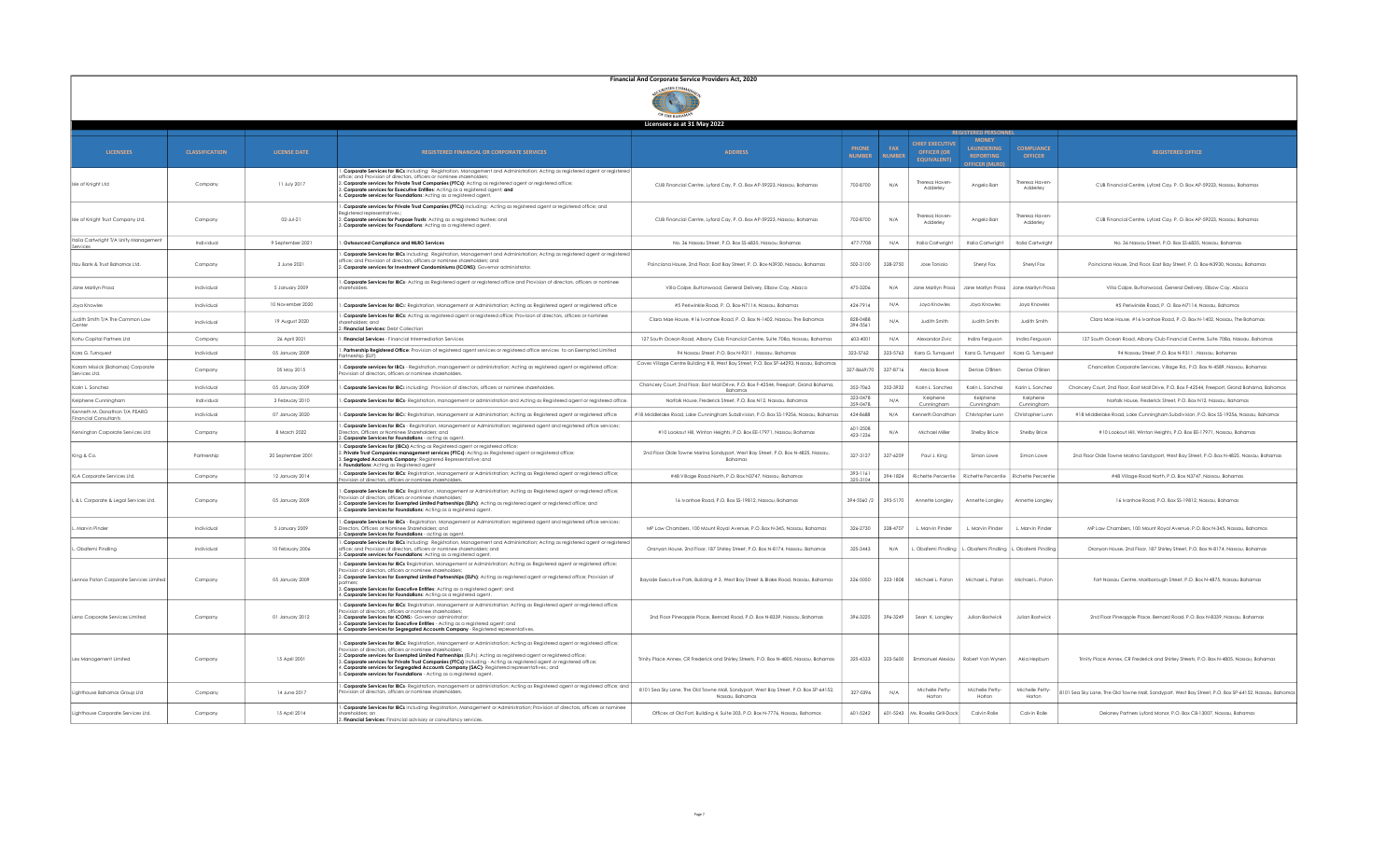|                                                                          | Financial And Corporate Service Providers Act, 2020 |                     |                                                                                                                                                                                                                                                                                                                                                                                                                                                                                                                                                                                                                                                                                                                                                                                                                                                                                                            |                                                                                                                                                           |                               |                             |                                                                    |                                                                 |                                           |                                                                                                                                      |
|--------------------------------------------------------------------------|-----------------------------------------------------|---------------------|------------------------------------------------------------------------------------------------------------------------------------------------------------------------------------------------------------------------------------------------------------------------------------------------------------------------------------------------------------------------------------------------------------------------------------------------------------------------------------------------------------------------------------------------------------------------------------------------------------------------------------------------------------------------------------------------------------------------------------------------------------------------------------------------------------------------------------------------------------------------------------------------------------|-----------------------------------------------------------------------------------------------------------------------------------------------------------|-------------------------------|-----------------------------|--------------------------------------------------------------------|-----------------------------------------------------------------|-------------------------------------------|--------------------------------------------------------------------------------------------------------------------------------------|
|                                                                          |                                                     |                     |                                                                                                                                                                                                                                                                                                                                                                                                                                                                                                                                                                                                                                                                                                                                                                                                                                                                                                            |                                                                                                                                                           |                               |                             |                                                                    |                                                                 |                                           |                                                                                                                                      |
|                                                                          |                                                     |                     |                                                                                                                                                                                                                                                                                                                                                                                                                                                                                                                                                                                                                                                                                                                                                                                                                                                                                                            | Licensees as at 31 May 2022                                                                                                                               |                               |                             |                                                                    |                                                                 |                                           |                                                                                                                                      |
| <b>LICENSEES</b>                                                         | <b>CLASSIFICATION</b>                               | <b>LICENSE DATE</b> | <b>REGISTERED FINANCIAL OR CORPORATE SERVICES</b>                                                                                                                                                                                                                                                                                                                                                                                                                                                                                                                                                                                                                                                                                                                                                                                                                                                          | <b>ADDRESS</b>                                                                                                                                            | <b>PHONE</b><br><b>NUMBER</b> | <b>FAX</b><br><b>NUMBER</b> | <b>CHIEF EXECUTIVE</b><br><b>OFFICER (OR</b><br><b>FOUIVALENTI</b> | <b>MONEY</b><br><b>LAUNDERING</b><br><b>REPORTING</b>           | <b>COMPLIANCE</b><br><b>OFFICER</b>       | <b>REGISTERED OFFICE</b>                                                                                                             |
| Lionaate Bahamas Limited                                                 | Company                                             | 22 June 2021        | Corporate Services for IBCs including: Registration, Management and Administration; Acting as registered agent or registere<br>ffice; and Provision of directors, officers or nominee shareholde<br>2. Corporate services for Exempted Limited Partnerships (ELPs) including: Acting as registered agent or registered office;<br>vision of partner<br>3. Corporate services for Private Trust Companies (PTCs) including: Acting as registered agent or registered office; and<br>eaistered represent<br>I. Corporate services for Executive Entities: Acting as a registered agent;<br>. Corporate services for Segregated Accounts Company (SAC): Registered representatives;<br>Corporate services for Foundations: Acting as a registered agent;<br><b>Inancial Services:</b> Financial advisory or consultancy services.                                                                             | West Bay Street, P.O. Box N-10697, Nassau, Bahamas                                                                                                        | 676-8188                      | 676-8191                    | Ivvivn B. Cassar                                                   | Robyn Newton                                                    | Robyn Newton                              | West Bay Street, P.O. Box N-10697, Nassau, Bahamas                                                                                   |
| Lombard Odier & Cie (Bahamas) Limited                                    | Company                                             | 1 July 2021         | Corporate Services for IBCs: Registration, Management or Administration; Acting as Registered agent or registered office;<br>vision of directors, officers or nominee shareholders<br>. Authorised Purpose trust trustee services: Appointment and acting as trustee of an authorised purpose trust;<br>Corporate services for Private Trust Companies (PTCs) including - Acting as registered agent or registered office;<br>l <b>. Corporate services for Segregated Accounts Company (SAC)</b> -Registered representatives.; and<br>6 <b>. Corporate services for Foundations</b> - Acting as a registered agent.                                                                                                                                                                                                                                                                                       | 3 Lyford Cay House, Western Road, P. O. Box N-4938, Nassau, Bahamas                                                                                       | 302-2100                      | 302-2101                    | Raquel Wilson                                                      | Venetia Maura                                                   | Venetia Maura                             | 3 Lyford Cay House, Western Road, P. O. Box N-4938, Nassau, Bahamas                                                                  |
| Lyford Corporate Management Ltd.                                         | Company                                             | 16 Ignuary 2013     | . Corporate Services for IBCs: Company providing corporate services for IBCs including Registration, management or<br>dministration; acting as registered agent or registered office; provision of directors, officers or nominee shareholders.                                                                                                                                                                                                                                                                                                                                                                                                                                                                                                                                                                                                                                                            | Western Road Lyford Financial Centre P.O. Box N-776-514. Nassau, Bahamas                                                                                  | 362-6006                      | 362-5788                    | Mike Klongris                                                      | Mike Klongris                                                   | Mike Klongris                             | Western Road Lyford Financial Centre P.O. Box N-776-514, Nassau, Bahamas                                                             |
| M & A Corporate Services Limited                                         | Company                                             | 26 January 2010     | Corporate Services for IBCs- Registration, management or administration; Acting as Registered agent or registered office; and<br>ovision of directors, officers or nominee shareholders.                                                                                                                                                                                                                                                                                                                                                                                                                                                                                                                                                                                                                                                                                                                   | 83 East Bay Street, P.O. Box N8332, Nassau, Bahamas                                                                                                       | 394-8888                      | N/A                         | Anthea Gardiner                                                    | Anthea Gardiner                                                 | Anthea Gardine                            | KMC Corporate Services, Montrose Avenue, Sears Hill, Nassau, Bahamas                                                                 |
| M B & H Corporate Services Ltd                                           | Company                                             | 05 January 2009     | . Corporate Services for IBCs including: Registration, management and administration; Acting as registered agent or registered<br>. Corporate services for Exempted Limited Partnerships (ELPs) including: Acting as registered agent or registered office;<br>8. Corporate services for Private Trust Companies (PTCs) including: Acting as registered agent or registered office; and<br>I. Corporate services for Executive Entitles: Acting as a registered agent;<br>. Corporate services for Segregated Accounts Company (SAC): Registered representatives; and<br>. Corporate services for Foundations: Acting as a registered agent.                                                                                                                                                                                                                                                               | Mareva House, 4 George Street, P.O. Box N-3937, Nassau, Bahamas                                                                                           | 322-4195/9<br>322-4214/5      | 356-4195                    | April Turne                                                        | April Turne                                                     | April Turner                              | Mareva House, 4 George Street, P.O. Box N-3937, Nassau, Bahamas                                                                      |
| Maillis & Maillis Chambers                                               | Partnership                                         | 2 May 2001          | . Corporate Services for IBCs including Registration, management or administration; Acting as Registered agent or registered<br>ffice; Provision of directors, officers or nominee shareholders; and<br>. Financial Services: Credit Extension, Debt Collection, Financial Intermediation services, Financial advisory or consultancy<br>rvices, and Money Broking.                                                                                                                                                                                                                                                                                                                                                                                                                                                                                                                                        | Fort Nassau House, Marlborough Street, P.O. Box N-4014, Nassau, Bahamas                                                                                   | 322-4292/3<br>326-0392        | 323-2334                    | Alexander P. Maillis                                               | Calliope Couchell                                               | Calliope Couche                           | Fort Nassau House, Marlborough Street, P.O. Box N-4014, Nassau, Bahamas                                                              |
| Major Management Services Limited                                        | Company                                             | 26 May 2011         | Financial Services - Credit Extension                                                                                                                                                                                                                                                                                                                                                                                                                                                                                                                                                                                                                                                                                                                                                                                                                                                                      | 122 Rose North House, 9th Terrace Collins Avenue, P.O. Box N-9494, Nassau, Bahamas                                                                        | 356-6059                      | 356-6058                    | Dolly P. Young                                                     | Dolly P. Young                                                  | Dolly P. Young                            | 122 Rose North House, 9th Terrace Collins Avenue, P.O. Box N-9494, Nassau, Bahamas                                                   |
| Management And Service Company<br>Limited                                | Company                                             | 02 January 2003     | . Corporate Services for IBCs- Registration, management or administration; Acting as Registered agent or registered office;<br>vision of directors, officers or nominee shareholders; and<br>Financial Services: Bill payment services.                                                                                                                                                                                                                                                                                                                                                                                                                                                                                                                                                                                                                                                                    | Chancery Court, 2nd Floor, East Mall Drive, P.O. Box F-42544, Freeport, Grand Bahama,<br>Bahamas                                                          | 352-7063                      | 352-3932                    | Karin L. Sanchez                                                   | Karin L. Sanchez                                                | Karin L. Sanchez                          | Chancery Court , 2nd Floor, East Mall Drive, P.O. Box F-42544, Freeport, Grand Bahama, Bahamas                                       |
| Mar Azul Management Limited                                              | Company                                             | 27 August 2019      | . Corporate Services for IBCs: Registration, management or administration of an IBC; and<br>Financial Services: Financial advisory and/or consultancy services                                                                                                                                                                                                                                                                                                                                                                                                                                                                                                                                                                                                                                                                                                                                             | 4th Floor, Bahamas Financial Centre, Shirley & Charlotte Streets, P.O. Box SP-64414, Nassau<br>Bahama:                                                    | 397-8000                      | 326-8388                    | Alfonso Belmont<br><b>Bellido</b>                                  | Natasha Dean                                                    | Natasha Dear                              | The Private Trust Corporation Limited, 2nd Floor, Charlotte House, Shirley and Charlotte Streets, P.O. Box N-<br>65, Nassau, Bahamas |
| Maran Global Solutions Ltd.                                              | Company                                             | 08 March 2021       | . Corporate Services for IBCs- Registration, management or administration; Acting as Registered agent or registered office; and<br>ovision of directors, officers or nominee shareholders.<br>. Corporate Services for Exempted Limited Partnerships (ELPs) including: Acting as registered agent or registered office;<br>3. Corporate Services for Private Trust Companies (PTCs) including: Acting as registered Agent or registered office; and<br>eaistered representative<br>I. Corporate Services for Executive Entities: Acting as registered agent;<br>. Corporate Services for Purpose Trusts: Acting as registered trustee<br>. Corporate Services for Segregated Accounts Companies (SAC): Registered Representatives;<br>Corporate Services for Foundations: Acting as registered agent; and<br>. Outsourced Compliance Services: Provides Compliance or Money Laundering Reporting Officers. | Suite #5, Incudesk West, Old Fort Bay Town Centre, P.O.Box-CB-12086, Nassau, Bahamas                                                                      | 698-1033                      | N/A                         |                                                                    | M. Antoinette Russell   Jasmine Cartwright   Jasmine Cartwright |                                           | Incudesk West. Old Fort Bay Town Centre, P.O.Box-CB-12086, Nassau, Bahamas                                                           |
| Marcello Tavares Cash                                                    | Individual                                          | 9 June 2020         | . Corporate Services for IBCs- Registration, management or administration; Acting as Registered agent or registered office; and<br>vision of directors, officers or nominee shareholders,                                                                                                                                                                                                                                                                                                                                                                                                                                                                                                                                                                                                                                                                                                                  | 18 Donahue Terrace, P.O. Box N-84736, Nassau, Bahamas                                                                                                     | 818-5286                      | 698-5392                    | Marcello Cash                                                      | Carlene Farauharsor                                             |                                           | 18 Donahue Terrace, P.O. Box N-84736, Nassau, Bahamas                                                                                |
| Marron Corporate Services Limited                                        | Company                                             | 05 January 2009     | . Corporate Services for IBCs including: Registration, management or administration, acting as registered agent or registered<br>fice. Provision of directors, officers or nominee shareholder:                                                                                                                                                                                                                                                                                                                                                                                                                                                                                                                                                                                                                                                                                                            | P.O. Box N-8326, Nassau, Bahamas                                                                                                                          | 325-7355                      | 326-5602                    | Ronald Aitkson                                                     | Tanya Patrice<br>Simmons                                        | Tanya Patrice<br>Simmons                  | East Hill Street, P.O. Box N-7549, Nassau, Bahamas                                                                                   |
| MCA Corporate Services Ltd. (formerly<br>K.M.C. Corporate Services Ltd.) | Company                                             | 05 January 2009     | . Corporate Services for IBCs including: Registration, management or administration, acting as registered agent or registered<br>office, Provision of directors, officers or nominee shareholders                                                                                                                                                                                                                                                                                                                                                                                                                                                                                                                                                                                                                                                                                                          | 36A/B Sears Road, P.O. Box CB-13022, Nassau, Bahamas                                                                                                      | 322-3916/323-<br>8880         | N/A                         | Rachel L. Culmer                                                   | Rachel L. Culmer                                                | Rachel L. Culme                           | Suite 227, 2nd Floor, Island Lane Building, Sandyport, Nassau, Bahamas                                                               |
| MCG Corporate Group Ltd                                                  | Company                                             | 09 January 2019     | . Corporate Services for IBCs including: Registration, management and administration; Acting as registered agent or registered<br>ffice: and<br>2. Corporate services for Foundations: Acting as a reaistered gaent.                                                                                                                                                                                                                                                                                                                                                                                                                                                                                                                                                                                                                                                                                       | Suite 227, 2nd Floor, Sandyport, SP-64195 Nassau, Bahamas                                                                                                 | 327-4150                      |                             | 327-4151 Shanell Smith-Bethell                                     | Candice Hepburn                                                 | Candice Hepburr                           | Oakbridge House, 6 West Hill Street, P.O. Box N-8195, Nassau, Bahamas                                                                |
| Meridian Law Chambers                                                    | Partnership                                         | 5 January 2009      | . Corporate Services for IBCs including: Registration, management or administration, acting as registered agent or registered<br>office, Provision of directors, officers or nominee shareholders.                                                                                                                                                                                                                                                                                                                                                                                                                                                                                                                                                                                                                                                                                                         | Suite B6, East Bay Shopping Center, East Bay Street, P.O. Box N-168, Nassau, Bahamas                                                                      | 393-3975                      | 393-6487                    | Gilbert Thompson                                                   | Gilbert Thompson                                                | Gilbert Thompson                          | Suite B6, East Bay Shopping Center, East Bay Street, P.O. Box N-168, Nassau, Bahamas                                                 |
| Merit Vision Limited                                                     | Company                                             | 27 November 2017    | . Corporate services for IBCs - Registration, management or administration; Acting as Registered office and Registered Agent<br>and Provision of directors, officers or nominee shareholders; and<br>. Corporate services for Foundations - Acting as registered agent.                                                                                                                                                                                                                                                                                                                                                                                                                                                                                                                                                                                                                                    | UBS Annex 2nd Floor, East Bay Street, P.O. Box SS-19501, Nassau, Bahamas                                                                                  | 394-6870                      | 394-6884                    | lan Black                                                          | Valentino Brown                                                 | Valentino Brown                           | #4 Pineapple Grove, Old Fort Bay, Western Road, P.O. Box SP-60063, Nassau, Bahamas                                                   |
| Meta Gail Lockhart Charles                                               | Individual                                          | 5 January 2009      | . Corporate Services for IBCs- Registration, management or administration; Acting as Registered agent or registered office; and   Units 10-12, Second Floor, Building Four, Old Fort Bay Town Center, Windsor Field Road, Old<br>ovision of directors, officers or nominee shareholders                                                                                                                                                                                                                                                                                                                                                                                                                                                                                                                                                                                                                    | Fort Bay, Nassau, Bahamas                                                                                                                                 | 362-4791                      | N/A                         | Meta Gail Lockhar<br>Charles                                       | Tracy A. Wells                                                  | Letitia S. Rilev                          | Units 10-12, Second Floor, Building Four, Old Fort Bay Town Center, Windsor Field Road, Old Fort Bay,<br>Nassau, Bahamas             |
| Michael C. Miller                                                        | Individual                                          | 31 January 2008     | . Corporate services for IBCs - Registration, management or administration; Acting as registered agent or registered office;<br>vision of directors, officers or nominee shareholders; and<br>2. Corporate services for Foundations - Acting as a registered agent.                                                                                                                                                                                                                                                                                                                                                                                                                                                                                                                                                                                                                                        | 10 Lookout Hill, Winton Heights, P.O. Box EE-17971, Nassau, Bahamas                                                                                       | 324-6963                      | N/A                         | Michael C. Miller                                                  | Michael C. Miller                                               | Michael C. Miller                         | Bayside Executive Park, Building # 3, West Bay Street & Blake Road, P.O. Box N-4875, Nassau, Bahamas                                 |
| Michael L. Paton                                                         | Individual                                          | 09 January 2008     | Corporate services for IBCs - Provision of directors, officers or nominee shareholders                                                                                                                                                                                                                                                                                                                                                                                                                                                                                                                                                                                                                                                                                                                                                                                                                     | Bayside Executive Park, Building # 3, West Bay Street & Blake Road, Nassau, Bahamas                                                                       | 326-5050                      | 322-1808                    | Michael L. Pator                                                   | Michael L. Paton                                                | Michael L Pata                            | Arianna House, Dunmore Lane, P.O. Box N-3822, Nassau, Bahamas                                                                        |
| Michael Sands T/A SB Consulting                                          | Individual                                          | 14 October 2021     | . Financial Services - Escrow Services; Financial Advisory/ Consultancy; and Financial Intermediation.                                                                                                                                                                                                                                                                                                                                                                                                                                                                                                                                                                                                                                                                                                                                                                                                     | 120 Hill View Close, West Ridge Estates, P.O. Box GT-2043, Nassau, Bahamas                                                                                | 423-3558<br>325-1877          | N/A<br>325-3173             | Michael Sands                                                      | Candice McPhee<br>Michael V Horton                              | Candice McPhe<br>Michael V Horton         | 120 Hill View Close, West Ridge Estates, P.O. Box GT-2043, Nassau, Bahamas                                                           |
| Michael W. Horton                                                        | Individual                                          | 30 January 2008     | . Corporate Services for IBCs including: Acting as registered agent or registered office.<br>. Corporate services for IBCs - Registration, management or administration; Acting as Registered office and Registered Agent                                                                                                                                                                                                                                                                                                                                                                                                                                                                                                                                                                                                                                                                                  | Arianna House, Dunmore Lane, P.O. Box N-3822, Nassau, Bahamas<br>Suite 102, 1st Floor, Saffrey Square, Bay Street & Bank Lane, P.O. Box CB-13937, Nassau, | 326-5148<br>326-5859          |                             | Michael V. Horton                                                  |                                                                 |                                           | Suite 220 Lagoon Court Building, Sandyport, Olde Towne, P.O. Box CB 11148, Nassau, Bahamas                                           |
| MMG Bahamas Ltd.                                                         | Company                                             | 05 January 2009     | ctors, officers or nominee shareholde                                                                                                                                                                                                                                                                                                                                                                                                                                                                                                                                                                                                                                                                                                                                                                                                                                                                      | Bahamas                                                                                                                                                   | 326-2400                      | 322-5567                    | Laverne Thompson                                                   |                                                                 | Nicolette Farrington Nicolette Farrington | Equity House, #7 Mount Royal Avenue, P.O. Box SP-62984, Nassau, Bahamas                                                              |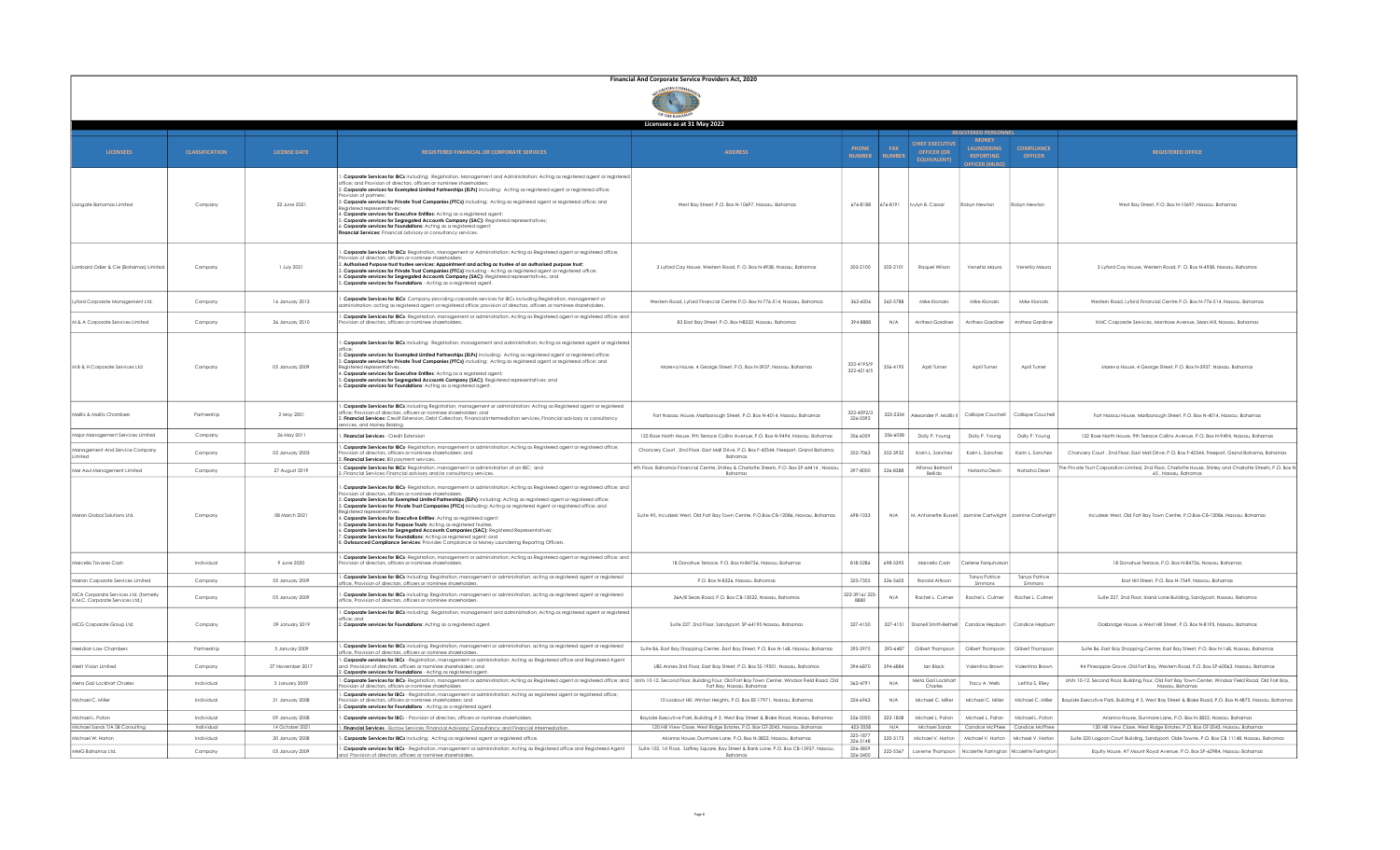|                                                  |                       |                     |                                                                                                                                                                                                                                                                                                                                                                                                                                                                                                                                                                                                                                                                                                                                                                                                                  | Financial And Corporate Service Providers Act, 2020                                                                                                                   |                               |                      |                                                             |                                                                              |                                     |                                                                                                                                                                                         |
|--------------------------------------------------|-----------------------|---------------------|------------------------------------------------------------------------------------------------------------------------------------------------------------------------------------------------------------------------------------------------------------------------------------------------------------------------------------------------------------------------------------------------------------------------------------------------------------------------------------------------------------------------------------------------------------------------------------------------------------------------------------------------------------------------------------------------------------------------------------------------------------------------------------------------------------------|-----------------------------------------------------------------------------------------------------------------------------------------------------------------------|-------------------------------|----------------------|-------------------------------------------------------------|------------------------------------------------------------------------------|-------------------------------------|-----------------------------------------------------------------------------------------------------------------------------------------------------------------------------------------|
|                                                  |                       |                     |                                                                                                                                                                                                                                                                                                                                                                                                                                                                                                                                                                                                                                                                                                                                                                                                                  |                                                                                                                                                                       |                               |                      |                                                             |                                                                              |                                     |                                                                                                                                                                                         |
|                                                  |                       |                     |                                                                                                                                                                                                                                                                                                                                                                                                                                                                                                                                                                                                                                                                                                                                                                                                                  | Licensees as at 31 May 2022                                                                                                                                           |                               |                      |                                                             |                                                                              |                                     |                                                                                                                                                                                         |
| <b>LICENSEES</b>                                 | <b>CLASSIFICATION</b> | <b>LICENSE DATE</b> | <b>REGISTERED FINANCIAL OR CORPORATE SERVICES</b>                                                                                                                                                                                                                                                                                                                                                                                                                                                                                                                                                                                                                                                                                                                                                                | <b>ADDRESS</b>                                                                                                                                                        | <b>PHONE</b><br><b>NUMBER</b> | FAX<br><b>NUMBER</b> | <b>CHIEF EXECUTIVE</b><br>OFFICER (OR<br><b>EQUIVALENT)</b> | <b>MONEY</b><br><b>LAUNDERING</b><br><b>REPORTING</b><br><b>FFICER IMLRC</b> | <b>COMPLIANCI</b><br><b>OFFICER</b> | <b>REGISTERED OFFICE</b>                                                                                                                                                                |
| Money Managers Co. Ltd.                          | Company               | 13 February 2018    | . Bill payment services: Provision of bill paying services to vendors or utility service providers;<br>ding services: Providing short-term and pay-day loans as a non-bank lender; and<br>. Financial Services: Financial leasing services, Financial intermediation, Money broking services, Credit extension, Financial<br>tvisory/consultancy services and Wallet Provider.                                                                                                                                                                                                                                                                                                                                                                                                                                   | Equity House, #7 Mount Royal Avenue, P.O. Box SS-19014, Nassau, Bahamas                                                                                               | 356-3830                      | 356-3647             | Patrick McFall                                              | Hope Strachan                                                                | Hope Strachan                       | East Street & Cordeaux Avenue, P.O. Box N-7363, Nassau, Bahamas                                                                                                                         |
| Morgan and Drake Ltd                             | Company               | 12 March 2021       | Corporate Services for IBCs- Registration, management or administration; Acting as Registered agent or registered office; and<br>Financial Services - Financial Advisory and Consultancy Services.                                                                                                                                                                                                                                                                                                                                                                                                                                                                                                                                                                                                               | Albany Financial Center, South Ocean Boulevard, P.O. Box N-7776, Nassau, Bahamas                                                                                      | 603-2222                      | N/A                  | Nicholas Wright                                             | Makeba Darville<br>Sands                                                     | Makeba Darville<br>Sands            | Albany Financial Centre, South Ocean Boulevard, P. O., Box N-7776, Nassau, Bahamas                                                                                                      |
| Mosko & Associate                                | Partnership           | 07 January 2008     | Corporate services for IBCs - Registration, management or administration; Acting as Registered office and Registered Agen                                                                                                                                                                                                                                                                                                                                                                                                                                                                                                                                                                                                                                                                                        | 49 Collins Avenue, P.O. Box N-7816, Nassau, Bahamas                                                                                                                   | 322-1565<br>326-5330          | 326-6639<br>325-5112 | Katina Moska                                                | Mary C. Katina<br>Mosko                                                      | Mary C. Katina<br>Mosko             | 201 Church Street, Sandy Port, West Bay Street, P.O. Box N-3406, Nassau, Bahamas                                                                                                        |
| <b>Myra Elizabeth Russell</b>                    | Individual            | 28 June 2021        | Corporate Services for IBCs including: Registration, management and administration; Acting as registered agent or registere<br>2. Corporate services for Exempted Limited Partnerships (ELPs) including: Acting as registered agent or registered office;<br>3. Corporate services for Private Trust Companies (PTCs) including: Acting as registered agent or registered office; and<br>4. Corporate services for Executive Entities: Acting as a registered agent;<br>Corporate Services for Purpose Trusts - Acting as a truste<br>Corporate services for Segregated Accounts Company (SAC): Registered representatives; and<br>Corporate services for Foundations: Acting as a reaistered gaent.                                                                                                             | 2nd Floor, 83 Dowdeswell Street, Nassau, Bahamas                                                                                                                      | 326-8507                      | N/A                  | Myra Russell                                                | Myra Russell                                                                 | Myra Russel                         | 2nd Floor, 83 Dowdeswell Street, Nassau, Bahamas                                                                                                                                        |
| Nathan Adderley trading As Woodland<br>Solutions | Individual            | 17 February 2021    | Corporate services for IBCs - Acting as registered agent or registered office; Provision of directors, officers or nominee                                                                                                                                                                                                                                                                                                                                                                                                                                                                                                                                                                                                                                                                                       | #6 Woodland Way, Winton Heights, P.O. Box N-7419, Nassau, Bahamas                                                                                                     | 376-9455                      | N/A                  | Nathan Adderley                                             | Nathan Adderley                                                              | Nathan Adderle                      | Suite #6, Gomez Building, Dowdeswell Street, P.O. Box SS-6611, Nassau, Bahamas                                                                                                          |
| Octogone Fund Management Ltd.                    | Company               | 01 April 2008       | Corporate services for IBCs - Registration, management or administration; Acting as Registered office and Registered Agen                                                                                                                                                                                                                                                                                                                                                                                                                                                                                                                                                                                                                                                                                        | Charlotte House, Charlotte & Shirley Street, P.O. Box N-10577, Nassau, Bahamas                                                                                        | 362-4995                      | 362-4996             | Cindy Thompson                                              | Cindy Thompson                                                               | Cindy Thompsor                      | Saffery Square, 2nd Floor, Suite 2018, Bank Lane, P.O. Box FH-14587, Nassau, Bahamas                                                                                                    |
| Offshore Managers Limited                        | Company               | 18 April 2001       | nd Provision of directors, officers or nominee shareholders.<br>Corporate Services for IBCs including: Registration, Management and Administration; Acting as registered agent or registere<br>office; and Provision of directors, officers or nominee shareholders.                                                                                                                                                                                                                                                                                                                                                                                                                                                                                                                                             | Suite 103B Saffrey Square, Bank Lane, P.O. Box FH1487, Nassau, Bahamas                                                                                                | 325-0921                      | 326-5072             | Elizabeth Smith                                             | Shenika Deveaux                                                              | Shenika Deveau                      | Suite 103B Saffrey Square, Bank Lane, P.O. Box FH1487, Nassau, Bahamas                                                                                                                  |
| Optimum Management Services Ltd.                 | Company               | 01 April 2008       | Credit extension services: Debt collector                                                                                                                                                                                                                                                                                                                                                                                                                                                                                                                                                                                                                                                                                                                                                                        | Bay Street & Victoria Avenue, P.O. Box N-4911, Nassau, Bahamas                                                                                                        | 326-0665<br>322-2315          | 322-5419             | Sandrena C.<br>Benjamin                                     | Sandrena C.<br>Benjamin                                                      | Sandrena C.<br>Benjamin             | Klonaris & Co., Lyford Manor, P.O. Box N 7776, Nassau, Bahamas                                                                                                                          |
| Orchis Corporate Services Ltd.                   | Company               | $17-0ct-11$         | . Corporate services for IBCs - Registration, management or administration; (Non-Bahamian Structures) and Provision of<br>rectors, officers or nominee shareholders (Non-Bahamian Structures)                                                                                                                                                                                                                                                                                                                                                                                                                                                                                                                                                                                                                    | Caves Professional Centre, Suite 3, Caves Village, West Bay Street & Blake Road, P.O. Box N-<br>9471, Nassau, Bahamas                                                 | 601-0246                      | 601-5214             | Jason Mackey                                                | Mikia Cooper                                                                 | Mikia Cooper                        | Winterbotham Place, Marlborough & Queen Streets, P.O. Box SS-19195, Nassau, Bahamas                                                                                                     |
| Overseas Management Company<br>(Bahamas) Limited | Company               | 16 May 2001         | . Corporate services for IBCs - Registration, management or administration: Acting as Registered office and Registered Agent.                                                                                                                                                                                                                                                                                                                                                                                                                                                                                                                                                                                                                                                                                    | Winterbotham Place, Marlborough & Queen Streets, P.O. Box SS-19195, Nassau, Bahamas                                                                                   | 323-8806                      | 325-2863             | <b>Isabelle Estripeaut</b>                                  | Michelle Effio                                                               | Michelle Effio                      | Winterbotham Place, Marlborough & Queen Streets, P.O. Box SS-19195, Nassau, Bahamas                                                                                                     |
| Parriswhittaker                                  | Company               | 19 July 2011        | Corporate services for IBCs - Registration, management or administration; Acting as Registered office and Registered Agent.                                                                                                                                                                                                                                                                                                                                                                                                                                                                                                                                                                                                                                                                                      | Suite 10, Seventeen Centre, Bank Lane, P.O. Box F43018, Freeport, Grand Bahama                                                                                        | 352-6110                      | 352-6110             | Arthur K. Parris Jr.                                        | Marsha Stubbs                                                                |                                     | Suite 10, Seventeen Centre, Bank Lane, P.O. Box F43018, Freeport, Grand Bahama                                                                                                          |
| Pauline E. Seymour trading as Bailey &           | Individual            | 25 March 2021       | Corporate services for IBCs - Registration, management or administration; Acting as registered agent or registered office;<br>vision of directors, officers or nominee shareholders                                                                                                                                                                                                                                                                                                                                                                                                                                                                                                                                                                                                                              | Vista Marina, West Bay Street, P.O. Box CB-13881, Nassau, Bahamas                                                                                                     | 356-3377 819<br>4811          | N/A                  | Pauline Seymour                                             | Pauline Seymou                                                               | Pauline Seymou                      | Bay & Deveaux Streets, P.O. Box N-1000, Nassau, Bahamas                                                                                                                                 |
| Peter D. Maynard                                 | Individual            | 7 August 2001       | Corporate Services for IBCs including: Registration, Management and Administration; Acting as registered agent or registered<br>fice; and Provision of directors, officers or nominee shareholders.                                                                                                                                                                                                                                                                                                                                                                                                                                                                                                                                                                                                              | Bay & Deveaux Streets, P.O. Box N-1000, Nassau, Bahamas                                                                                                               | 325-5335<br>325-5339          | 325-5411             | Peter Maynard                                               | Latoya Garland                                                               | Latova Garland                      | Bay & Deveaux Streets, P.O. Box N-1000, Nassau, Bahamas                                                                                                                                 |
| Pictet Bank & Trust Limited                      | Company               | 3 November 2021     | . Corporate Services for IBCs includina: Reaistration. Management and Administration: Acting as registered gaent or registere<br>ision of directors, officers or nominee shareholders<br>Financial Services - Financial Advisory or Consultancy services.                                                                                                                                                                                                                                                                                                                                                                                                                                                                                                                                                        | Bayside Executive Park, Building #1, West Bay Street and Blake Road, P.O. Box N-4837,<br>Nassau, Bahamas                                                              | 302-2222                      | 327-6610             | Alberto Volenzuelo                                          | <b>Innique Duvolie</b>                                                       | Janique Duvalier                    | Bayside Executive Park, Building #1, West Bay Street and Blake Road, P.O. Box N-4837, Nassau, Bahamas                                                                                   |
| Pine Limited                                     | Company               | 05January 2009      | Corporate services for IBCs - Registration, management or administration; Acting as Registered office and Registered Agen                                                                                                                                                                                                                                                                                                                                                                                                                                                                                                                                                                                                                                                                                        | Devonshire House, Queen Street, P.O. Box N-3918, Nassau, Bahamas                                                                                                      | 302-5990                      | 302-5995             | Eleanor Bain                                                | Peter A, Butler                                                              | Peter A, Butler                     | Charlotte House, Shirley & Charlotte Streets, P.O. Box N-8308, Nassau, The Bahamas                                                                                                      |
| PMA Comorate Services (Bahamas) Ltd.             | Company               | 02 December 2009    | . Corporate services for IBCs - Registration, management or administration; Acting as Registered office and Registered Agent                                                                                                                                                                                                                                                                                                                                                                                                                                                                                                                                                                                                                                                                                     | Charlotte House, Shirley & Charlotte Streets, P.O. Box N-8308, Nassau, The Bahamas                                                                                    | 326-5927                      | 323-7284             | Arlene Thronebury                                           | Michele Hibbert                                                              | Michele Hibber                      | 700 Fast Bay Street P.O. Bax N-7940. Nassau, Bahamas                                                                                                                                    |
| Pouland Limited                                  | Company               | 29 October 2013     | Financial Services: Money lending services, Money broking services and Credit extension including debt collection.                                                                                                                                                                                                                                                                                                                                                                                                                                                                                                                                                                                                                                                                                               | 6 Village Road, Montague Business Centre, P.O. Box SS-5583, Nassau, Bahamas                                                                                           | 393-5626                      | 341-8322             | Frank Smith                                                 | E. Andrew Edwards   E. Andrew Edward                                         |                                     | Providence House, East Hill Street, P.O. Box N-3910, Nassau, Bahamas                                                                                                                    |
| PricewaterhouseCoopers (Bahamas)<br>Limited      | Company               | 5 July 2001         | Corporate Services for IBCs including: Registration, Management and Administration; and Acting as registered agent or<br>gistered office.                                                                                                                                                                                                                                                                                                                                                                                                                                                                                                                                                                                                                                                                        | 2 Bayside Executive Park, West Bay Street & Blake Road, P.O. Box N-3910. Nassau, Bahamas                                                                              | 302-5300                      | N/A                  | Kevin Seymour                                               | Kevin Cambridge                                                              | Vacant                              | 2 Bayside Executive Park, West Bay Street & Blake Road, P.O. Box N-3910, Nassau, Bahamas                                                                                                |
| Primo Investment Advisors                        | Company               | 3 December 2015     | Corporate services for IBCs - Registration, management or administration                                                                                                                                                                                                                                                                                                                                                                                                                                                                                                                                                                                                                                                                                                                                         | Lyford Cay Financial Centre, Western Road, P. O. Box-SP63948                                                                                                          | 362-4353                      | 397-6501             | Ecio Pereira Da Silve                                       | Indira Ferauson                                                              | Indira Ferguson                     | Goodman's Bay Corporate Centre, West Bay Street, P. O. Box SS-5498, Nassau, Bahama:                                                                                                     |
| Providence Advisors Limited                      | Company               | 19 October 2012     | Corporate services for IBCs - Acting as Registered office and Registered Agent                                                                                                                                                                                                                                                                                                                                                                                                                                                                                                                                                                                                                                                                                                                                   | Goodman's Bay Corporate Centre, West Bay Street, P.O. Box AP-59233 Slot 409, Nassau<br>Bahamas                                                                        | 328-7115 /6                   | 328-7129             | Kenwood Ker                                                 | Indira Fergusor                                                              | Indira Fergusor                     | Samana Hill #16, Village Road North, P.O. Box N-3050, Nassau, Bahama:                                                                                                                   |
| Providence Corporate Services Limited            | Company               | 29 December 2017    | Corporate Services for IBCs including: Registration, management and administration; Acting as registered agent or registered<br>iffice: and Provision of directors, officers or nominee shareholders:<br>Corporate services for Exempted Limited Partnerships (ELPs) including: Acting as registered agent or registered office; and<br>3. Corporate services for Foundations: including acting as a registered agent.                                                                                                                                                                                                                                                                                                                                                                                           | Samana Hill #16, Village Road North, P.O. Box N-3050, Nassau, Bahamas                                                                                                 | 394-1823                      | 394-1824             | Paul Knowles                                                | Deborah Newbold                                                              | Deborah Newbold                     | Springfield Road, P.O. Box FH-14095, Nassau, Bahamas                                                                                                                                    |
| Prudential Brokers & Agents Limited              | Company               | 6 July 2015         | Financial Services: Money Lending, Money Broking and Debt collection                                                                                                                                                                                                                                                                                                                                                                                                                                                                                                                                                                                                                                                                                                                                             | Park Plaza Annex, Springfield Street, Fox Hill, P.O. Box FH-14095, Nassau, Bahamas<br>The Winterbotham Trust Company Limited, Winterbotham Place, Marlborough & Queen | 324-9257                      | 324-9258             | Angela Davis                                                | Algemon Cargill                                                              | Algemon Cargill                     | Park Plaza Annex, Springfield Street, Fox Hill, P.O. Box FH-14095, Nassau, Bahamas<br>[he Winterbotham Trust Company Limited, Winterbotham Place, Marlborough & Queen Streets, P.O. Box |
| Quijano & Associates (Bahamas) Ltd               | Company               | 16 March 2021       | Corporate Services for IBCs including: Registration, Management and Administration; Acting as registered agent or registered<br>office: and Provision of directors, officers or nominee shareholders.                                                                                                                                                                                                                                                                                                                                                                                                                                                                                                                                                                                                            | Streets, P.O. Box N-3026, Nassau, Bahamas                                                                                                                             | 356-5454                      | 356-9432             | Julio Antonio<br>Quiiano Berbev                             | Julio Lazaro Lara<br>Hemandez                                                | Julio Lazaro Larc<br>Hemandez       | N-3026, Nassau, Bahamas                                                                                                                                                                 |
| RAS Corporate Services Ltd.                      | Company               | 05 January 2009     | . Corporate Services for IBCs including: Registration, management and administration; Acting as registered agent or registered<br>fice; and Provision of directors, officers or nominee shareholders; and<br>. Corporate services for Foundations: Acting as a registered agent.                                                                                                                                                                                                                                                                                                                                                                                                                                                                                                                                 | 1st Floor Charlotte House, Charlotte and Shirley Streets, P.O. Box N-529, Nassau, Bahamas                                                                             | 323-7585                      | 323-7284             | Arlene Thronebury                                           | Arlene Thronebury                                                            | Arlene Thronebur                    | 1st Floor Charlotte House, Charlotte and Shirley Streets, P.O. Box N-529, Nassau, Bahamas                                                                                               |
| RF Bank & Trust (Bahamas) Limited                | Company               | 11 February 2022    | Corporate Services for IBCs - Registration, Management or Administration; registered agent and registered office services;<br>rectors Officers or Nominee Sharehold<br>. Financial Services - Money Brokina: Credit Extension: Financial Advisory or Consultancy Services: Trading in commodities and<br>ther financial instrument                                                                                                                                                                                                                                                                                                                                                                                                                                                                               | RF House, East Hill Street, P.O. Box N-4853, Nassau, Bahamas                                                                                                          | 603-6000                      | N/A                  | Michael Anderson                                            | Theresa Glinton                                                              | Theresa Glinton                     | RF House, East Hill Street, P.O. Box N-4853, Nassau, Bahamas                                                                                                                            |
| Rhone Trustees (Bahamas) Limited                 | Company               | 2 June 2021         | Corporate Services for IBCs including: Registration, management and administration; Acting as registered agent or registered<br>office; and Provision of directors, officers or nominee shareholders.<br>. Corporate services for Exempted Limited Partnerships (ELPs) including: Acting as registered agent or registered office;<br>3. Corporate services for Private Trust Companies (PTCs) including: Acting as registered agent or registered office; and<br>eaistered represe<br>4. Corporate services for Executive Entities: Actina as a reaistered agent:<br>5. Corporate services for Purpose Trusts: Acting as a registered trustee<br>Corporate services for Segregated Accounts Company (SAC): Registered representatives; and<br>Corporate services for Foundations: Acting as a registered agent. | Lyford Cay House, Western Road, P.O. Box SP-63131, Nassau, Bahamas                                                                                                    | 702-4050                      |                      | 327-5143   Kimberley Strachan                               | Lianne Johnson                                                               | Lianne Johnson                      | Lyford Cav House, Western Road, P.O. Box SP-63131, Nassau, Bahamas                                                                                                                      |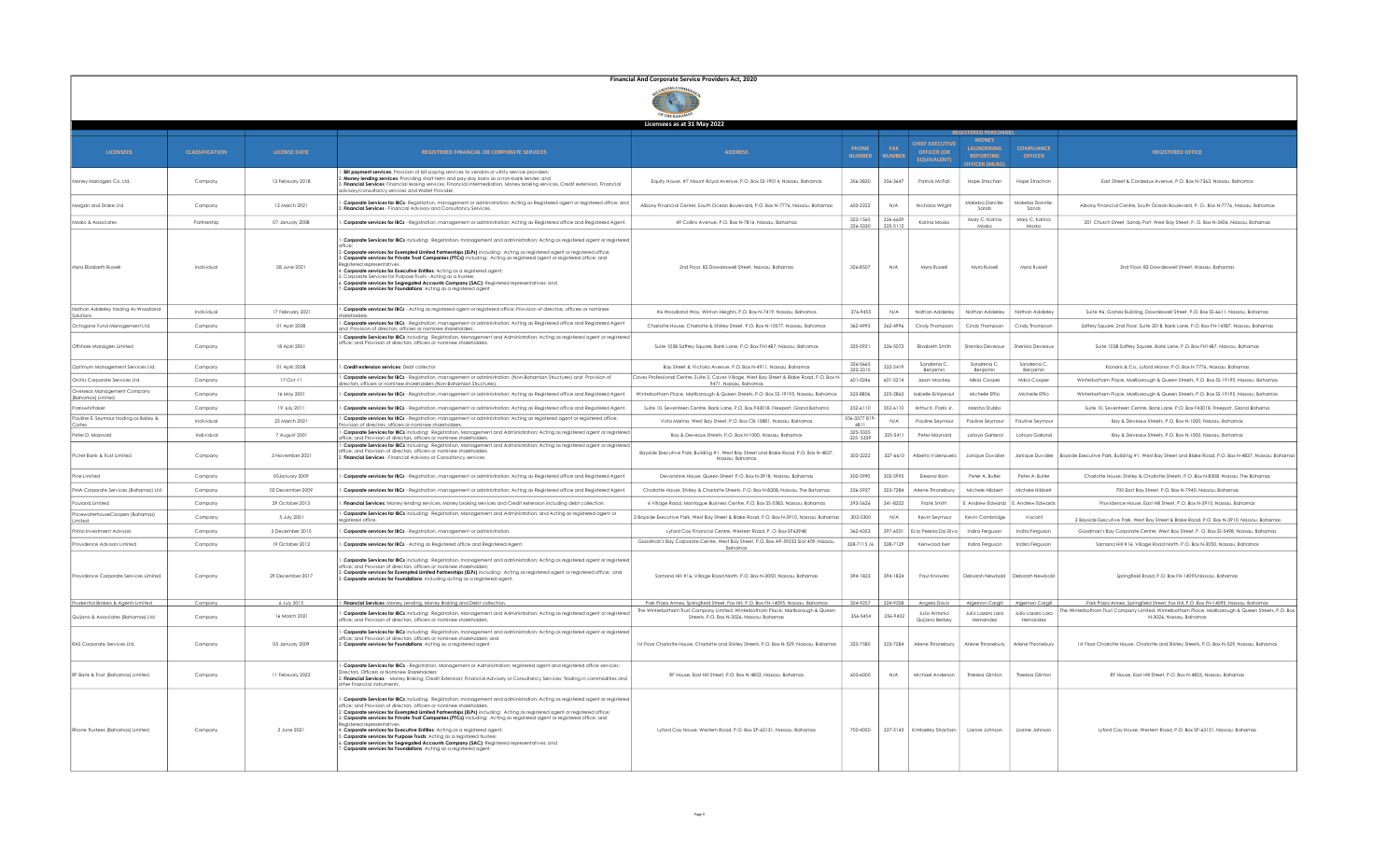| Financial And Corporate Service Providers Act, 2020 |  |
|-----------------------------------------------------|--|
|                                                     |  |

|                                                                                      |                       |                                 |                                                                                                                                                                                                                                                                                                                                                                                                                                                                                                                                                                                                                                                                                                                       | Licensees as at 31 May 2022                                                                                                               |                               |                       |                                                                   |                                                           |                                       |                                                                                                                                                                |
|--------------------------------------------------------------------------------------|-----------------------|---------------------------------|-----------------------------------------------------------------------------------------------------------------------------------------------------------------------------------------------------------------------------------------------------------------------------------------------------------------------------------------------------------------------------------------------------------------------------------------------------------------------------------------------------------------------------------------------------------------------------------------------------------------------------------------------------------------------------------------------------------------------|-------------------------------------------------------------------------------------------------------------------------------------------|-------------------------------|-----------------------|-------------------------------------------------------------------|-----------------------------------------------------------|---------------------------------------|----------------------------------------------------------------------------------------------------------------------------------------------------------------|
|                                                                                      |                       |                                 |                                                                                                                                                                                                                                                                                                                                                                                                                                                                                                                                                                                                                                                                                                                       |                                                                                                                                           |                               |                       |                                                                   | <b>MONEY</b>                                              |                                       |                                                                                                                                                                |
| <b>LICENSEES</b>                                                                     | <b>CLASSIFICATION</b> | <b>LICENSE DATE</b>             | <b>REGISTERED FINANCIAL OR CORPORATE SERVICES</b>                                                                                                                                                                                                                                                                                                                                                                                                                                                                                                                                                                                                                                                                     | <b>ADDRESS</b>                                                                                                                            | <b>PHONE</b><br><b>NUMBER</b> | FAX<br><b>ILIMRER</b> | <b>CHIEF EXECUTIVE</b><br><b>OFFICER (OR</b><br><b>FOUIVALENT</b> | LAUNDERING<br><b>REPORTING</b><br><b>FICER (MI</b>        | <b>COMPLIANCE</b><br>OFFICER          | <b>REGISTERED OFFICE</b>                                                                                                                                       |
| Robert Isaacs Ward Corporate Services                                                | Company               | 5 January 2009                  | . Corporate services for IBCs - Registration, management or administration; Acting as registered agent or registered office.                                                                                                                                                                                                                                                                                                                                                                                                                                                                                                                                                                                          | No.2 Cable Beach Court, West Bay Street, P.O. Box N-4755, Nassau, Bahamas                                                                 | 322-1751                      | 322-3861              | W. Scott Ward                                                     | W. Scott Ward                                             | W. Scott Ward                         | No.2 Cable Beach Court, West Bay Street, P.O. Box N-4755, Nassau, Bahamas                                                                                      |
| Rosencrantz Limited                                                                  | Company               | 02 July 2010                    | Corporate Services for IBCs including: Provision of directors, officers or nominee shareholders,                                                                                                                                                                                                                                                                                                                                                                                                                                                                                                                                                                                                                      | Bayside Executive Park, Building # 3 West Bay Street & Blake Road, P.O. Box N-4875,<br>Nassau, Bahama:                                    | 326-5050                      | 322-1808              | <b>Andrew Davies</b>                                              | Michael L. Paton                                          | Michael L. Paton                      | Marcus Bethel Way & West Bay Street, P.O. Box N-8711, Nassau, Bahamas                                                                                          |
| Sage Corporate Services Ltd                                                          | Company               | 30 October 2020                 | . Corporate services for IBCs - Registration, management or administration; Acting as registered agent or registered office;<br>ision of directors, officers or nominee shareholders,                                                                                                                                                                                                                                                                                                                                                                                                                                                                                                                                 | Marcus Bethel Way & West Bay Street, P.O. Box N-8711, Nassau, Bahama:                                                                     | 677-2839                      | N/A                   | Nicholas A. Rees                                                  | Nathan Adderley                                           | Nathan Adderley                       | 1st Floor, Lyford Cay House, Western Road, P.O. Box N-218                                                                                                      |
| Saintco Ltd.                                                                         | Company               | 24 January 2017                 | Corporate Services for IBCs including: Provision of directors, officers or nominee shareholders.                                                                                                                                                                                                                                                                                                                                                                                                                                                                                                                                                                                                                      | Campbell Maritime Center, West Bay Street, P.O. Box N-218, Nassau, Bahamas                                                                | $322 - 111$                   | 356-4973              | Bernard Kemp                                                      |                                                           | Bernadette Heastie Bernadette Heastie | Serenity House, East Bay Street, P.O. Box SS-19884, Nassau, Bahamas                                                                                            |
| Samantha F. Meadows trading as Satory<br>Corporate Group                             | Individual            | 21 June 2010                    | Corporate Services for IBCs including: Acting as registered agent or registered office.                                                                                                                                                                                                                                                                                                                                                                                                                                                                                                                                                                                                                               | Unit No. 211, Church Street, Sandyport, West Bay Street, P.O. Box SP64425, Nassau, Bahamas                                                | 327-5150/1                    | 323-8013              | Samantha F                                                        | Samantha F                                                | Samantha F<br>Meadow                  | Unit No. 211. Church Street, Sandyport, West Bay Street, P.O. Box SP64425, Nassau, Bahamas                                                                     |
| Samuel E. Campbell                                                                   | Individual            | 05 January 2009                 | . Corporate services for IBCs - Acting as Registered office and Registered Agent.                                                                                                                                                                                                                                                                                                                                                                                                                                                                                                                                                                                                                                     | Columbus House Second Floor, East & Shirley Streets, P.O. Box N-1649, Nassau, Bahamas                                                     | 326-5300<br>323-2146          | 322-5554              | Samuel E. Campbel                                                 | Samuel E. Campbe                                          | Samuel E.<br>Campbell                 | Chancery Court The Mall, East Sunrise Highway, P.O. Box F-44636, Freeport, Grand, Bahama, Bahama;                                                              |
| Samuel J.H. Wilkinson T/A Samdy Business<br>Services                                 | Individual            | 14 January 2022                 | Outsourced Compliance Services: Provides Compliance or Money Laundering Reporting Officers.                                                                                                                                                                                                                                                                                                                                                                                                                                                                                                                                                                                                                           | #3 Winchester Street, P.O. Box SS-5472, Nassau, Bahamas                                                                                   | 356-6327<br>565-9551          | N/A                   | Samuel Wilkinson                                                  | Samuel Wilkinson                                          | Samuel Wilkinson                      | #3 Winchester Street, P.O. Box SS-5472, Nassau, Bahamas                                                                                                        |
| SBC Company Limited trading as SBC<br>Corporate & Management Services                | Company               | 15 July 2020                    | Corporate Services for IBCs - Registration, management or administration; Acting as registered agent or registered office;<br>vision of directors, officers or nominee shareholders,<br>. Corporate Services for ELPs including Acting as registered agent or registered office; provision of partners.<br>Corporate Services for Executive Entities - Acting as registered agent.<br>. Corporate Services for SACs - Registered representatives                                                                                                                                                                                                                                                                      | Aristo House, Sandford Drive, P.O. Box N-8615, Nassau, Bahamas                                                                            | 323-4353                      | N/A                   |                                                                   | Simone Smith-Bean   Simone Smith-Bean   Simone Smith-Bear |                                       | Aristo House, Sandford Drive, P.O. Box N-8615, Nassau, Bahamas                                                                                                 |
| Scotiabank (Bahamas) Limited                                                         | Company               | 1 July 2021                     | Corporate services for IBCs - Registration, management or administration; Acting as Registered office and Registered Agent;<br>2. Financial Services - Money Lending, Credit extension and Debt Collection                                                                                                                                                                                                                                                                                                                                                                                                                                                                                                            | Rawson Square & Bay Street, P.O. Box N-7518, Nassau, Bahamas                                                                              | 356-1617                      | N/A                   | Roger Archer                                                      | Ambrosine Huvler-<br>Higgs                                | Ambrosine Huyler<br>Higgs             | Rawson Square & Bay Street, P.O. Box N-7518, Nassau, Bahamas                                                                                                   |
| Sean B. Callender & Co.                                                              | Partnership           | 05 January 2009                 | . Corporate services for IBCs - Registration, management or administration; Acting as Registered office and Registered Agent.                                                                                                                                                                                                                                                                                                                                                                                                                                                                                                                                                                                         | Chancery Court The Mall, East Sunrise Highway, P.O. Box F-44636, Freeport, Grand, Bahama,<br>Bahamas                                      | 351-1027/8                    | 351-1029              | Sean B. Callende                                                  | Sean B. Callender                                         | Sean B. Callende                      | 10 Market Street North, P.O. Box N-3645 . Nassau, Bahamas                                                                                                      |
| Sears & Co.                                                                          | Partnership           | 1 May 2001                      | Corporate services for IBCs - Registration, management or administration; Acting as registered agent or registered office; and<br>. Foundation agent services: Appointment and acting as an agent of a foundation.                                                                                                                                                                                                                                                                                                                                                                                                                                                                                                    | No. 10 Market Street, P. O. Box N-3645. Nassau, Bahamas                                                                                   | 326-3481                      | 326-3483              | Alfred Sears                                                      | Marion Bethel                                             | Marion Bethel                         | No. 10 Market Street, P. O. Box N-3645, Nassau, Bahamas                                                                                                        |
| Secured Management Services Limited                                                  | Company               | 16 February 2011                | Corporate services for IBCs - Registration, management or administration; Acting as registered agent or registered office;<br>vision of directors, officers or nominee shareholders;<br>Foundation agent services: Appointment and acting as an agent of a foundation;<br>Authorised Purpose trust trustee services: Appointment and acting as trustee of an authorised purpose trust; and<br>. Outsourced Compliance and MLRO Services.                                                                                                                                                                                                                                                                              | Suite 407 Shirley Street and Mt. Royal Ave., P.O. Box CB-12762, Nassau, Bahamas                                                           | 326-1202                      | 325-4202              | Mario McCartney                                                   | Mario McCartney                                           | Mario McCartney                       | No. 9 Tarus Court & Soldier Road, P.O. Box FH-14061, Nassau, Bahamas                                                                                           |
| Sharon Wilson & Co.                                                                  | Company               | 29 June 2001                    | . Corporate Services for IBCs- Registration, management or administration; Acting as Registered agent or registered office; and<br>ision of directors, officers or nominee shareholders.                                                                                                                                                                                                                                                                                                                                                                                                                                                                                                                              | Delvest House, East Shirley Street, SS-19145, Nassau, Bahamas                                                                             | 502-0200                      | N/A                   | Sharlyn Smith                                                     | Sharlyn Smith                                             | Sharlyn Smith                         | Delvest House, East Shirley Street, SS-19145, Nassau, Bahamas                                                                                                  |
| Shell Western Supply and Trading Limited                                             | Company               | 1 October 202                   | Financial Services - Trading in commodities and other financial instruments.                                                                                                                                                                                                                                                                                                                                                                                                                                                                                                                                                                                                                                          | Lyford Cay House, Western Road, P.O. Box N-7512, Nassau, Bahamas                                                                          | 436-552                       | N/A                   | pdrigo Teixeira de Abr                                            | Freya Hone                                                | Freya Hone                            | GTC Corporate Services Limited, 272 Shirley & Victoria Streets, Sassoon House, P.O. Box N-5838, Nassau, Ba                                                     |
| Sheryl M. Moxey                                                                      | Individual            | 26- March 2009                  | Corporate Services for IBCs including: Registration, management and administration; Acting as registered agent or registered<br>fice; and Provision of directors, officers or nominee shareholders; and<br>2. Corporate services for Private Trust Companies (PTCs) including: Acting as registered agent or registered office; and<br>eaistered representatives.                                                                                                                                                                                                                                                                                                                                                     | 4 Ferguson Road, Lisa Court, P.O. Box F-40210, Nassau, Bahamas                                                                            | 352-5260                      | 351-4962              | Shervl M. Moxev                                                   | Shervl M, Moxey                                           | Shervl M, Moxey                       | Caves Professional Center, Building #6, West Bay Street & Blake Road, P.O. Box SB-51531, Nassau,<br>Bahamas                                                    |
| Shivron S.V.H. Gav T/A The Chambers of<br>Shivron Gay                                | Individual            | 19 June 2019                    | . Corporate services for IBCs - Registration, management or administration; Acting as registered agent or registered office;                                                                                                                                                                                                                                                                                                                                                                                                                                                                                                                                                                                          | Building 6, Caves Professional Center, West Bay Street & Blake Road, SB-51531, Nassau,<br>Bahamas                                         | 698-4707 557<br>4420          | N/A                   | Shivron Gay                                                       | Shivron Gav                                               | Shivron Gav                           | No. 12 Lagoon Court, Caves Village. West Bay Street. P.O. Box SP 61975. Nassau, Bahamas                                                                        |
| Simplified Lending Limited                                                           | Company               | 29 January 2019                 | Financial Services: Short term and payday loans and Financial intermediation                                                                                                                                                                                                                                                                                                                                                                                                                                                                                                                                                                                                                                          | No. 12 Lagoon Court, Caves Village. West Bay Street. P.O. Box SP 61975. Nassau, Bahamas                                                   | 702-3100 ext<br>205           | N/A                   | Samantha F.<br>Mendows                                            | Denise O'Brien                                            | Denise O'Brier                        | Compass Point Suites, West Bay Street, P. O. Box SP-63143, Nassau, Bahamas                                                                                     |
| SMB Consultants Group Ltd<br>SmithRussell & Associates Corporate<br>Services Limited | Company<br>Company    | 4 March 2022<br>5 November 2015 | . Outsourced Compliance Services: Provides Compliance or Money Laundering Reporting Officers.<br>. Corporate Services for IBCs including: Registration, Manggement and Administration: Acting as registered gaent or registered<br>ffice; and Provision of directors, officers or nominee shareholders; and<br>2. Corporate services for Foundations: Acting as a registered agent.                                                                                                                                                                                                                                                                                                                                   | #12 Coral Heights West, P.O. Box CR-54964, Nassau, Bahamas<br>1 Compass Point Suites, West Bay Street, P.O. Box SP-63143, Nassau, Bahamas | 422-172<br>677-0868           | N/A<br>78-466-86      | Shelby Brice<br>Brenda Lee Russell                                | Shelby Brice<br>ynden Maycock                             | Shelby Brice<br>Lynden Maycock        | #12 Coral Heights West, P.O. Box CR-54964, Nassau, Bahamas<br>Accounting Outsource Services Ltd, Fifth Terrace Centerville, P.O. Box EE-15953, Nassau, Bahamas |
| South-West Corporate Services Co. Ltd.                                               | Company               | 31 July 2014                    | Corporate services for IBCs - Registration, management or administration; Acting as Registered office and Registered Agent.                                                                                                                                                                                                                                                                                                                                                                                                                                                                                                                                                                                           | 46 Carmichael Road, P. O. Box N-804, Nassau, Bahamas                                                                                      | 341-869                       | N/A                   | Melissa Selver-<br>Delevening                                     | Melissa Selver<br>Delevegux                               | Melissa Selver<br>Delevenux           | 46 Carmichael Road, P. O. Box N-804, Nassau, Bahamas                                                                                                           |
| Sovereign (Bahamas) Limited                                                          | Company               | 05 January 2009                 | . Corporate Services for IBCs- Registration, management or administration and Acting as Registered agent or registered office;<br>nd Provision of directors, officers or nominee shareholders.                                                                                                                                                                                                                                                                                                                                                                                                                                                                                                                        | Suite 205 A. Saffrey Sauare, Bank Lane & Bay Street, P.O. Box N-4244, Nassau, Bahamas                                                     | 322-5444                      | 325-8445              | Alan E. Cole                                                      | ichelle Patrice Bai                                       | Michelle Patrice<br>Bain              | Suite 205 A. Saffrey Sauare, Bank Lane & Bay Street, P.O. Box N-4244, Nassau, Bahamas                                                                          |
| Sovereign Advisors & Partners Limited                                                | Company               | 30 July 2021                    | Corporate Services for IBCs- Registration, management or administration and Acting as Registered agent or registered office;<br>Corporate Services for PTCs - Acting as registered gaent or registered office:<br>Corporate Services for Executive Entities-Actina as reaistered agent:<br>Corporate Services for Segregated accounts Company - Registered representatives:<br>Corporate Services for Foundations - Acting as registered agent; and<br>Corporate Services for Purpose Trusts - Acting as a trustee.                                                                                                                                                                                                   | 105 Church Street, Sandyport, P.O. Box SP-64306, Nassau, Bahamas                                                                          | 325-6096                      | N/A                   | K. Kelly Nottage                                                  | Nathan Adderley                                           | Nathan Adderle                        | Twenty One Corporate Management Limited, Suite #502, Albany Financial Center, Albany, South<br>Ocean Blvd, Nassau, Bahamas                                     |
| St. James Bank & Trust Company Ltd.                                                  | Company               | 28 June 2021                    | . Corporate services for IBCs - Registration, management or administration; Acting as registered agent or registered office;                                                                                                                                                                                                                                                                                                                                                                                                                                                                                                                                                                                          | 1 Floor, Lyford Cay House, Western House, P. O. Box N-218, Nassau, Bahamas                                                                | 322-1111                      | 356-4973              | Dion Thompson                                                     |                                                           | Bernadette Heastie Bernadette Heastie | 1 Floor, Lyford Cay House, Western House, P. O. Box N-218, Nassau, Bahamas                                                                                     |
| St. Leo's Corporate Services Group                                                   | Company               | 11 February 2020                | . Corporate Services for IBCs including: Registration, management and administration; Acting as registered agent or registered<br>office; and Provision of directors, officers or nominee shareholder<br>Corporate Services for ELPs: Acting as registered agent or office and provision of partners;<br>Corporate Services for ICONs: Governor administrator<br>. Corporate services for Executive Entities: Actina as a reaistered agent:<br>Corporate services for Seareagted Accounts Company (SAC): Registered representatives:<br>. Corporate services for Foundations: Acting as a registered agent;<br>Financial Services: Financial advisory or consultancy services; and Financial intermediation services. | Equity Trust House, Caves Village, West Bay Street, P.O. Box CB-13471, Nassau, Bahamas                                                    | 676-8188                      | N/A                   | Lynden M. Dean                                                    | Lynden M. Dean                                            | Ivylyn Cassar                         | Equity Trust House, Caves Village, West Bay Street, P.O. Box CB-13471, Nassau, Bahamas                                                                         |
| Sterling (Bahamas) Limited                                                           | Company               | 09 January 2008                 | Corporate Services for IBCs including: Registration, management and administration; Acting as registered agent or registere<br>fice; and Provision of directors, officers or nominee shareholders;<br>Corporate services for Executive Entitles: Acting as a registered gaent: and<br>Corporate services for Segregated Accounts Company (SAC): Registered representatives.                                                                                                                                                                                                                                                                                                                                           | Suite #205A, Saffrey Square Building, Bay Street & Bank Lane, P.O. Box N-9934, Nassau,<br>Bahamas                                         | 322-5448                      | 323-2300              | Alan E. Cole                                                      | Alan E. Cole                                              | Alan E. Cole                          | Suite # 205A, Saffrey Square Building, Bay Street & Bank Lane, P.O. Box N-9934, Nassau, Bahamas                                                                |
| Sterling (Bahamas) PTC Services Limited                                              | Company               | 09 January 2008                 | Corporate services for Private Trust Companies (PTCs) including: Acting as registered agent or registered office; and<br>egistered representative!                                                                                                                                                                                                                                                                                                                                                                                                                                                                                                                                                                    | Suite #205A, Saffrey Square Building, Bay Street & Bank Lane, P.O. Box N-9934, Nassau,<br>Bahama:                                         | 322-5448                      | 325-8445              | Alan E. Cole                                                      | Aichelle Patrice Bair                                     | Michelle Patrice<br>Bain              | Bayside Executive Park, Building No. 3, West Bay Street and Blake Road, Nassau, Bahamas                                                                        |
| Sterling Asset Management Ltd.                                                       | Company               | 05 April 2013                   | . Corporate services for IBCs: registration, management, administration; acting as registered agent or registered office &<br>vision of directors, officers or nominee shareholders; and<br>Financial Services: Money Lending Services                                                                                                                                                                                                                                                                                                                                                                                                                                                                                | Sterling Commons, Suite #200 West Bldg., 1 Marina Drive, East Bay Street, P.O. Box N-1812,<br>Paradise Island, Bahamas                    | 677-1900                      | 677-1910              | David A. Kosov                                                    | Sunita Maharaj-<br>Bonamy                                 | Sunita Maharaj-<br>Bonamy             | Samana Hill, No. 14 Village Road (North), P.O. Box N-4589, Nassau, Bahamas                                                                                     |
| Sucre & Sucre (Bahamas) Limited                                                      | Company               | 03 March 2003                   | Corporate services for IBCs - Registration, management or administration; Acting as registered agent or registered office;<br>vision of directors, officers or nominee shareholders.                                                                                                                                                                                                                                                                                                                                                                                                                                                                                                                                  | Chancellors Chambers, #9 Winton Estates, P.O. Box N-4589, Nassau, Bahamas                                                                 | 825-2426                      | 394-1824              | Dayra Munroz<br>Montecer                                          | Dayra Munroz<br>Montecer                                  | Dayra Munroz<br>Montecer              | Goodman's Bay Corporate Centre, West Bay Street, P. O. Box \$\$-5498, Nassau, Bahamas                                                                          |
| Summit Corporate Services                                                            | Company               | 31 August 2011                  | Corporate Services for IBCs including: Registration, management and administration; Acting as registered agent or registered<br>fice; and Provision of directors, officers or nominee shareholders; and<br>. Corporate services for Foundations: Acting as a registered agent.                                                                                                                                                                                                                                                                                                                                                                                                                                        | # 17 Greenwood Road, Nassau Street, P. O. Box SS-5498, Nassau, Bahamas                                                                    | 601-5449                      | 326-2710              | <b>Endric Deleveaux</b>                                           |                                                           | Endric Deleveaux   Endric Deleveaux   | #4 Patton Street, P. O. Box N-10620, Nassau, Bahamas                                                                                                           |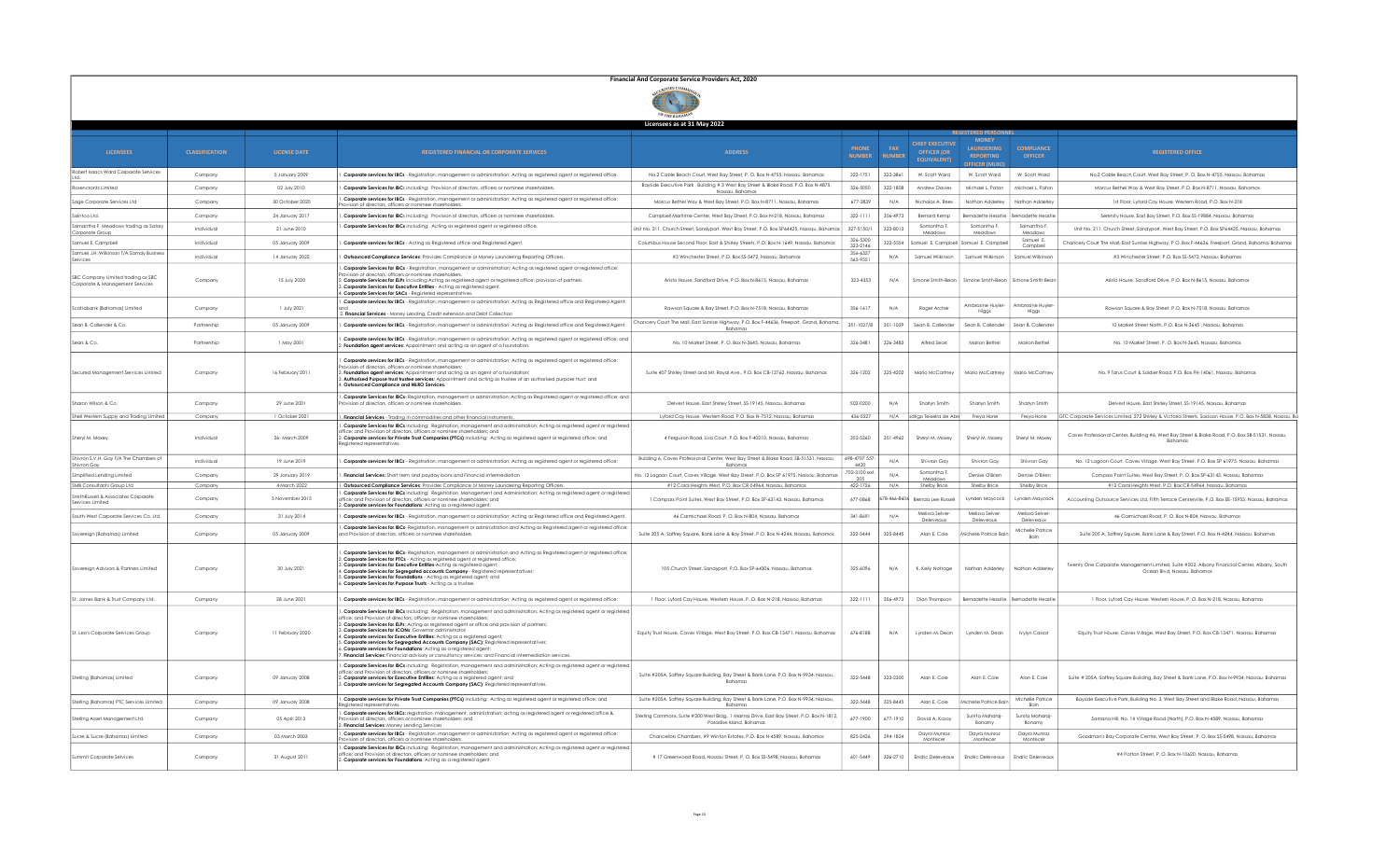| Financial And Corporate Service Providers Act, 2020 |  |
|-----------------------------------------------------|--|
| OF THE BAHAMAS                                      |  |

|                                                        |                       |                     |                                                                                                                                                                                                                                                                                                                                                                                                                                                                                                                                                                                                                                                                                                                                                                                                                                                                                                                                                                                     | Licensees as at 31 May 2022                                                                     |                               |                      |                                                                    |                                                                       |                                     |                                                                                           |  |  |
|--------------------------------------------------------|-----------------------|---------------------|-------------------------------------------------------------------------------------------------------------------------------------------------------------------------------------------------------------------------------------------------------------------------------------------------------------------------------------------------------------------------------------------------------------------------------------------------------------------------------------------------------------------------------------------------------------------------------------------------------------------------------------------------------------------------------------------------------------------------------------------------------------------------------------------------------------------------------------------------------------------------------------------------------------------------------------------------------------------------------------|-------------------------------------------------------------------------------------------------|-------------------------------|----------------------|--------------------------------------------------------------------|-----------------------------------------------------------------------|-------------------------------------|-------------------------------------------------------------------------------------------|--|--|
|                                                        |                       |                     |                                                                                                                                                                                                                                                                                                                                                                                                                                                                                                                                                                                                                                                                                                                                                                                                                                                                                                                                                                                     |                                                                                                 |                               |                      |                                                                    | <b>REGISTERED PERSON</b>                                              |                                     |                                                                                           |  |  |
| <b>LICENSEES</b>                                       | <b>CLASSIFICATION</b> | <b>LICENSE DATE</b> | REGISTERED FINANCIAL OR CORPORATE SERVICES                                                                                                                                                                                                                                                                                                                                                                                                                                                                                                                                                                                                                                                                                                                                                                                                                                                                                                                                          | <b>ADDRESS</b>                                                                                  | <b>PHONE</b><br><b>NUMBER</b> | FAX<br><b>NUMBER</b> | <b>CHIEF EXECUTIVE</b><br><b>OFFICER (OR</b><br><b>FOUIVALENTI</b> | <b>MONEY</b><br>LAUNDERING<br><b>REPORTING</b><br><b>FFICER (MLRO</b> | <b>COMPLIANCE</b><br><b>OFFICER</b> | <b>REGISTERED OFFICE</b>                                                                  |  |  |
| Sun Island Transfers Ltd.                              | Company               | 06 January 2021     | . Financial Services: Financial Advisory and/or Consultancy services.                                                                                                                                                                                                                                                                                                                                                                                                                                                                                                                                                                                                                                                                                                                                                                                                                                                                                                               | #4 Patton Street, P. O. Box N-10620, Nassau, Bahamas                                            | 328-0048                      | 328-0049             | Barry J. Malcom                                                    | Brenda McAlpine                                                       | Brenda McAlpine                     | Sears & Co., 10 Market Street North, P.O. Box N-3645 . Nassau, Bahamas                    |  |  |
| Sun Transfer Holdings Ltd                              | Company               | 05 January 2009     | I. Financial Services: Money lending Services and Credit Extension Services.                                                                                                                                                                                                                                                                                                                                                                                                                                                                                                                                                                                                                                                                                                                                                                                                                                                                                                        | 16 Parliament Street, P.O. Box N-386, Nassau, Bahamas                                           | 394-6761                      | 394-6763             | Harvey Morris                                                      | Christina Sands                                                       | Christina Sands                     | 34 Highland Terrace & East Shirley Street, P. O. Box N-3180, Nassau, Bahamas              |  |  |
| Sunshine Finance Ltd                                   | Company               | 11 November 2010    | Financial Services - Money Lending, Money Broking, Credit Extension, Debt Collection and Financial Advisory or consultancy                                                                                                                                                                                                                                                                                                                                                                                                                                                                                                                                                                                                                                                                                                                                                                                                                                                          | Sunshine House, East Shirley Street, P.O. Box N-3180, Nassau, Bahamas                           | 502-6500                      | 394-0019             | S. Rosel Moxey                                                     | Vacant                                                                | Vacant                              | Sunshine House, East Shirley Street, P.O. Box N-3180, Nassau, Bahamas                     |  |  |
| Suntera (Bahamas) Limited                              | Company               | 17 November 2016    | . Corporate Services for IBCs including: Registration, management and administration; Acting as registered agent or registered<br>office: and Provision of directors, officers or nominee shareholders<br>2. Corporate services for Private Trust Companies (PTCs) including: Acting as registered agent or registered office; and<br>Registered representatives<br>3. Corporate services for Purpose Trusts: Acting as a registered trustee;<br>4. Corporate services for Foundations: Acting as a registered agent.                                                                                                                                                                                                                                                                                                                                                                                                                                                               | #9 Pineapple House, Western Road, Lyford Cay, P. O. Box -SP64274, Nassau, Bahamas               | 702-5600                      | N/A                  | Deidree Bain                                                       | Candace Thompson                                                      | Candace<br>Thompson                 | #9 Pineapple House, Western Road, Lyford Cay, P. O. Box -SP64274, Nassau, Bahamas         |  |  |
| Symphony Financial Ltd.                                | Company               | 08 December 2016    | . Financial Services: Short-term loans.                                                                                                                                                                                                                                                                                                                                                                                                                                                                                                                                                                                                                                                                                                                                                                                                                                                                                                                                             | 21 Rosetta Street , P.O. Box SS-5212, Nassau, Bahamas                                           | 356-0951                      |                      | 322-2114 Een Colebrooke                                            | Sonia Capron                                                          | Sonia Capron                        | Winton Heights, P.O. Box EE-17971, Nassau, Bahamas                                        |  |  |
| TAG Corporate Services Ltd.                            | Company               | 16 October 2014     | . Corporate Services for IBCs including: Provision of directors, officers or nominee shareholders.                                                                                                                                                                                                                                                                                                                                                                                                                                                                                                                                                                                                                                                                                                                                                                                                                                                                                  | 2nd Floor, Halsbury Commercial Centre, #10 Village Road, P.O. Box \$\$-6333, Nassau,<br>Bahamas | 603-2000                      | 603-2001             | Jorge Moreira Barroy                                               | <b>Rosemary Barrett</b>                                               | Rosemary Barrett                    | 6 Coral Road, Evergreen Business Centre, P.O. Box F- 40016, Freeport, Bahamas             |  |  |
| Tara D. Dorsette T/A Dorsette Law                      | Individual            | 05 January 2009     | . Corporate services for IBCs - Registration, management or administration; Acting as registered agent or registered office and<br>ovision of directors, officers or nominee shareholders.                                                                                                                                                                                                                                                                                                                                                                                                                                                                                                                                                                                                                                                                                                                                                                                          | 6 Coral Road, Evergreen Business Centre, P.O. Box F- 40016, Freeport, Bahamas                   | 727-0519                      | 352-9334             | <b>Tara Dorsette</b>                                               | Candice Mcphee                                                        | Candice Mcphee                      | 6 Coral Road, Evergreen Business Centre, P.O. Box F- 40016, Freeport, Bahamas             |  |  |
| Chambers<br>Teak Limited                               | Company               | 05 January 2009     | . Corporate Services for IBCs including: Provision of directors, officers or nominee shareholders.                                                                                                                                                                                                                                                                                                                                                                                                                                                                                                                                                                                                                                                                                                                                                                                                                                                                                  | Devonshire House, Queen Street, P.O. Box N-3918, Nassau, Bahamas                                | 302-5990                      | 302-5995             | J. Eleanor Bair                                                    | Peter A. Butler                                                       | Peter A. Butler                     | One Millars Court, Millars Court, P.O. Box N-7117, Nassau, Bahamas                        |  |  |
| The Alexander Corporate Group Limited                  | Company               | 05 January 2009     | . Corporate Services for IBCs including: Registration, management and administration. Acting as registered gaent or registered<br>office: and Provision of directors, officers or nominee shareholders<br>. Corporate services for Exempted Limited Partnerships (ELPs) including: Acting as registered agent or registered office; and<br>. Corporate services for Foundations: Acting as a registered agent.                                                                                                                                                                                                                                                                                                                                                                                                                                                                                                                                                                      | One Millars Court, Millars Court, P.O. Box N-7117, Nassau, Bahamas                              | 677-2511                      | 322-1951             | Cassandra Adderley<br>or Frederick Smith                           | Lester James<br>Mortimer                                              | Lester James<br>Mortimer            | Campbell Maritime Centre . P.O. Box N-7535. Nassau. Bahamas                               |  |  |
| The Bank of Nova Scotia Trust Company<br>(Bahamas) Ltd | Company               | 14 January 2022     | . Corporate Services for IBCs - Registration, Management or Administration; registered agent and registered office services;<br>Directors, Officers or Nominee Shareholders<br>2. Corporate Services for ELPs - registered agent and registered office services; Provision of Partners (ELPs);<br>3. Corporate Services for PTCs - registered agent and registered office services; Registered representatives (PTCs);<br>4. Corporate Services for Executive Entities - acting as agent;<br>Corporate Services for Purpose Trusts - acting as registered trustee.<br>. Corporate Services for Segregated Accounts Company - acting as representative; and<br>. Corporate Services for Foundations - acting as agent.                                                                                                                                                                                                                                                               | Scotia House, 404 East Bay Street, P.O. Box N-3016, Nassau, Bahamas                             | 502-5700                      | 326-0991             | Mario Causarano                                                    | Cecil Ferguson                                                        | Delric Beneby                       | Scotia House, 404 East Bay Street, P.O. Box N-3016, Nassau, Bahamas                       |  |  |
| The Bayshore Group LLC                                 | Company               | 29 January 2014     | . Corporate Services for IBCs including: Registration, Management and Administration; Acting as registered agent or registered<br>office; and Provision of directors, officers or nominee shareholders; and<br>. Outsourced Compliance Services: Provides Compliance Officers or Money Laundering Reporting Officers.                                                                                                                                                                                                                                                                                                                                                                                                                                                                                                                                                                                                                                                               | Capital Union Building, Western Road, Lyford Cay, P.O. Box N-1879, Nassau, Bahamas              | 327-8700                      | 327-8699             | LaTonia Tinke                                                      | Rochelle Cleare                                                       | Rochelle Cleare                     | Capital Union Building, Western Road, Lyford Cay, P.O. Box N-1879, Nassau, Bahamas        |  |  |
| The Capital Group Ltd                                  | Company               | 12 April 2022       | Corporate Services for IBCs- Registration, management or administration; Acting as Registered agent or registered office;<br>ision of directors, officers or nominee shareholders.                                                                                                                                                                                                                                                                                                                                                                                                                                                                                                                                                                                                                                                                                                                                                                                                  | 10 Elizabeth on Bay, Bay Street, P.O. Box N-EE-15616, Nassau, Bahamas                           | 677-5265<br>677-5266          | N/A                  | Yvette C. Rahmina                                                  | (vette C. Rahmina                                                     | Yvette C. Rahmino                   | 10 Elizabeth on Bay, Bay Street, P.O. Box N-EE-15616, Nassau, Bahamas                     |  |  |
| The Nastac Investment Group Ltd.                       | Company               | 14 January 2016     | Corporate Services for IBCs- Registration, management or administration; Acting as Registered agent or registered office;<br>ovision of directors, officers or nominee shareholders<br>Foundation agent services: Appointment and acting as agent of a foundation; and<br>. Financial Services: Bill payment services and Financial intermediation.                                                                                                                                                                                                                                                                                                                                                                                                                                                                                                                                                                                                                                 | Compass Pointe Suites, West Bay Street, P. O. Box CB-13027, Nassau, Bahamas                     | 356-0164                      | 356-0615             | Reece Chipman                                                      | Italia Cartwright                                                     | Italia Cartwright                   | Samuel H. Evans House, Shirley Street & Christie Street, P.O. Box N-9298, Nassau, Bahamas |  |  |
| The Private Trust Corporation Limited                  | Company               | 14 June 2021        | . Corporate Services for IBCs - Registration, Management or Administration; registered agent and registered office services;<br>Directors, Officers or Nominee Shareholders<br>2. Corporate Services for ELPs - registered agent and registered office services; Provision of Partners (ELPs);<br>3. Corporate Services for PTCs - registered agent and registered office services; Registered representatives (PTCs);<br>1. Corporate Services for ICONs - Governor Administrator;<br>Corporate Services for Executive Entities - acting as agent<br>. Corporate Services for Purpose Trusts - acting as registered trustee;<br>Corporate Services for Segregated Accounts Company - acting as representative;<br>Corporate Services for Foundations - acting as agent; and<br>Outsourced Compliance and MLRO Services.<br>0. Financial Services - Financial advisory and/or Consultancy Services and Financial intermediation.                                                    | Charlotte House, Charlotte Street, P. O. Box-N-65, Nassau, Bahamas                              | 397-8000                      |                      | 326-8388 Adrian Crosbie-Jones                                      | Natasha Dean                                                          | Natasha Dean                        | Charlotte House, Charlotte Street, P. O. Box-N-65, Nassau, Bahamas                        |  |  |
| The Street Trader Limited                              | Company               | 8 February 2022     | . Financial Services - Wallet Services Provider; Custody of Digital Assets; Trading in Commodities and other financial instruments.                                                                                                                                                                                                                                                                                                                                                                                                                                                                                                                                                                                                                                                                                                                                                                                                                                                 | #205 Church Street, Sandyport, Nassau, Bahamas                                                  | 327-3466                      | N/A                  | Esther Newton                                                      | Soweto Rolle                                                          | Soweto Rolle                        | GSO Corporate Services Limited, 303 Shirley Street, Nassau, Bahamas                       |  |  |
| The Winterbotham Trust Company<br><b>Innited</b>       | Company               | 6 August 2021       | . Corporate Services for IBCs including: Registration, Management and Administration; Acting as registered agent or registered<br>office: and Provision of directors, officers or nominee shareholder<br>2. Corporate services for Exempted Limited Partnerships (ELPs): acting as registered agent or registered office; Provision of<br>3. Corporate services for Private Trust Companies (PTCs): Acting as registered agent or registered office; Registered<br>4. Corporate services for Investment Condominiums (ICONs): Governor administrator<br>Corporate services for Executive Entities: Acting as a registered agent;<br>Corporate services for Purpose Trusts: Acting as a registered trustee;<br>Corporate services for Segregated Accounts Company: Registered representatives;<br>3. Corporate services for Foundations: Acting as a registered agent; and<br>. Outsourced Compliance Services: Provides Compliance Officers or Money Laundering Reporting Officers. | Marlborough & Queen Streets, P.O. Box N3026, Nassau, Bahamas                                    | 356-5454                      | 356-9432             | Ivan Hooper                                                        | David J. Rounce                                                       | David J. Rounce                     | Marlborough & Queen Streets, P.O. Box N3026, Nassau, Bahamas                              |  |  |
| Tiffany Bullard Trading as Cornerstone<br>Financial    | Individual            | 24 February 2021    | . Corporate Services for IBCs including: Registration, management and administration; Acting as registered agent or registered  <br>2. Corporate services for Private Trust Companies (PTCs) including: Acting as registered agent or registered office and<br>Reaistered representative<br>3. Corporate services for Executive Entitles: Actina as a reaistered agent:<br>4. <b>Corporate services for Segregated Accounts Company (SAC)</b> : Registered representatives;<br>5. <b>Corporate services for Foundations</b> : Acting as a registered agent; and<br>5. Authorised Purpose trust trustee services: Appointment and acting as trustee of an authorised purpose trust.                                                                                                                                                                                                                                                                                                  | Elizabeth Avenue, P.O. Box CB-12059, Nassau. Bahamas                                            | 395-9848 702-<br>1410         | N/A                  | <b>Tiffany Bullard</b>                                             | <b>Tiffany Bullard</b>                                                | <b>Tiffany Bullard</b>              | Caves Village Center, P.O. Box N-7313. Nassau, Bahamas                                    |  |  |
| Transfer Tree Corp. Limited                            | Company               | 23 February 2021    | . Bill payment services: Provision of bill paying services to vendors or utility service providers;<br>. Money lending services: Providing short-term and pay-day loans as a non-bank lender; and<br>3. Financial Services: Financial leasing services, Financial intermediation, Money broking services, Credit extension, Financial<br>advisory/consultancy services and Wallet Provider.                                                                                                                                                                                                                                                                                                                                                                                                                                                                                                                                                                                         | Caves Village Center, P.O. Box N-7313, Nassau, Bahamas                                          | 327-8888                      | N/A                  | Delphino Gilbert<br>Cassar                                         | Nathan Adderley                                                       | Nathan Adderley                     | 16 Sister Maria Rahming Close, Millennium Gardens, Nassau, Bahamas                        |  |  |